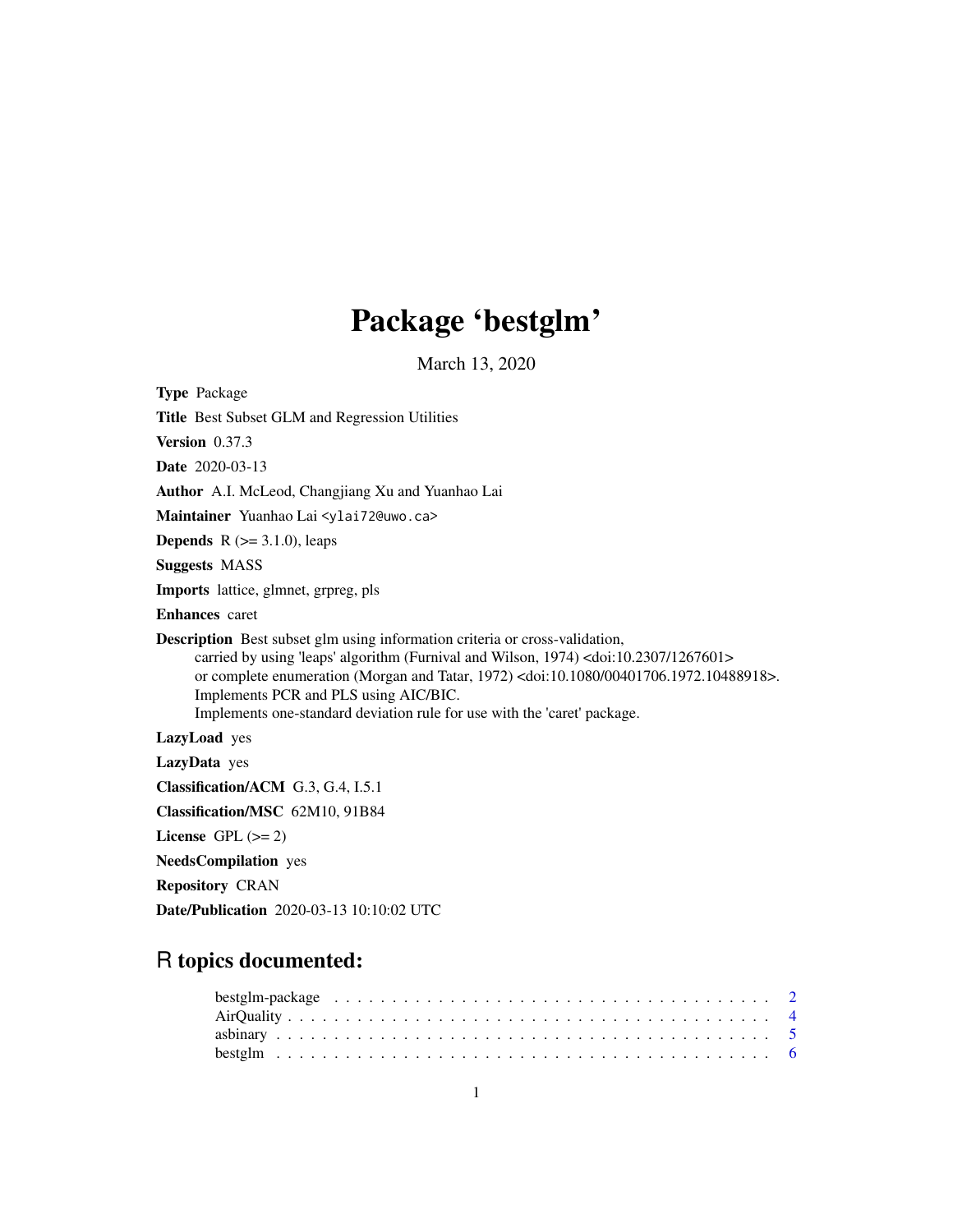<span id="page-1-0"></span>

| CVd                                                                                                       | 10 |
|-----------------------------------------------------------------------------------------------------------|----|
|                                                                                                           | 11 |
|                                                                                                           | 13 |
|                                                                                                           | 14 |
|                                                                                                           | 16 |
|                                                                                                           | 17 |
| fitted.pcreg                                                                                              | 18 |
|                                                                                                           | 19 |
|                                                                                                           | 20 |
|                                                                                                           | 21 |
|                                                                                                           | 21 |
|                                                                                                           | 23 |
|                                                                                                           | 24 |
|                                                                                                           | 25 |
| mcdonald                                                                                                  | 26 |
| MontesinhoFires                                                                                           | 27 |
|                                                                                                           | 28 |
| oneSDRule                                                                                                 | 29 |
| pcreg                                                                                                     | 30 |
| plot.pcreg                                                                                                | 31 |
| plot1SDRule                                                                                               | 32 |
| $predict.pcreg \dots \dots \dots \dots \dots \dots \dots \dots \dots \dots \dots \dots \dots \dots \dots$ | 33 |
|                                                                                                           | 34 |
|                                                                                                           | 34 |
| residuals.pcreg                                                                                           | 35 |
|                                                                                                           | 36 |
|                                                                                                           | 37 |
|                                                                                                           | 38 |
|                                                                                                           | 39 |
|                                                                                                           | 40 |
|                                                                                                           | 41 |
|                                                                                                           | 42 |
| vifx                                                                                                      | 43 |
|                                                                                                           | 44 |
|                                                                                                           | 45 |
|                                                                                                           | 47 |
|                                                                                                           |    |
|                                                                                                           |    |

bestglm-package bestglm: Best Subset GLM

# **Description**

**Index** 

Provides new information criterion BICq as well as AIC, BIC and EBIC for selecting the best model. Additionally, various CV algorithms are also provided.

# **Details**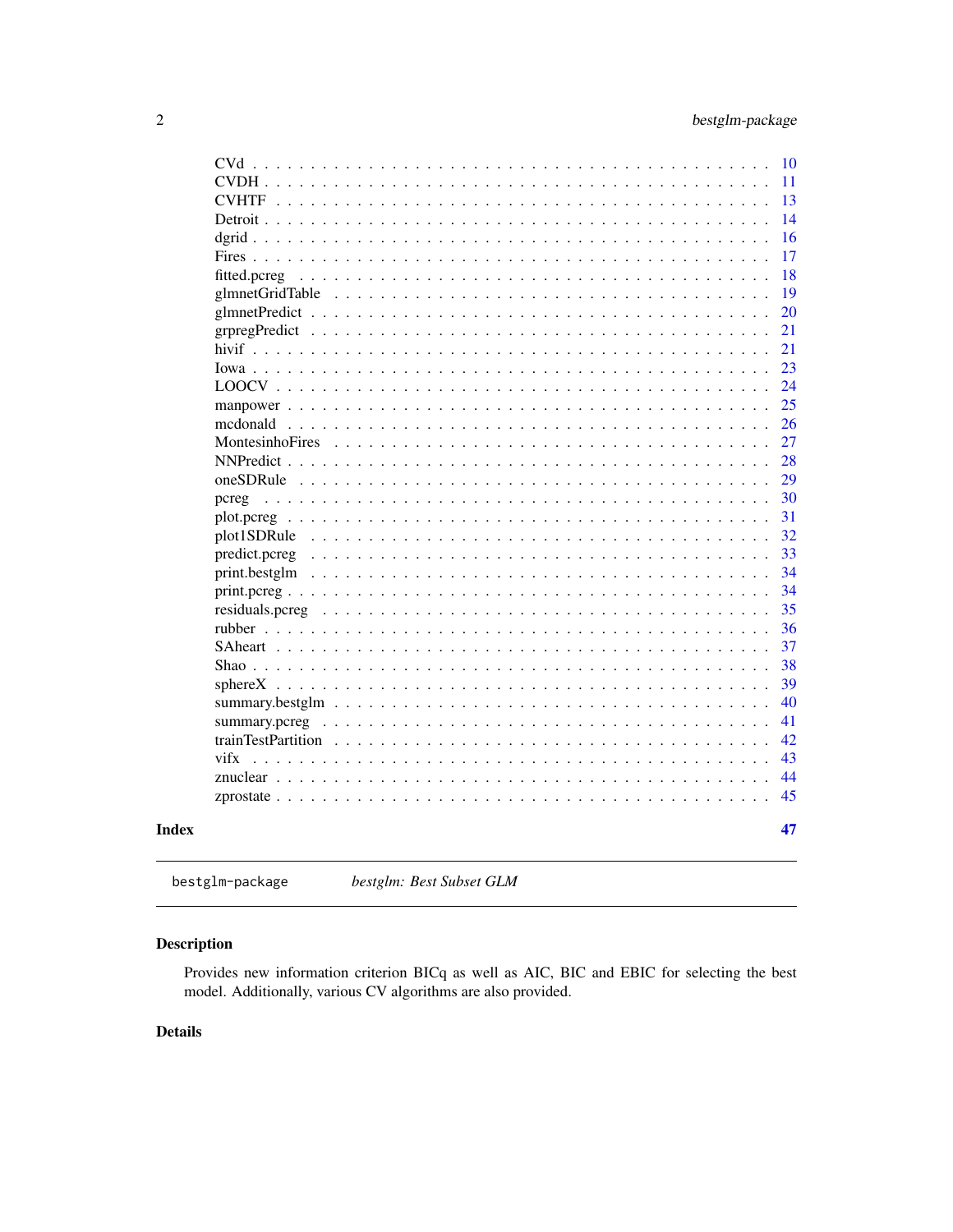<span id="page-2-0"></span>Package: bestglm Type: Package Version: 0.33 Date: 2011-11-03 License: GLP 2.0 or greater LazyData: yes LazyLoad: yes

bestglm is the main function. All other functions are utility functions and are not normally invoked.

Many examples are provided in the vignettes accompanying this package. The vignettes are produced using the R package Sweave and so R scripts can easily be extracted.

The R package xtable is needed for the vignette in SimExperimentBICq.Rnw.

#### Author(s)

A.I. McLeod and Changjiang Xu

#### References

Xu, C. and McLeod, A.I. (2009). Bayesian Information Criterion with Bernouilli Prior.

#### See Also

[leaps](#page-0-0)

```
## Not run:
data(zprostate)
train<-(zprostate[zprostate[,10],])[,-10]
#Best subset using AIC
bestglm(train, IC="AIC")
#Best subset using BIC
bestglm(train, IC="BIC")
#Best subset using EBIC
bestglm(train, IC="BICg")
#Best subset using BICg with g=0.5 (tuning parameter)
bestglm(train, IC="BICg", t=0.5)
#Best subset using BICq. Note BICq with q=0.25 is default.
bestglm(train, IC="BICq")
#Best subset using BICq with q=0.5 (equivalent to BIC)
bestglm(train, IC="BICq", t=0.5)
#Remark: set seed since CV depends on it
set.seed(123321123)
bestglm(train, IC="CV", t=10)
#using HTF method
bestglm(train, IC="CV", CVArgs=list(Method="HTF", K=10, REP=1))
#Best subset, logistic regression
data(SAheart)
```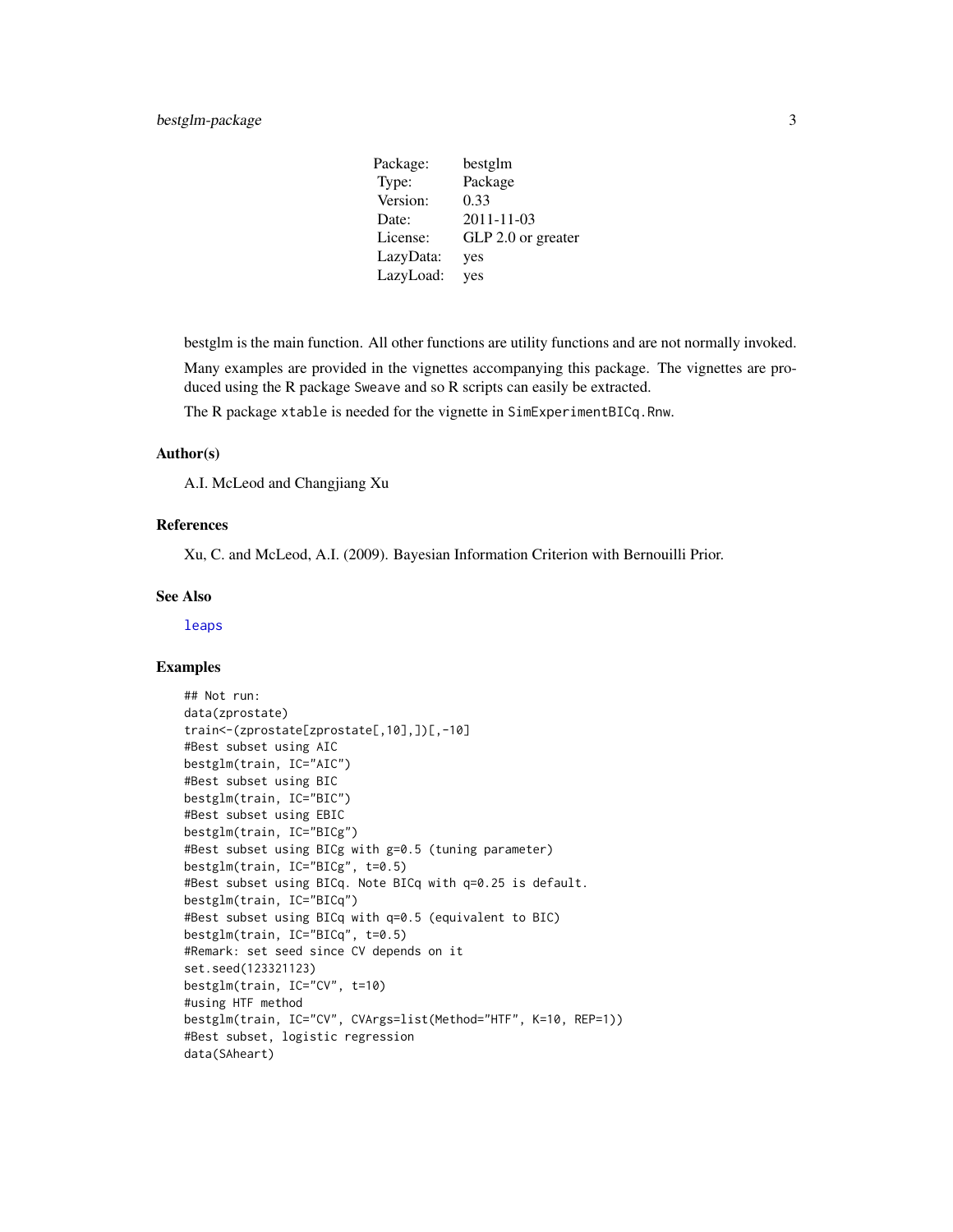```
bestglm(SAheart, IC="BIC", family=binomial)
#Best subset, factor variables with more than 2 levels
data(AirQuality)
#subset
bestglm(AirQuality, IC="BICq")
## End(Not run)
```
AirQuality *Daily ozone pollution with meteorlogical and date inputs*

#### Description

This dataset was derived from the R built-in dataset 'airquality' by adding date information and deleting all missing values. This dataset is referred to as 'environmental' in Cleveland (1993).

#### Usage

data(AirQuality)

#### Format

A data frame with 111 observations on the following 6 variables.

Solar.R input, a numeric vector

Wind input, a numeric vector

Temp input, a numeric vector

month input, a factor with levels May Jun Jul Aug Sep Oct Nov Dec Jan Feb Mar Apr

weekday input, a factor with levels Sunday Monday Tuesday Wednesday Thursday Friday Saturday

Ozone output, a numeric vector

#### Details

Cleveland (1993, Chapter 5) presents an insightful analysis using co-plots and the scatterplot matrix. Several interesting interactions are noted. For a fixed 'Wind', the effect of 'Solar.R' changes as 'Temp' increases. And for a fixed 'Temp', as 'Wind' decreases, the effect of 'Solar.R' is less.

#### Source

[airquality](#page-0-0)

#### References

Cleveland, W.S. (1993). Visualizing Data.

<span id="page-3-0"></span>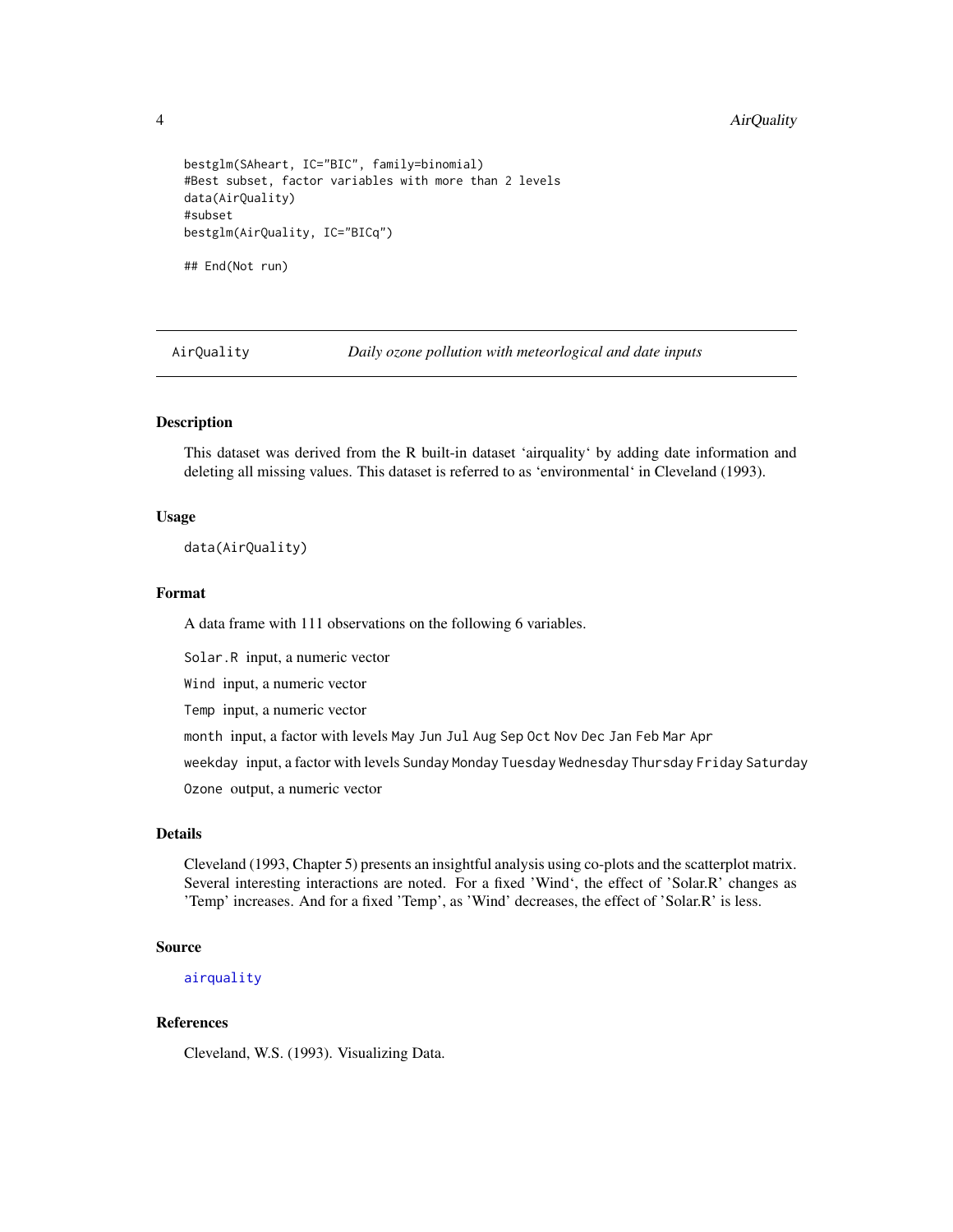#### <span id="page-4-0"></span>asbinary 5

# Examples

```
data(AirQuality)
#Example 1. Find best model
bestglm(AirQuality, IC="BIC")
```
asbinary *Binary representation of non-negative integer*

# Description

A non-negative integer is represented as a binary number. The digits, 0 or 1, of this number are returned in a vector.

# Usage

 $to.binary(n, k = ceiling(logb(n+1,base=2)))$ 

# Arguments

| a non-negative integers          |
|----------------------------------|
| number of digits to be returned. |

# Value

A vector of length k. The first element is the least significant digit.

# Author(s)

A.I. McLeod

```
to.binary(63)
to.binary(64)
#sometimes we want to pad result with 'leading' 0's
to.binary(63, k=20)
to.binary(64, k=20)
```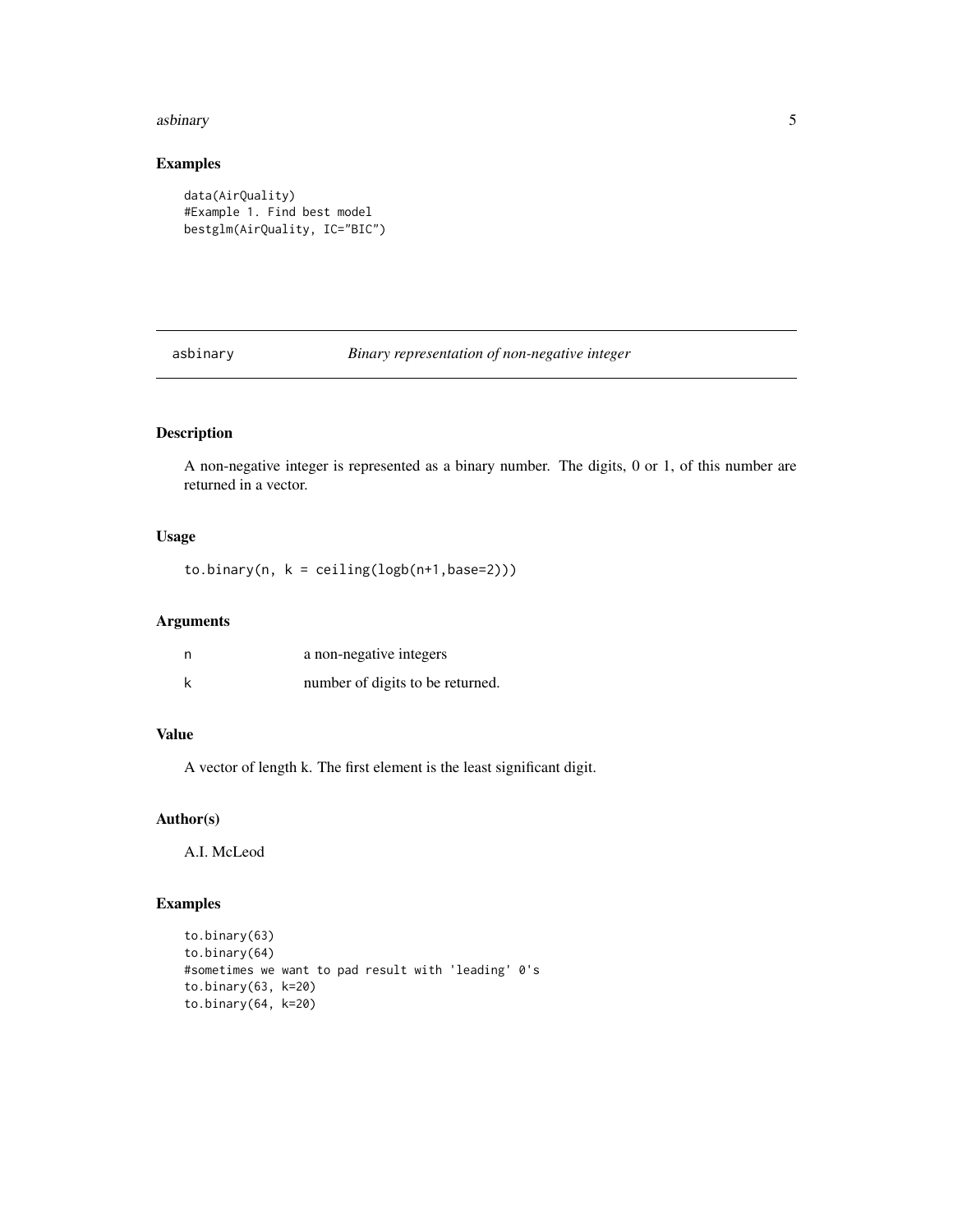<span id="page-5-1"></span><span id="page-5-0"></span>Best subset selection using 'leaps' algorithm (Furnival and Wilson, 1974) or complete enumeration (Morgan and Tatar, 1972). Complete enumeration is used for the non-Gaussian and for the case where the input matrix contains factor variables with more than 2 levels. The best fit may be found using the information criterion IC: AIC, BIC, EBIC, or BICq. Alternatively, with IC='CV' various types of cross-validation may be used.

# Usage

```
bestglm(Xy, family = gaussian, IC = "BIC", t = "default",CVArgs = "default", qLevel = 0.99, TopModels = 5,
method = "exhaustive", intercept = TRUE, weights = NULL,
nvmax = "default", RequireFullEnumerationQ = FALSE, ...)
```
#### Arguments

| Dataframe containing the design matrix X and the output variable y. All columns<br>must be named.                                                                                                                                                                                                                                                                                                                                                                                                                                                  |
|----------------------------------------------------------------------------------------------------------------------------------------------------------------------------------------------------------------------------------------------------------------------------------------------------------------------------------------------------------------------------------------------------------------------------------------------------------------------------------------------------------------------------------------------------|
| One of the glm distribution functions. The glm function is not used in the Gaus-<br>sian case. Instead for efficiency either 'leaps' is used or when factor variables<br>are present with more than 2 levels, 'lm' may be used.                                                                                                                                                                                                                                                                                                                    |
| Information criteria to use: "AIC", "BIC", "BICg", "BICq", "LOOCV", "CV".                                                                                                                                                                                                                                                                                                                                                                                                                                                                          |
| adjustable parameter for BICg, BICq or CV. For BICg, default is $g=t=1$ . For<br>BICq, default is $q=t=0.25$ . For CV, default the delete-d method with $d=ceil(n(1-t))$<br>$1/(log n - 1))$ and REP=t=1000. The default value of the parameter may be<br>changed by changing t.                                                                                                                                                                                                                                                                   |
| Used when IC is set to 'CV'. The default is use the delete-d algorithm with<br>$d = \text{ceil}(n(1-1/(\log n - 1)))$ and $t = 100$ repetitions. Note that the number of repe-<br>titions can be changed using t. More generally, CVArgs is a list with 3 named<br>components: Method, K, REP, where Method is one of \"HTF\", \"DH\", \"d\"<br>corresponding to using the functions CVHTM (Hastie et al., 2009, K-fold CV),<br>CVDH (adjusted K-fold CV, Davison and Hartigan, 1997) and CVd (delete-d<br>CV with random subsamples, Shao, 1997). |
| the alpha level for determining interval for best q. Larger alpha's result in larger<br>intervals.                                                                                                                                                                                                                                                                                                                                                                                                                                                 |
| Finds the best TopModels models.                                                                                                                                                                                                                                                                                                                                                                                                                                                                                                                   |
| Method used in leaps algorithm for searching for the best subset.                                                                                                                                                                                                                                                                                                                                                                                                                                                                                  |
| Default TRUE means the intercept term is always included. If set to FALSE, no<br>intercept term is included. If you want only include the intercept term when it<br>is signficant then set IncludeInterceptQ=FALSE and include a column of 1's in<br>the design matrix.                                                                                                                                                                                                                                                                            |
|                                                                                                                                                                                                                                                                                                                                                                                                                                                                                                                                                    |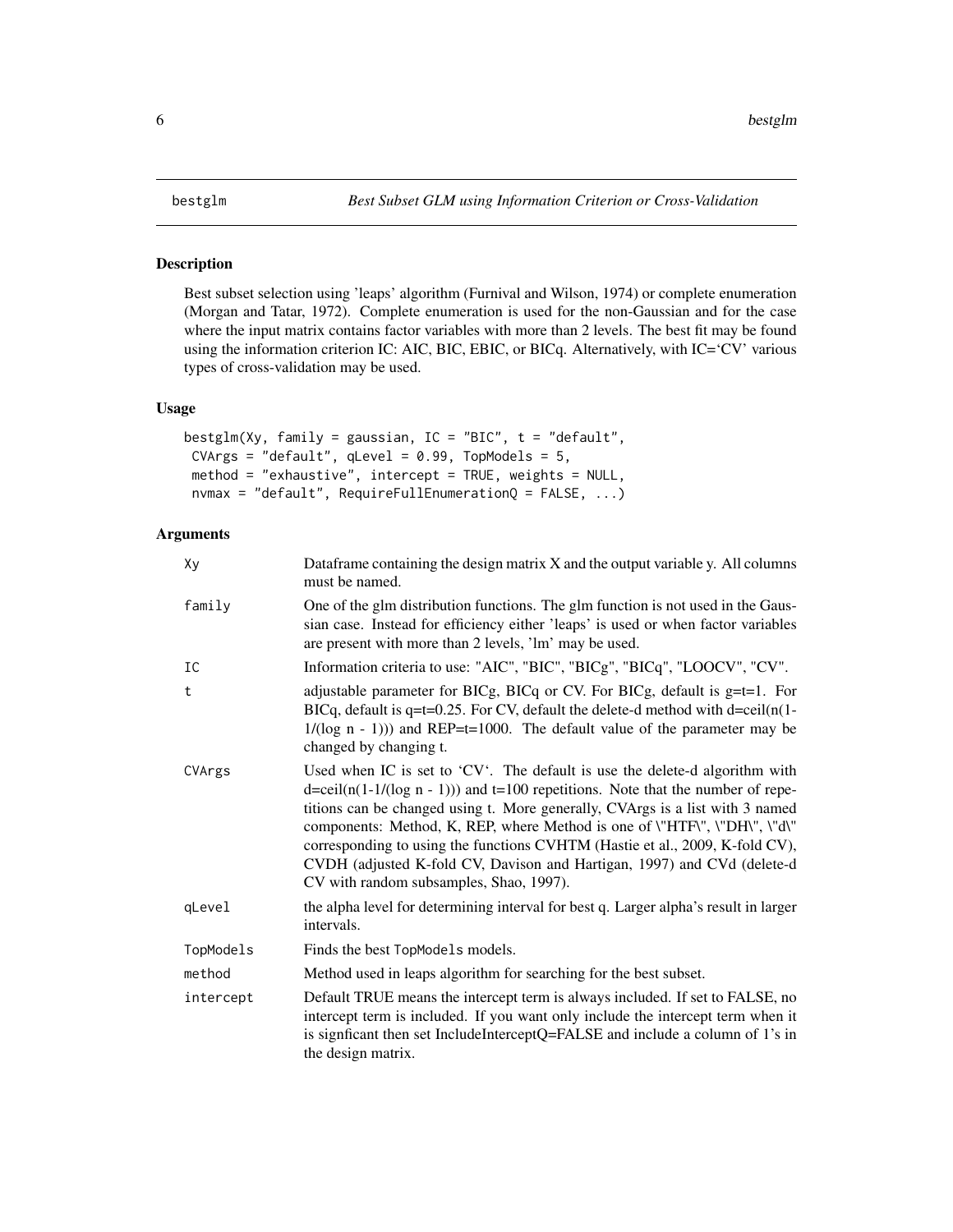#### <span id="page-6-0"></span>bestglm 7

| weights                 | weights                                                                    |
|-------------------------|----------------------------------------------------------------------------|
| nvmax                   | maximum number of independent variables allowed. By default, all variables |
| RequireFullEnumeration0 |                                                                            |
|                         | Use exhaustive search algorithm instead of 'leaps'                         |
| $\cdots$                | Optional arguments which are passed to 1 m or g1 m                         |

# Details

In the Gaussian case, the loglikelihood may be written  $logL = -(n/2)log(RSS/n)$ , where RSS is the residual sum-of-squares and n is the number of observations. When the function 'glm' is used, the log-likelihood, logL, is obtained using 'logLik'. The penalty for EBIC and BICq depends on the tuning parameter argument, t. The argument t also controls the number of replications used when the delete-d CV is used as default. In this case, the parameter d is chosen using the formula recommended by Shao (1997). See [CVd](#page-9-1) for more details.

In the binomial GLM, nonlogistic, case the last two columns of Xy are the counts of 'success' and 'failures'.

Cross-validation may also be used to select the best subset. When cross-validation is used, the best models of size k according to the log-likelihood are compared for  $k=0,1,...,p$ , where p is the number of inputs. Cross-validation is not available when there are categorical variables since in this case it is likely that the training sample may not contain all levels and in this case we can't predict the response in the validation sample. In the case of GLM, the \"DH\" method for CV is not available.

Usually it is a good idea to keep the intercept term even if it is not significant. See discussion in vignette.

Cross-validation is not available for models with no intercept term or when force.in is non-null or when nvmax is set to less than the full number of independent variables.

Please see the package vignette for more details and examples.

#### Value

A list with class attribute 'bestglm' and named components:

| BestModel         | An Im-object representing the best fitted regression.                                                                                                                                                                                                    |
|-------------------|----------------------------------------------------------------------------------------------------------------------------------------------------------------------------------------------------------------------------------------------------------|
| Title             | A brief title describing the algorithm used: $CV(K=K)$ , $CVadj(K=K)$ , $CVd(d=K)$ .<br>The range of q for an equivalent BICq model is given.                                                                                                            |
| Subsets           | The best subsets of size, $k=0,1,,p$ are indicated as well the value of the log-<br>likelihood and information criterion for each best subset. In the case of categor-<br>ical variables with more than 2 levels, the degrees of freedom are also shown. |
| gTable            | Table showing range of q for choosing each possible subset size. Assuming<br>intercept=TRUE, k=1 corresponds to model with only an intercept term and<br>$k=p+1$ , where p is the number of input variables, corresponds to including all<br>variables.  |
| Bestg             | Optimal q                                                                                                                                                                                                                                                |
| ModelReport       | A list with components: NullModel, LEAPSQ, glmQ, gaussianQ, NumDF, Cat-<br>egoricalQ, Bestk.                                                                                                                                                             |
| <b>BestModels</b> | Variables in the TopModels best list                                                                                                                                                                                                                     |
|                   |                                                                                                                                                                                                                                                          |

Methods function 'print.bestglm' and 'summary.bestglm' are provided.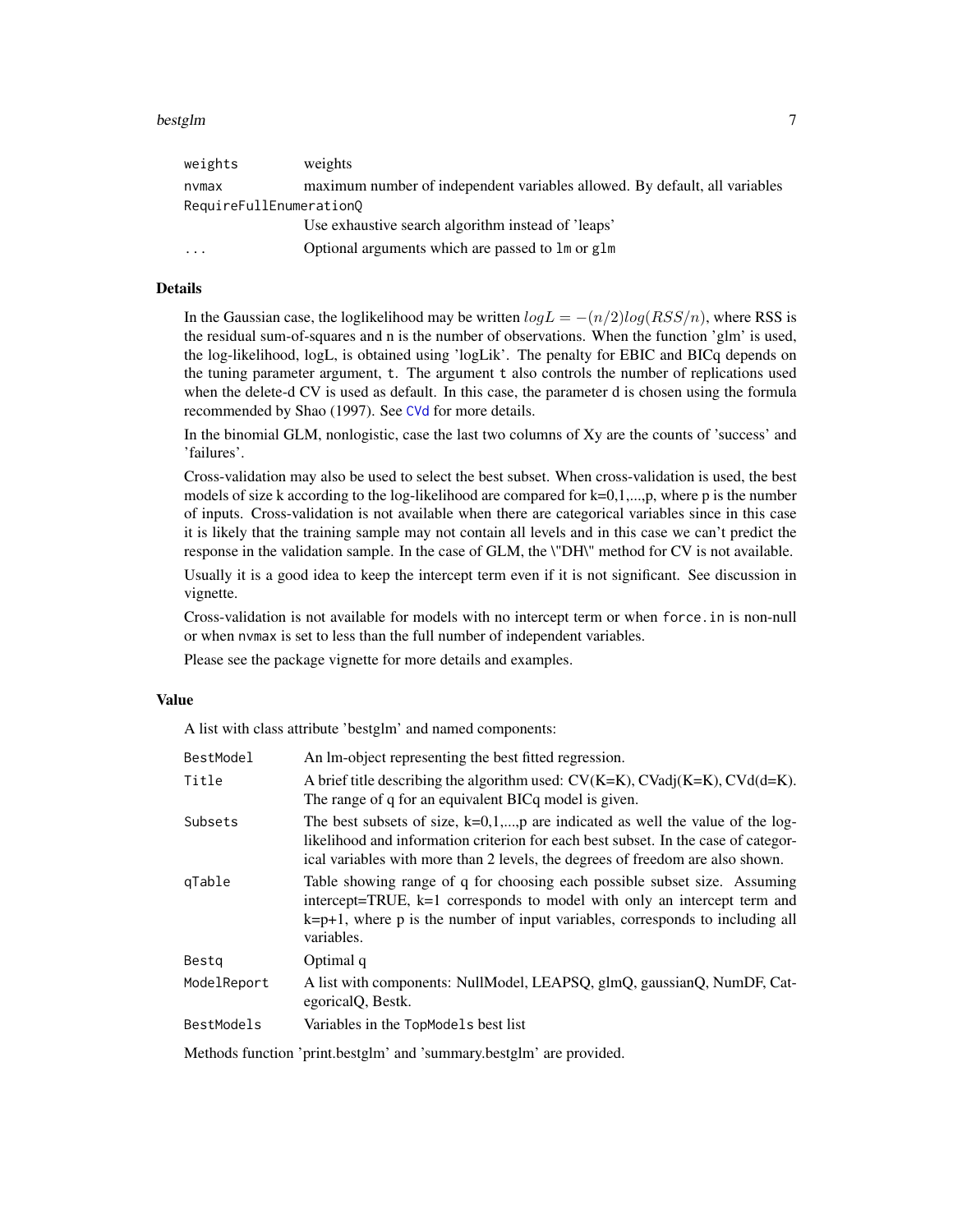#### <span id="page-7-0"></span>Author(s)

C. Xu and A.I. McLeod

#### References

Xu, C. and McLeod, A.I. (2009). Bayesian Information Criterion with Bernouilli Prior.

Chen, J. and Chen, Z. (2008). Extended Bayesian Information Criteria for Model Selection with Large Model Space. Biometrika 2008 95: 759-771.

Furnival, G.M. and Wilson, R. W. (1974). Regressions by Leaps and Bounds. Technometrics, 16, 499–511.

Morgan, J. A. and Tatar, J. F. (1972). Calculation of the Residual Sum of Squares for All Possible Regressions. Technometrics 14, 317-325.

Miller, A. J. (2002), Subset Selection in Regression, 2nd Ed. London, Chapman and Hall.

Shao, Jun (1997). An Asymptotic Theory for Linear Model Selection. Statistica Sinica 7, 221-264.

#### See Also

[glm](#page-0-0), [lm](#page-0-0), [leaps](#page-0-0) [CVHTF](#page-12-1), [CVDH](#page-10-1), [CVd](#page-9-1)

```
#Example 1.
#White noise test.
set.seed(123321123)
p<-25 #number of inputs
n<-100 #number of observations
X<-matrix(rnorm(n*p), ncol=p)
y<-rnorm(n)
Xy<-as.data.frame(cbind(X,y))
names(Xy)<-c(paste("X",1:p,sep=""),"y")
bestAIC <- bestglm(Xy, IC="AIC")
bestBIC <- bestglm(Xy, IC="BIC")
bestEBIC <- bestglm(Xy, IC="BICg")
bestBICq <- bestglm(Xy, IC="BICq")
NAIC <- length(coef(bestAIC$BestModel))-1
NBIC <- length(coef(bestBIC$BestModel))-1
NEBIC <- length(coef(bestEBIC$BestModel))-1
NBICq <- length(coef(bestBICq$BestModel))-1
ans<-c(NAIC, NBIC, NEBIC, NBICq)
names(ans)<-c("AIC", "BIC", "BICg", "BICq")
ans
# AIC BIC EBIC BICq
# 3 1 0 0
```

```
#Example 2. bestglm with BICq
#Find best model. Default is BICq with q=0.25
data(znuclear) #standardized data.
#Rest of examples assume this dataset is loaded.
out<-bestglm(znuclear, IC="BICq")
```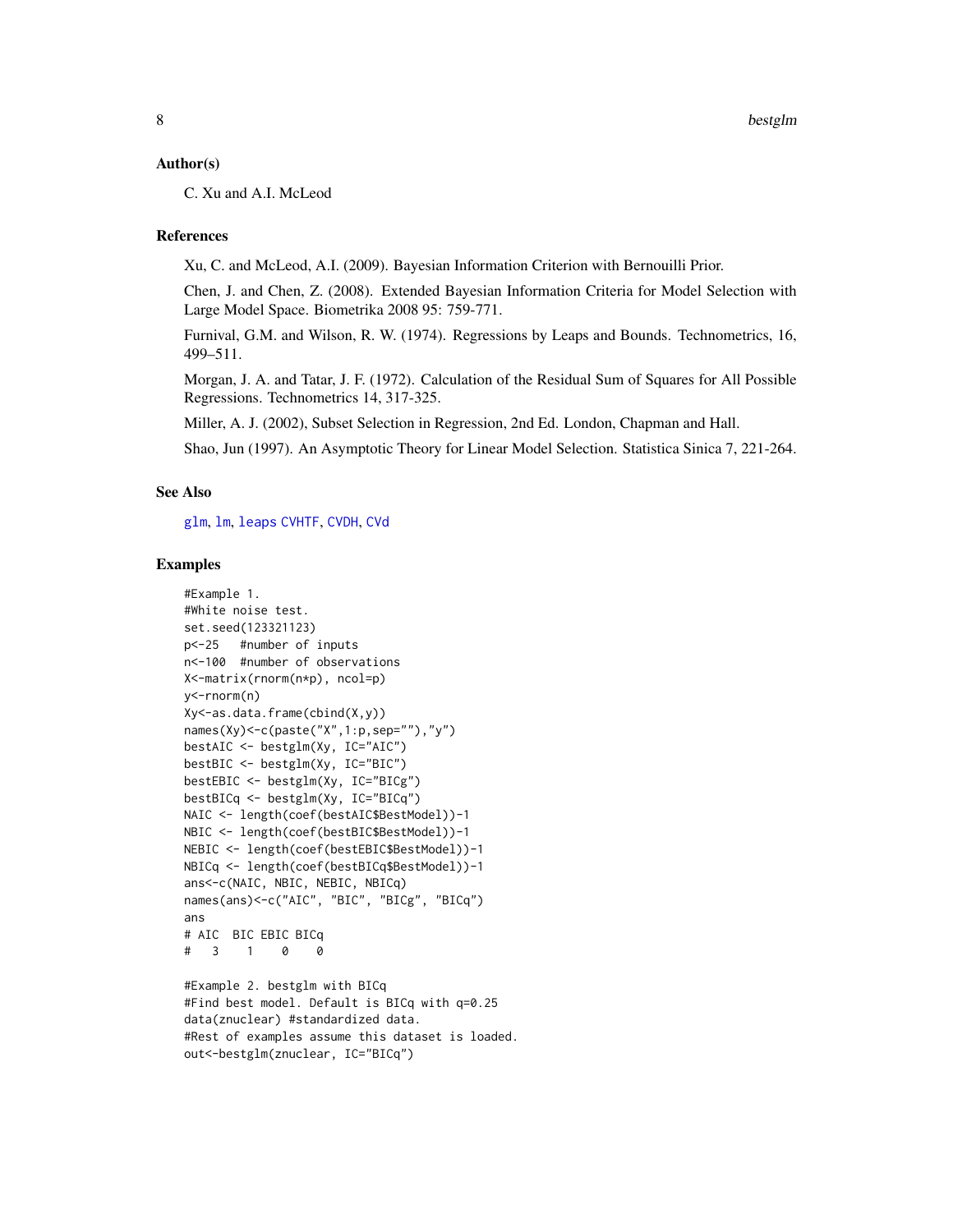```
bestglm 9
```

```
out
#The optimal range for q
out$Bestq
#The possible models that can be chosen
out$qTable
#The best models for each subset size
out$Subsets
#The overall best models
out$BestModels
#
#Example 3. Normal probability plot, residuals, best model
ans<-bestglm(znuclear, IC="BICq")
e<-resid(ans$BestModel)
qqnorm(e, ylab="residuals, best model")
#
#To save time, none of the remaining examples are run
## Not run:
#Example 4. bestglm, using EBIC, g=1
bestglm(znuclear, IC="BICg")
#EBIC with g=0.5
bestglm(znuclear, IC="BICg", t=0.5)
#
#Example 5. bestglm, CV
data(zprostate)
train<-(zprostate[zprostate[,10],])[,-10]
#the default CV method takes too long, set t=10 to do only
# 10 replications instead of the recommended 1000
bestglm(train, IC="CV", t=10)
bestglm(train, IC="CV", CVArgs=list(Method="HTF", K=10, REP=1))
#Compare with DH Algorithm. Normally set REP=100 is recommended.
bestglm(train, IC="CV", CVArgs=list(Method="DH", K=10, REP=1))
#Compare LOOCV
bestglm(train, IC="LOOCV")
#
#Example 6. Optimal q for manpower dataset
data(manpower)
out<-bestglm(manpower)
out$Bestq
#
#Example 7. Factors with more than 2 levels
data(AirQuality)
bestglm(AirQuality)
#
#Example 8. Logistic regression
data(SAheart)
bestglm(SAheart, IC="BIC", family=binomial)
#BIC agrees with backward stepwise approach
out<-glm(chd~., data=SAheart, family=binomial)
step(out, k=log(nrow(SAheart)))
#but BICq with q=0.25
bestglm(SAheart, IC="BICq", t=0.25, family=binomial)
#
#Cross-validation with glm
```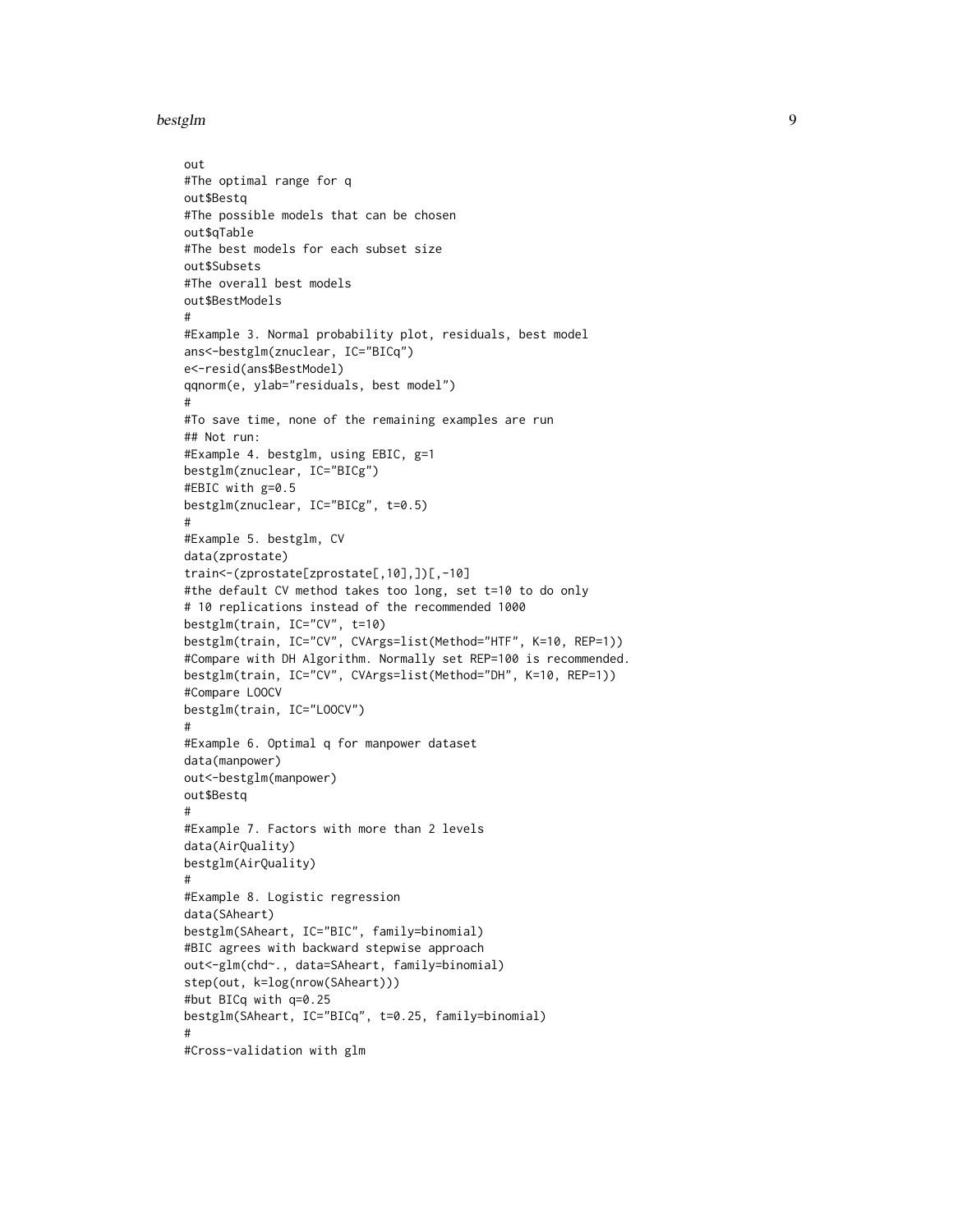```
#make reproducible results
set.seed(33997711)
#takes about 15 seconds and selects 5 variables
bestglm(SAheart, IC="CV", family=binomial)
#about 6 seconds and selects 2 variables
bestglm(SAheart, IC="CV", CVArgs=list(Method="HTF", K=10, REP=1), family=binomial)
#Will produce an error -- NA
\dontrun{bestglm(SAheart, IC="CV", CVArgs=list(Method="DH", K=10, REP=1), family=binomial)}
\dontrun{bestglm(SAheart, IC="LOOCV", family=binomial)}
#
#Example 9. Model with no intercept term
X<-matrix(rnorm(200*3), ncol=3)
b < -c(0, 1.5, 0)y<-X%*%b + rnorm(40)
Xy<-data.frame(as.matrix.data.frame(X), y=y)
bestglm(Xy, intercept=FALSE)
## End(Not run)
```
CVd *Cross-validation using delete-d method.*

#### Description

The delete-d method for cross-validation uses a random sample of d observations as the validation sample. This is repeated many times.

#### Usage

CVd(X, y, d = ceiling(n  $*$  (1 - 1/(log(n) - 1))), REP = 100, family = gaussian, ...)

#### **Arguments**

| Χ          | training inputs                        |
|------------|----------------------------------------|
|            | training output                        |
|            | size of validation sample              |
| <b>REP</b> | number of replications                 |
| family     | glm family                             |
|            | optional arguments passed to glm or lm |
|            |                                        |

#### Details

Shao (1993, 1997) suggested the delete-d algorithm implemented in this function. In this algorithm, a random sample of d observations are taken as the validation sample. This random sampling is repeated REP times. Shao (1997, p.234, eqn. 4.5 and p.236) suggests  $d = n(1 - 1/(log n - 1))$ , This is obtained by taking  $\lambda_n = logn$  on page 236 (Shao, 1997). As shown in the table Shao's recommended choice of the d parameter corresponds to validation samples that are typically much larger that used in 10-fold or 5-fold cross-validation. LOOCV corresponds to d=1 only!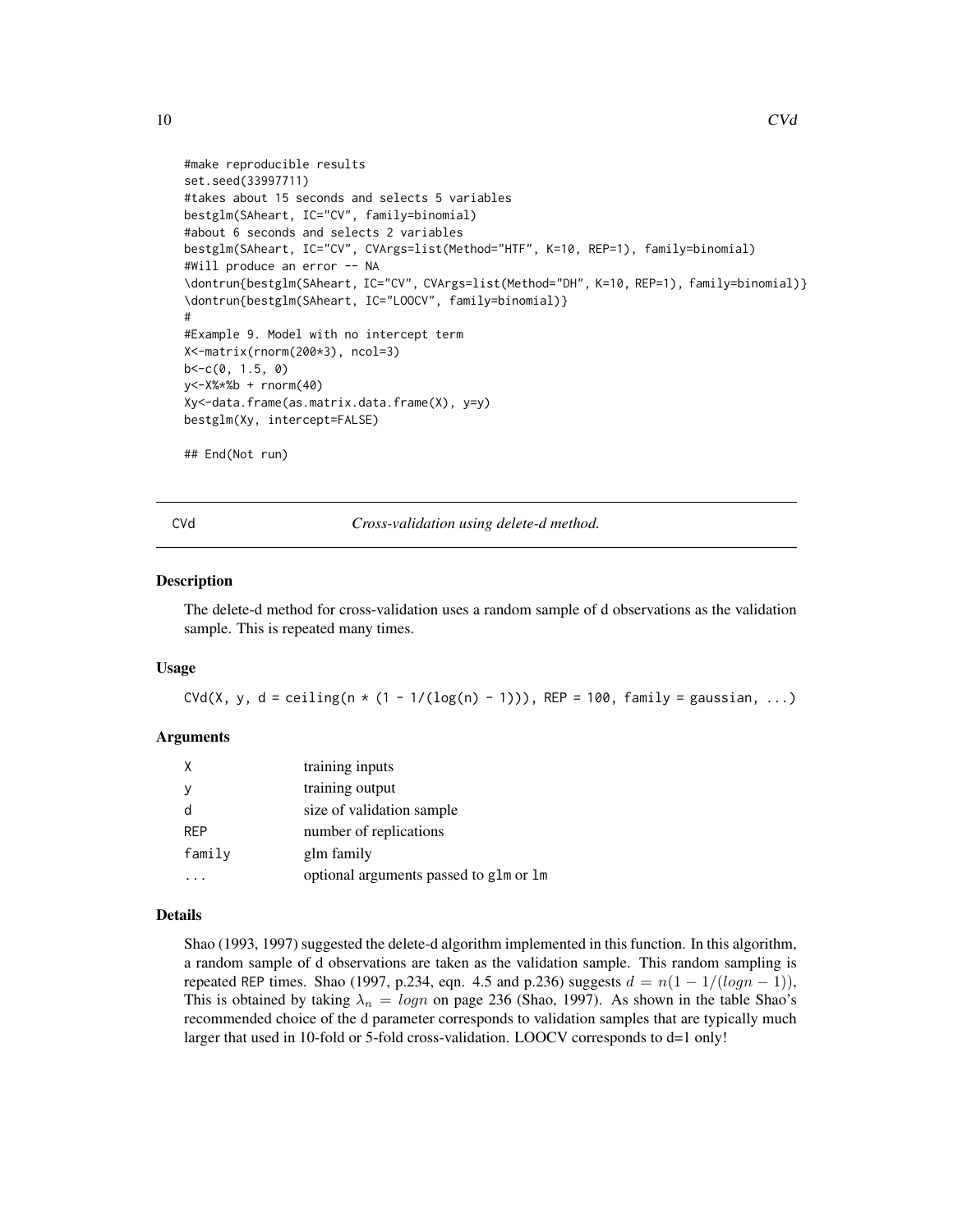| n    | d   | $K=10$ | $K=5$ |
|------|-----|--------|-------|
| 50   | 33  | 5      | 10    |
| 100  | 73  | 10     | 20    |
| 200  | 154 | 20     | 40    |
| 500  | 405 | 50     | 100   |
| 1000 | 831 | 100    | 200   |

#### <span id="page-10-0"></span>Value

Vector of two components comprising the cross-validation MSE and its sd based on the MSE in each validation sample.

#### Author(s)

A.I. McLeod and C. Xu

#### References

Shao, Jun (1993). Linear Model Selection by Cross-Validation. Journal of the American Statistical Assocation 88, 486-494.

Shao, Jun (1997). An Asymptotic Theory for Linear Model Selection. Statistica Sinica 7, 221-264.

#### See Also

[bestglm](#page-5-1), [CVHTF](#page-12-1), [CVDH](#page-10-1), [LOOCV](#page-23-1)

# Examples

```
#Example 1. delete-d method
#For the training set, n=67. So 10-fold CV is like using delete-d
#with d=7, approximately.
data(zprostate)
train<-(zprostate[zprostate[,10],])[,-10]
X<-train[,1:2]
y<-train[,9]
set.seed(123321123)
CVd(X, y, d=7, REP=10)
#should set to 1000. Used 10 to save time in example.
```
<span id="page-10-1"></span>CVDH *Adjusted K-fold Cross-Validation*

#### Description

An adjustment to K-fold cross-validation is made to reduce bias.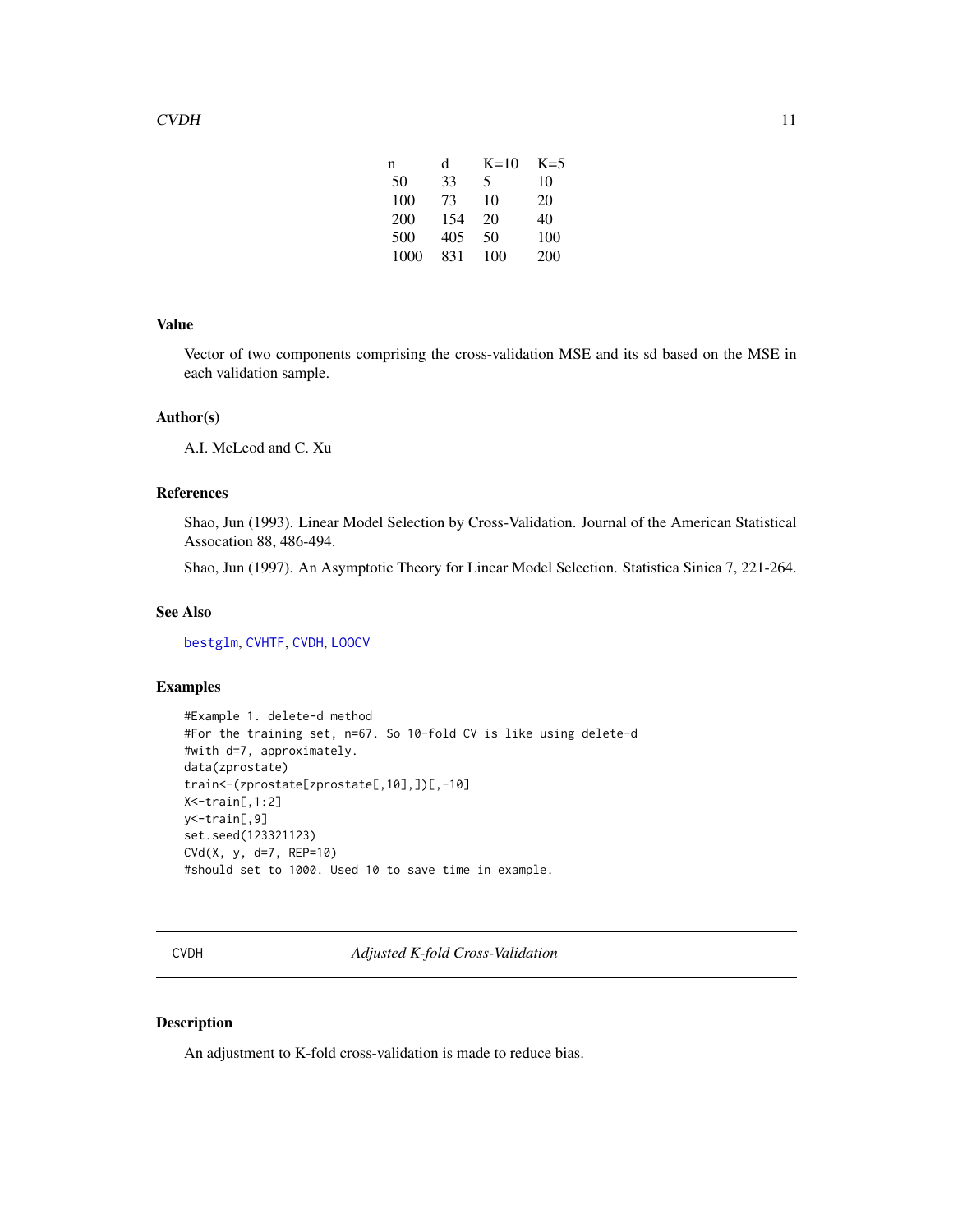#### Usage

 $CVDH(X, y, K = 10, REP = 1)$ 

#### Arguments

| X          | training inputs           |
|------------|---------------------------|
| <b>V</b>   | training output           |
| К          | size of validation sample |
| <b>RFP</b> | number of replications    |

# Details

Algorithm 6.5 (Davison and Hinkley, p.295) is implemented.

# Value

Vector of two components comprising the cross-validation MSE and its sd based on the MSE in each validation sample.

### Author(s)

A.I. McLeod and C. Xu

# References

Davison, A.C. and Hinkley, D.V. (1997). Bootstrap Methods and their Application. Cambridge University Press.

# See Also

[bestglm](#page-5-1), [CVHTF](#page-12-1), [CVd](#page-9-1), [LOOCV](#page-23-1)

```
#Example 1. Variability in 10-fold CV with Davison-Hartigan Algorithm.
#Plot the CVs obtained by using 10-fold CV on the best subset
#model of size 2 for the prostate data. We assume the best model is
#the model with the first two inputs and then we compute the CV's
#using 10-fold CV, 100 times. The result is summarized by a boxplot as well
#as the sd.
NUMSIM<-10
data(zprostate)
train<-(zprostate[zprostate[,10],])[,-10]
X<-train[,1:2]
y<-train[,9]
cvs<-numeric(NUMSIM)
set.seed(123321123)
for (isim in 1:NUMSIM)
    cvs[isim]<-CVDH(X,y,K=10,REP=1)[1]
summary(cvs)
```
<span id="page-11-0"></span>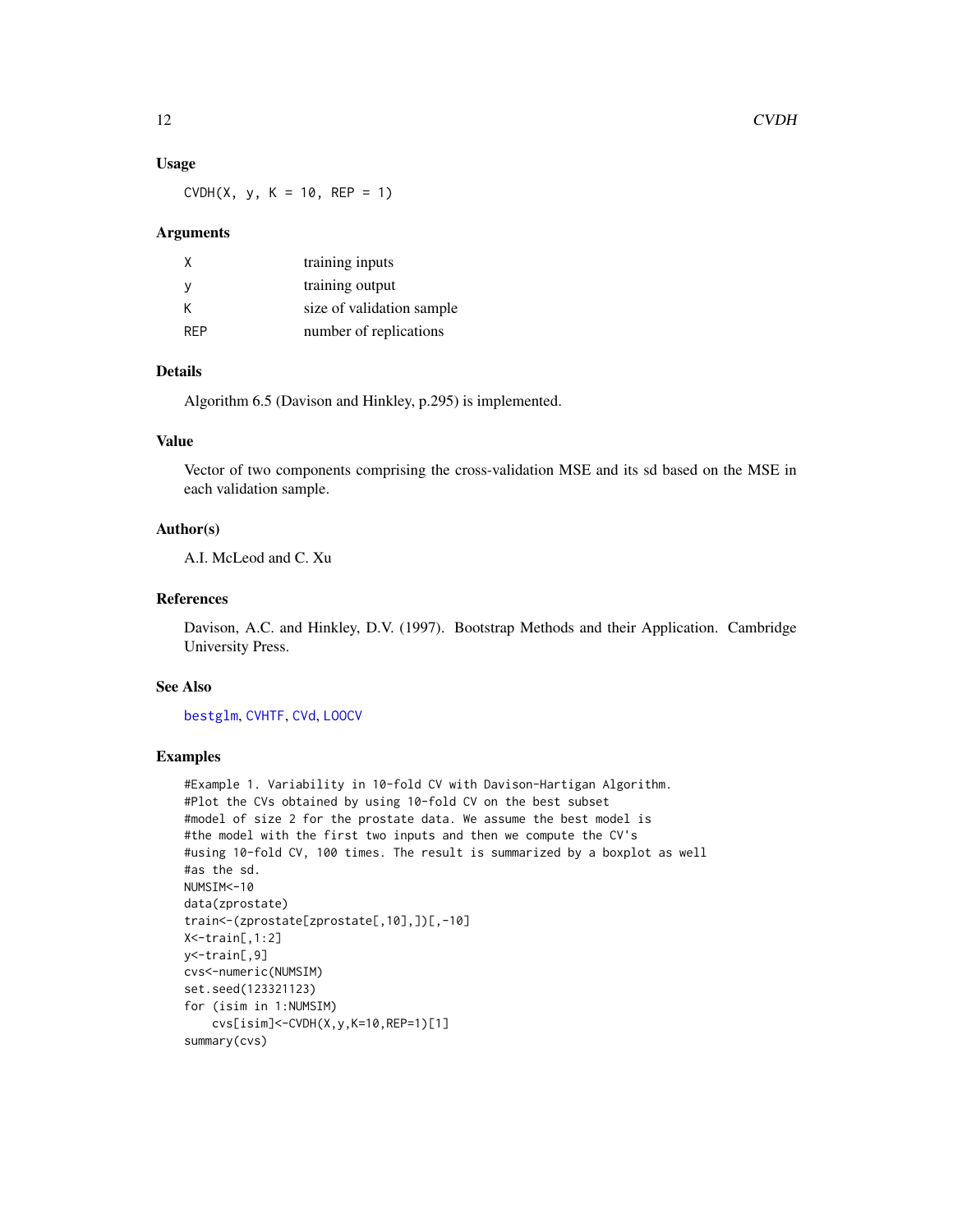<span id="page-12-1"></span><span id="page-12-0"></span>

K-fold cross-validation.

#### Usage

CVHTF(X, y, K = 10, REP = 1, family = gaussian, ...)

#### Arguments

| X          | training inputs                        |
|------------|----------------------------------------|
|            | training output                        |
| К          | size of validation sample              |
| <b>RFP</b> | number of replications                 |
| family     | glm family                             |
|            | optional arguments passed to glm or lm |

#### Details

HTF (2009) describe K-fold cross-validation. The observations are partitioned into K non-overlapping subsets of approximately equal size. Each subset is used as the validation sample while the remaining K-1 subsets are used as training data. When  $K = n$ , where n is the number of observations the algorithm is equivalent to leave-one-out CV. Normally  $K = 10$  or  $K = 5$  are used. When  $K < n - 1$ , their are may be many possible partitions and so the results of K-fold CV may vary somewhat depending on the partitions used. In our implementation, random partitions are used and we allow for many replications. Note that in the Shao's delete-d method, random samples are used to select the valiation data whereas in this method the whole partition is selected as random. This is acomplished using, fold <-sample(rep(1:K,length=n)). Then fold indicates each validation sample in the partition.

#### Value

Vector of two components comprising the cross-validation MSE and its sd based on the MSE in each validation sample.

## Author(s)

A.I. McLeod and C. Xu

#### References

Hastie, T., Tibshirani, R. and Friedman, J. (2009). The Elements of Statistical Learning. 2nd Ed. Springer-Verlag.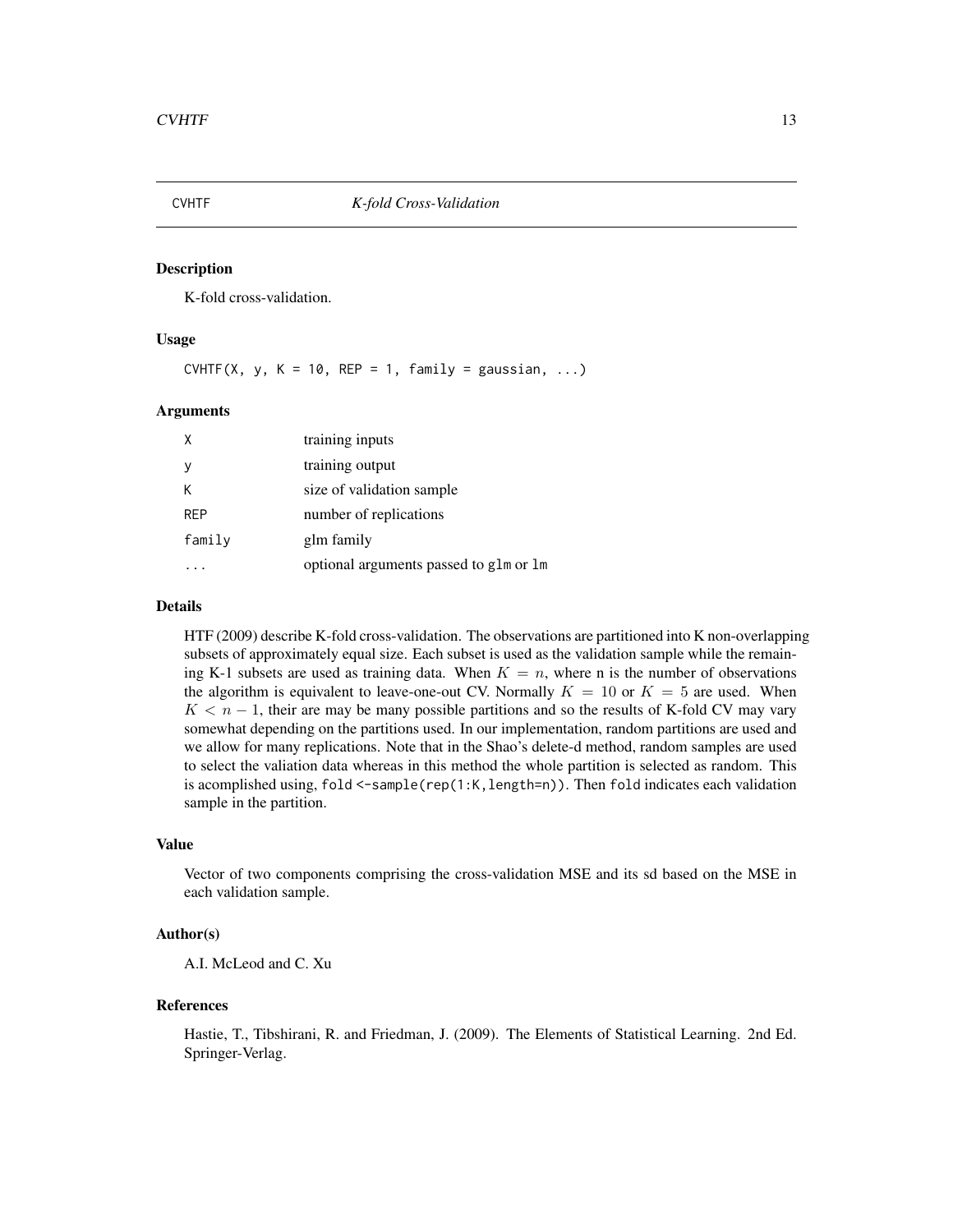#### See Also

[bestglm](#page-5-1), [CVd](#page-9-1), [CVDH](#page-10-1), [LOOCV](#page-23-1)

#### Examples

```
#Example 1. 10-fold CV
data(zprostate)
train<-(zprostate[zprostate[,10],])[,-10]
X<-train[,1:2]
y<-train[,9]
CVHTF(X,y,K=10,REP=1)[1]
```
Detroit *Detroit homicide data for 1961-73 used in the book Subset Regression by A.J. Miller*

#### Description

For convenience we have labelled the input variables 1 through 11 to be consistent with the notation used in Miller (2002). Only the first 11 variables were used in Miller's analyses. The best fitting subset regression with these 11 variables, uses only 3 inputs and has a residual sum of squares of 6.77 while using forward selection produces a best fit with 3 inputs with residual sum of squares 21.19. Backward selection and stagewise methods produce similar results. It is remarkable that there is such a big difference. Note that the usual forward and backward selection algorithms may fail since the linear regression using 11 variables gives essentially a perfect fit.

#### Usage

data(Detroit)

# Format

A data frame with 13 observations on the following 14 variables.

FTP.1 Full-time police per 100,000 population

UEMP.2 Percent unemployed in the population

MAN.3 Number of manufacturing workers in thousands

LIC.4 Number of handgun licences per 100,000 population

GR.5 Number of handgun registrations per 100,000 population

CLEAR.6 Percent homicides cleared by arrests

WM.7 Number of white males in the population

NMAN.8 Number of non-manufacturing workers in thousands

GOV.9 Number of government workers in thousands

HE.10 Average hourly earnings

WE.11 Average weekly earnings

<span id="page-13-0"></span>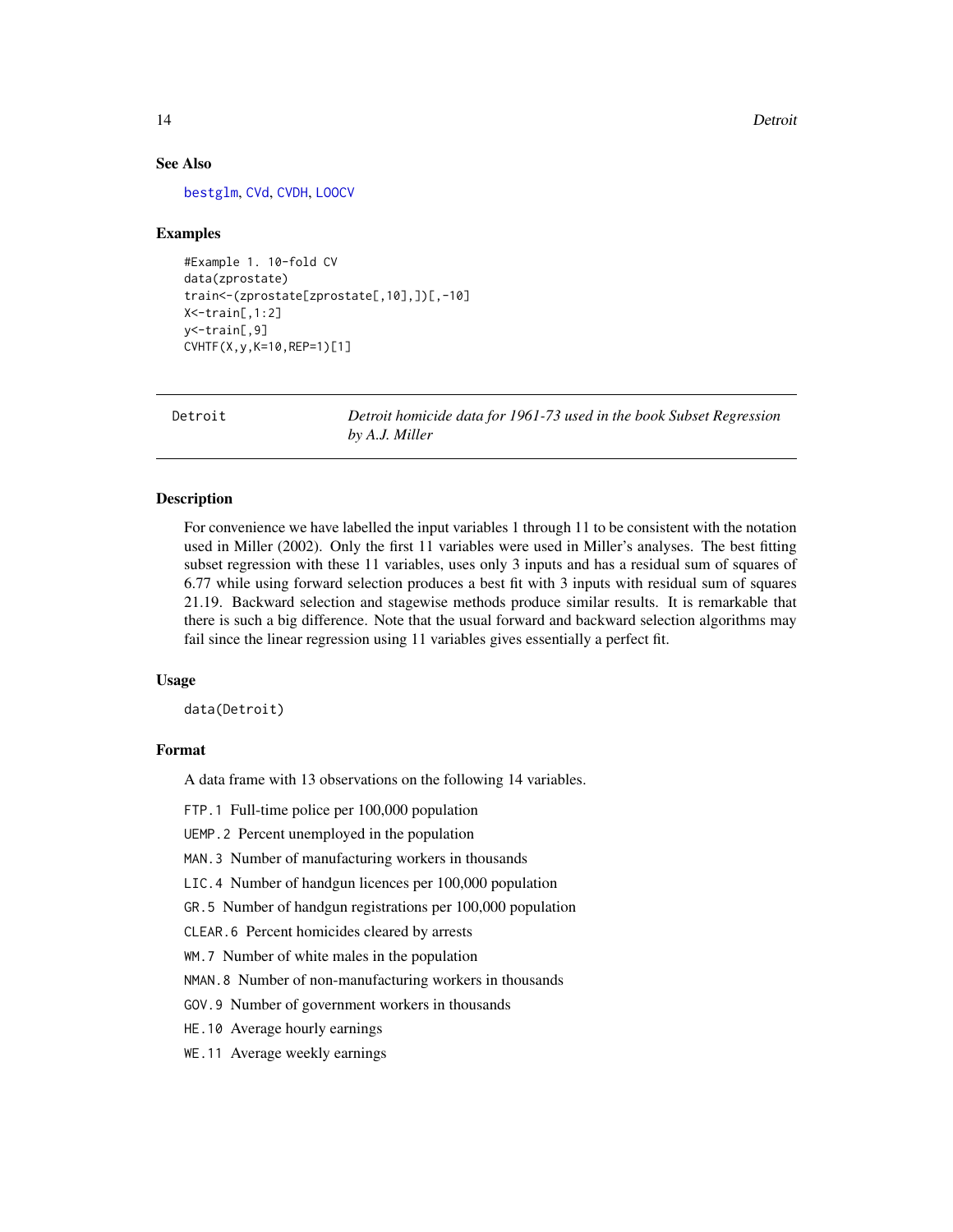#### Detroit 15

- ACC Death rate in accidents per 100,000 population
- ASR Number of assaults per 100,000 population
- HOM Number of homicides per 100,000 of population

#### Details

The data were orginally collected and discussed by Fisher (1976) but the complete dataset first appeared in Gunst and Mason (1980, Appendix A). Miller (2002) discusses this dataset throughout his book. The data were obtained from StatLib.

# Source

<http://lib.stat.cmu.edu/datasets/detroit>

#### References

Fisher, J.C. (1976). Homicide in Detroit: The Role of Firearms. Criminology, vol.14, 387-400.

Gunst, R.F. and Mason, R.L. (1980). Regression analysis and its application: A data-oriented approach. Marcel Dekker.

Miller, A. J. (2002). Subset Selection in Regression. 2nd Ed. Chapman & Hall/CRC. Boca Raton.

```
#Detroit data example
data(Detroit)
#As in Miller (2002) columns 1-11 are used as inputs
p<-11
#For possible comparison with other algorithms such as LARS
# it is preferable to work with the scaled inputs.
#From Miller (2002, Table 3.14), we see that the
#best six inputs are: 1, 2, 4, 6, 7, 11
X<-as.data.frame(scale(Detroit[,c(1,2,4,6,7,11)]))
y<-Detroit[,ncol(Detroit)]
Xy<-cbind(X,HOM=y)
#Use backward stepwise regression with BIC selects full model
out <- lm(HOM~., data=Xy)
step(out, k=log(nrow(Xy)))
#
#Same story with exhaustive search algorithm
out<-bestglm(Xy, IC="BIC")
out
#But many coefficients have p-values that are quite large considering
# the selection bias. Note: 1, 6 and 7 are all about 5% only.
#We can use BICq to reduce the number of variables.
#The qTable let's choose q for other possible models,
out$qTable
#This suggest we try q=0.05 or q=0.0005
bestglm(Xy,IC="BICq", t=0.05)
bestglm(Xy,IC="BICq", t=0.00005)
#It is interesting that the subset model of size 2 is not a subset
```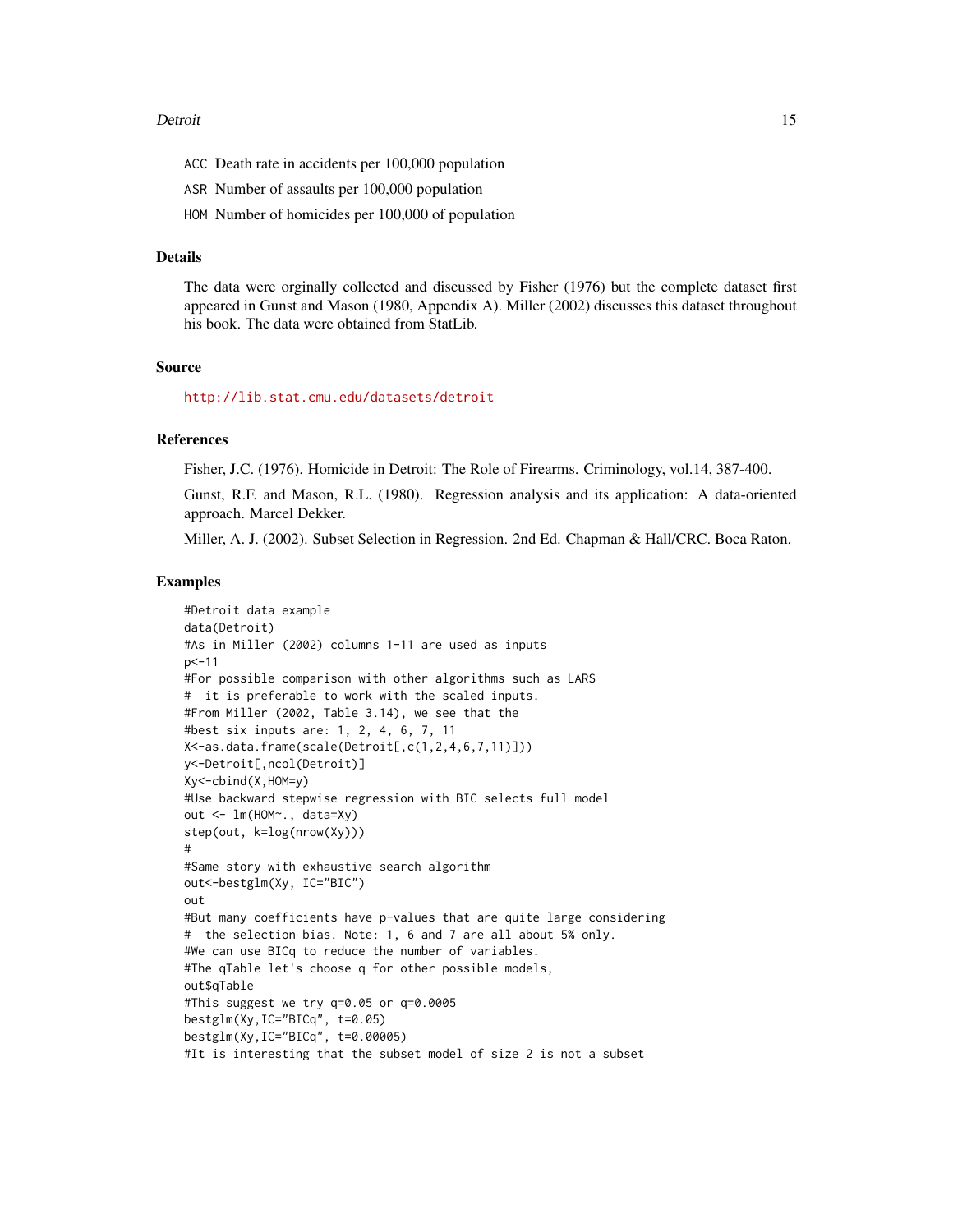```
# itself of the size 3 model. These results agree with
#Miller (2002, Table 3.14).
#
#Using delete-d CV with d=4 suggests variables 2,4,6,11
set.seed(1233211)
bestglm(Xy, IC="CV", CVArgs=list(Method="d", K=4, REP=50))
```
dgrid *Scaled Variables Dependency Plots: Output vs Inputs*

# Description

A lattice grid plot is produced for the output vs. each input. The variables are scaled to have mean zero and variance one.

#### Usage

dgrid(XyDF, span=0.8)

# Arguments

| XyDF | Must be a dataframe with the last column corresponding to the output |
|------|----------------------------------------------------------------------|
| span | smoothing parameter for loess                                        |

# Value

a lattice plot

# Author(s)

A. I. McLeod

#### See Also

[pairs](#page-0-0), [splom](#page-0-0),

# Examples

data(mcdonald) dgrid(mcdonald)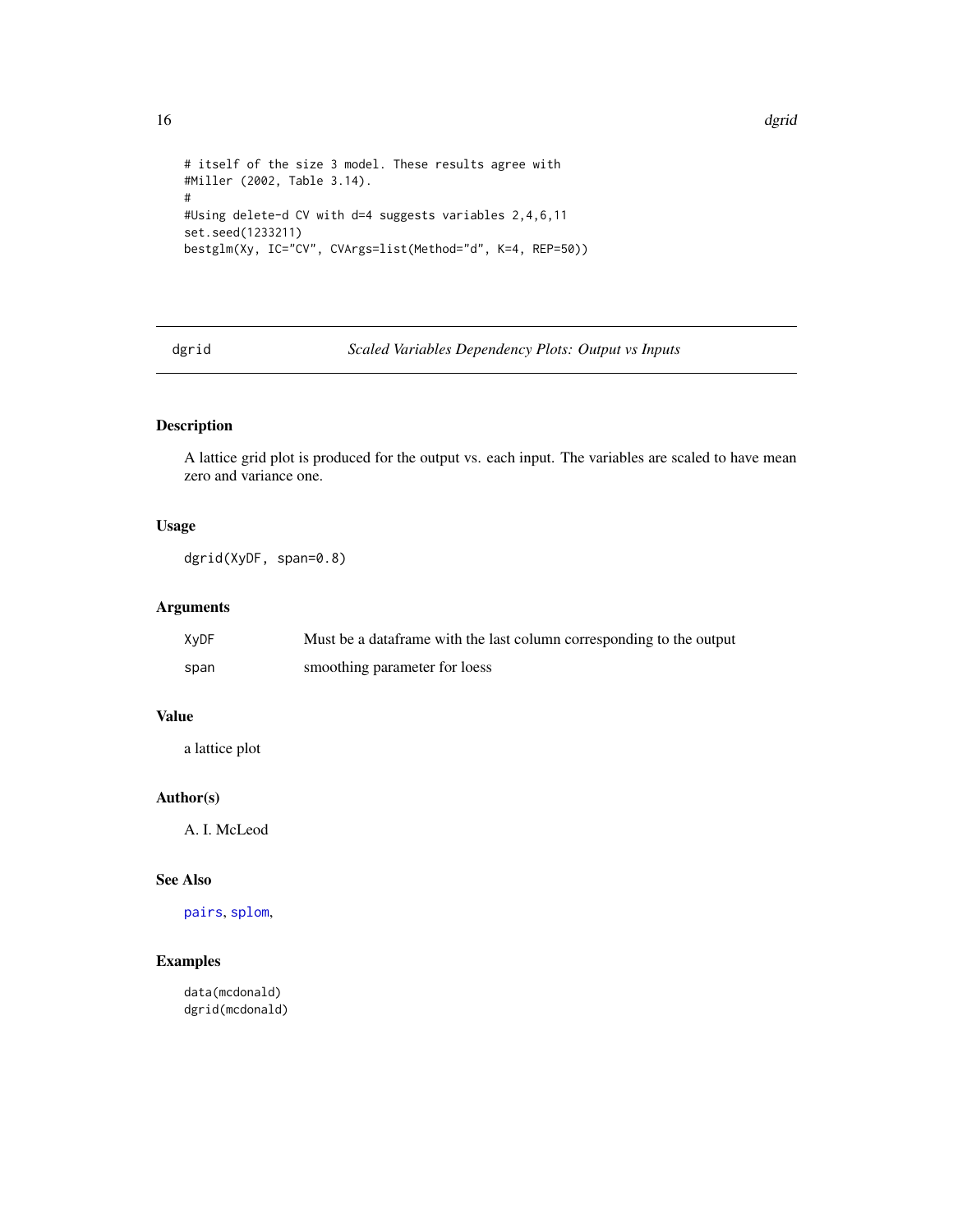<span id="page-16-1"></span><span id="page-16-0"></span>

The forest fire data were collected during January 2000 to December 2003 for fires in the Montesinho natural park located in the northeast region of Portugal. The response variable of interest was area burned in ha. When the area burned as less than one-tenth of a hectare, the response variable as set to zero. In all there were 517 fires and 247 of them recorded as zero. The region was divided into a 10-by-10 grid with coordinates X and Y running from 1 to 9. The categorical variable xyarea indicates the region in this grid for the fire.

#### Usage

data(Fires)

#### Format

A data frame with 517 observations on the following 12 variables. All quantitative variables have been standardized.

xyarea a factor with 36 levels

month an ordered factor with 12 levels

day an ordered factor with 7 levels

FFMC fine fuel moisture code

DMC Duff moisture code

DC drought code

ISI initial spread index

temp average ambient temperature

RH a numeric vector

wind wind speed

rain rainfall

1burned  $log(x+1)$ , x is burned area with x=0 for small fires

#### Details

The original data may be found at the website below as well as an analysis. The quantitative variables in this dataset have been standardized. For convenience, the original data is provided in [MontesinhoFires](#page-26-1).

#### Source

<http://archive.ics.uci.edu/ml/datasets/Forest+Fires>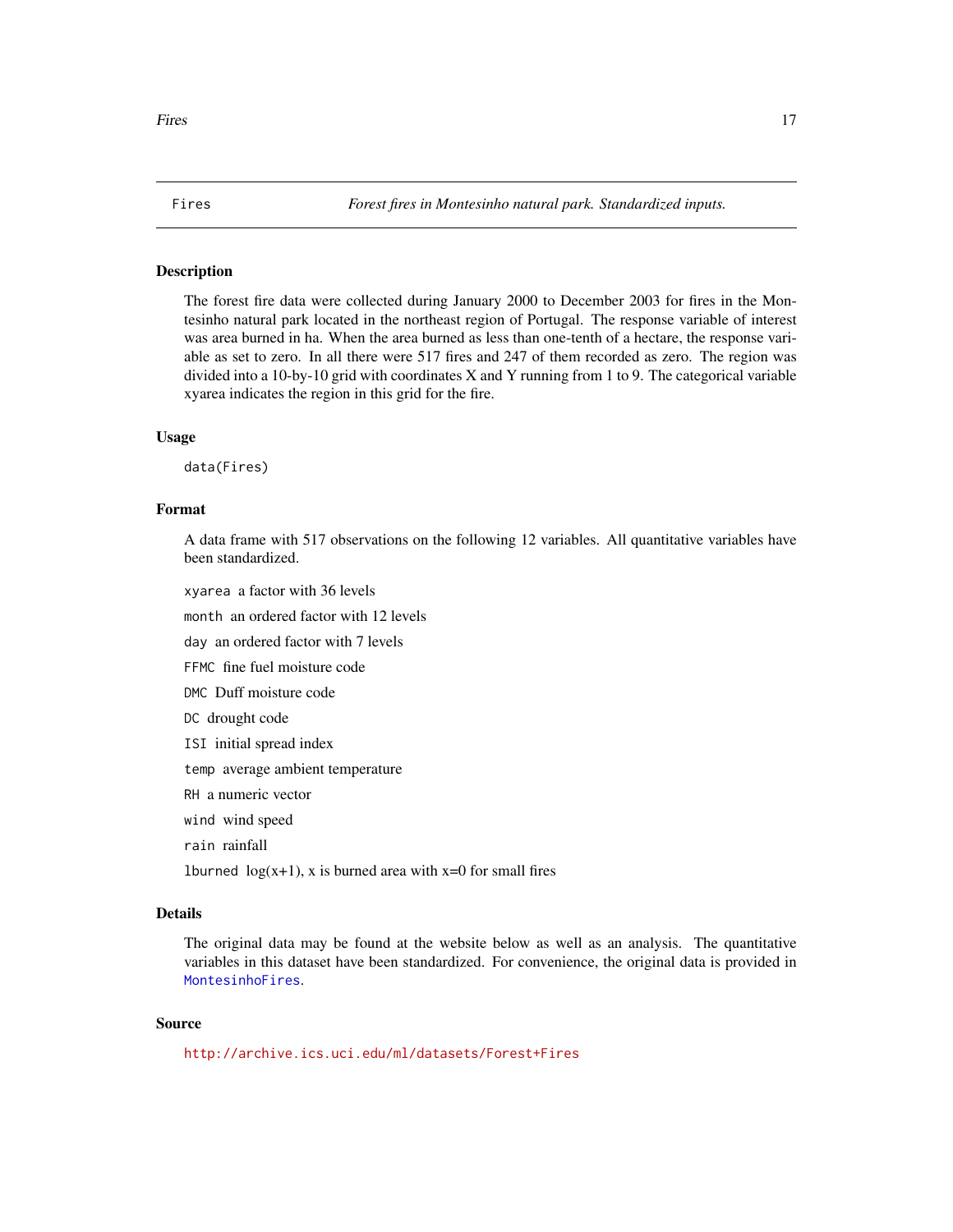# <span id="page-17-0"></span>References

P. Cortez and A. Morais, 2007. A Data Mining Approach to Predict Forest Fires using Meteorological Data. In J. Neves, M. F. Santos and J. Machado Eds., New Trends in Artificial Intelligence, Proceedings of the 13th EPIA 2007 - Portuguese Conference on Artificial Intelligence, December, Guimaraes, Portugal, pp. 512-523, 2007.

# See Also

[MontesinhoFires](#page-26-1)

# Examples

```
data(Fires)
names(Fires)
#ANOVA for xyarea is significant at 1.1%.
summary(aov(lburned~xyarea, data=Fires))
```
<span id="page-17-1"></span>fitted.pcreg *Fitted values in PCR and PLS.*

# Description

The fitted values are returned given the output from pcreg.

# Usage

## S3 method for class 'pcreg' fitted(object, ...)

#### Arguments

| object | object output         |
|--------|-----------------------|
| .      | additional parameters |

#### Details

Method function for pcreg.

#### Value

residuals

# Author(s)

A. I. McLeod

# See Also

[pcreg](#page-29-1), [residuals.pcreg](#page-34-1), [plot.pcreg](#page-30-1)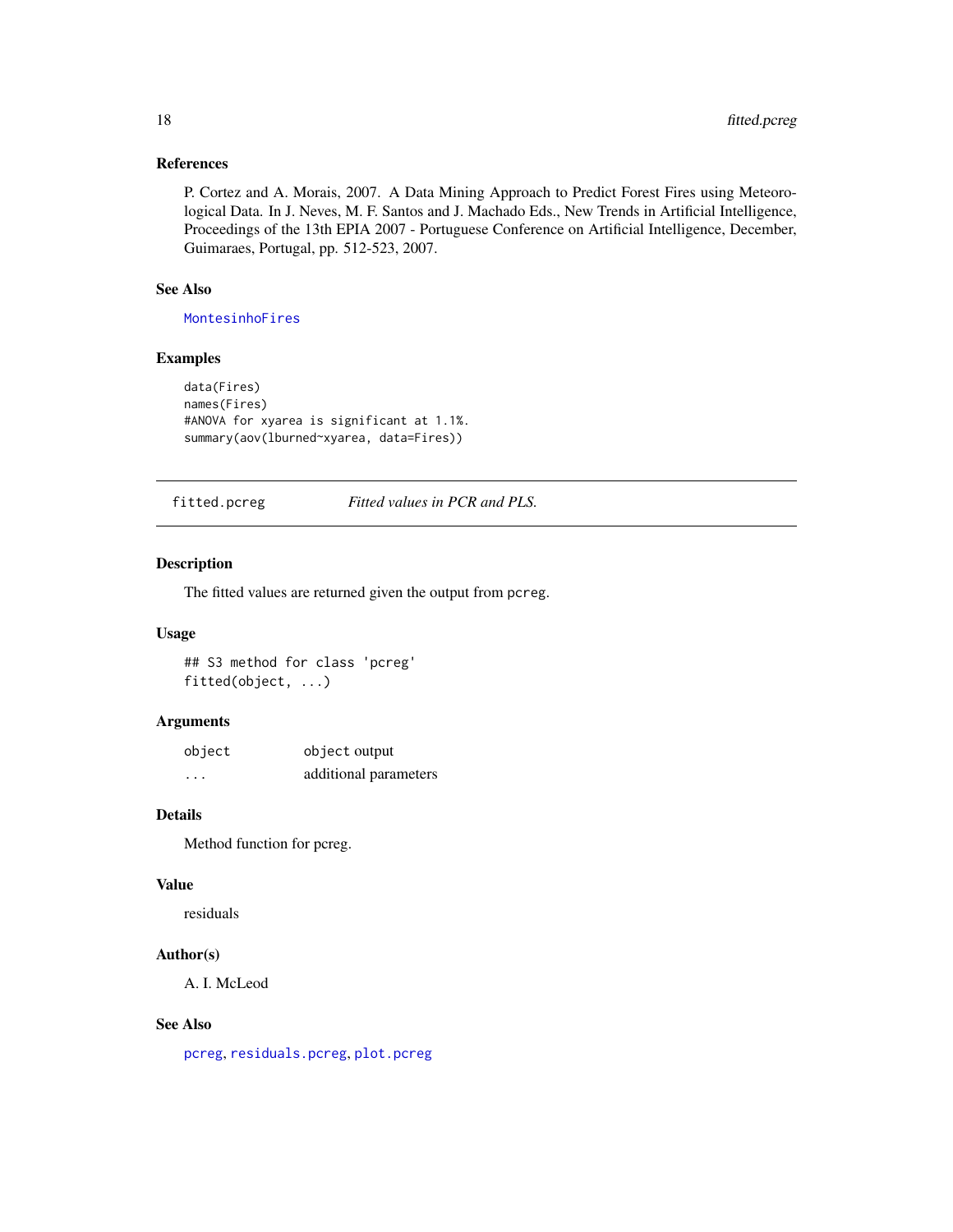# <span id="page-18-0"></span>glmnetGridTable 19

# Examples

fitted(pcreg(mcdonald, scale=TRUE))

<span id="page-18-1"></span>glmnetGridTable *Multipanel Display and Table Glmnet CV Output.*

# Description

Four panels.

#### Usage

```
glmnetGridTable(XyList, alpha = 0, nfolds=10, family = "gaussian")
```
# Arguments

| XyList | input                                                                      |
|--------|----------------------------------------------------------------------------|
| alpha  | elastic net parameter                                                      |
| nfolds | Number of folds, K, in regularized K-fold CV, must be $>3$ and $\leq$ =10. |
| family | distribution                                                               |

# Details

tba

# Value

plot produced by side-effect. Table.

#### Note

Set random seed beforehand if you want reproducibility.

# Author(s)

A. I. McLeod

# See Also

[trainTestPartition](#page-41-1), [cv.glmnet](#page-0-0), [glmnet](#page-0-0), [predict.glmnet](#page-0-0)

```
set.seed(7733551)
out <- trainTestPartition(mcdonald)
round(glmnetGridTable(out),4)
```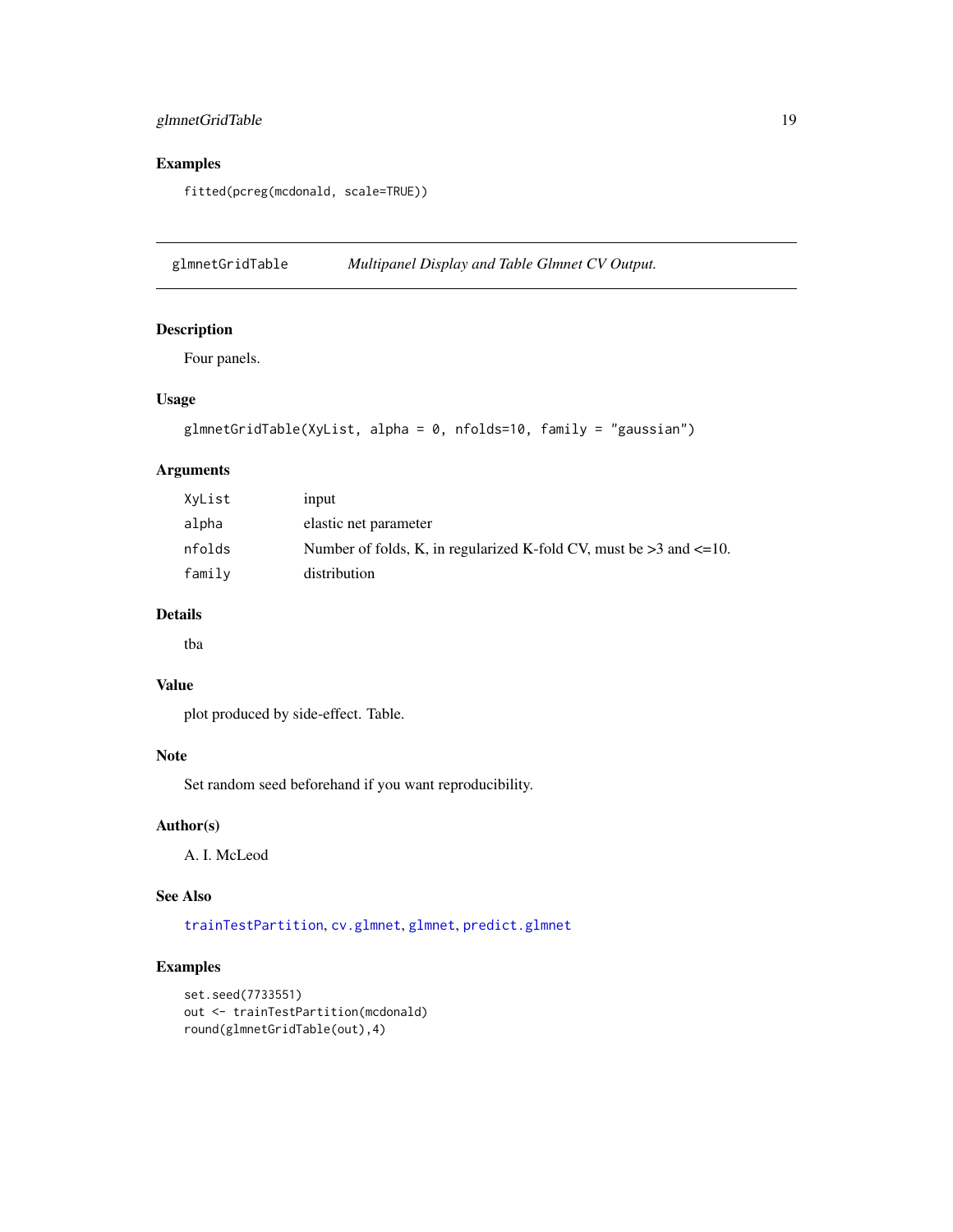<span id="page-19-1"></span><span id="page-19-0"></span>

Predict by averaging the predictions from cv.glmnet().

#### Usage

```
glmnetPredict(XyList, NREP = 15, alpha = 0, nfolds=10,
 family = c("gaussian", "binomial", "poisson", "multinomial"))
```
#### Arguments

| XvList | list with components XyTr, XTr, yTr, XTe.                                  |
|--------|----------------------------------------------------------------------------|
| NREP   | number of replications to use in average                                   |
| alpha  | elastic net parameter                                                      |
| nfolds | Number of folds, K, in regularized K-fold CV, must be $>3$ and $\leq 10$ . |
| family | model                                                                      |

# Value

vector with predictions

# Author(s)

A. I. McLeod

#### See Also

[trainTestPartition](#page-41-1), [glmnetGridTable](#page-18-1), [glmnet](#page-0-0), [cv.glmnet](#page-0-0), [predict.glmnet](#page-0-0)

```
set.seed(7733551)
out <- trainTestPartition(mcdonald)
round(glmnetGridTable(out),4)
yh <- glmnetPredict(out, NREP=5)
sqrt(mean((out$yTe - yh)^2))
```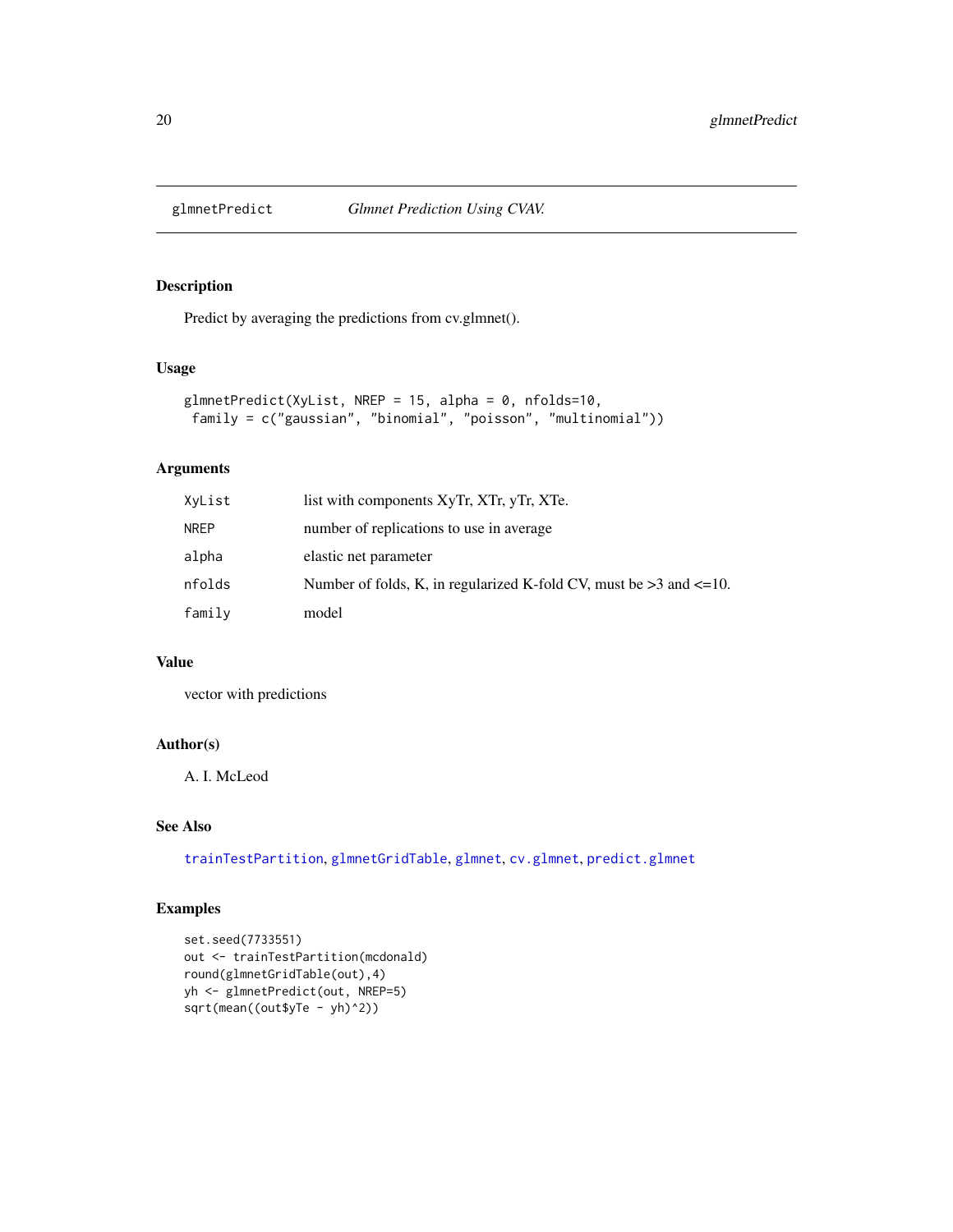<span id="page-20-0"></span>

A dataframe is partitioned randomly into training and test samples. The function grpreg::grpreg() is used to fit the training data using Lasso, SCAD and MCP penalty functions. The BIC criterion is used to selecting the penalty parameter lambda.

#### Usage

```
grpregPredict(Xy, trainFrac = 2/3, XyList=NULL)
```
## Arguments

| Xν        | a data frame that may contain factor variables  |
|-----------|-------------------------------------------------|
| trainFrac | the fraction of data to be used for training    |
| XyList    | instead of supplying Xy you can provide XyList. |

# Value

vector of RMSEs

# See Also

[glmnetPredict](#page-19-1), [glmnetGridTable](#page-18-1), [trainTestPartition](#page-41-1), [grpreg](#page-0-0)

## Examples

grpregPredict(mcdonald)

| hivif | Simulated Linear Regression (Train) with Nine Highly Correlated In- |
|-------|---------------------------------------------------------------------|
|       | puts                                                                |

# Description

The script that generated this data is given below.

#### Usage

data("hivif")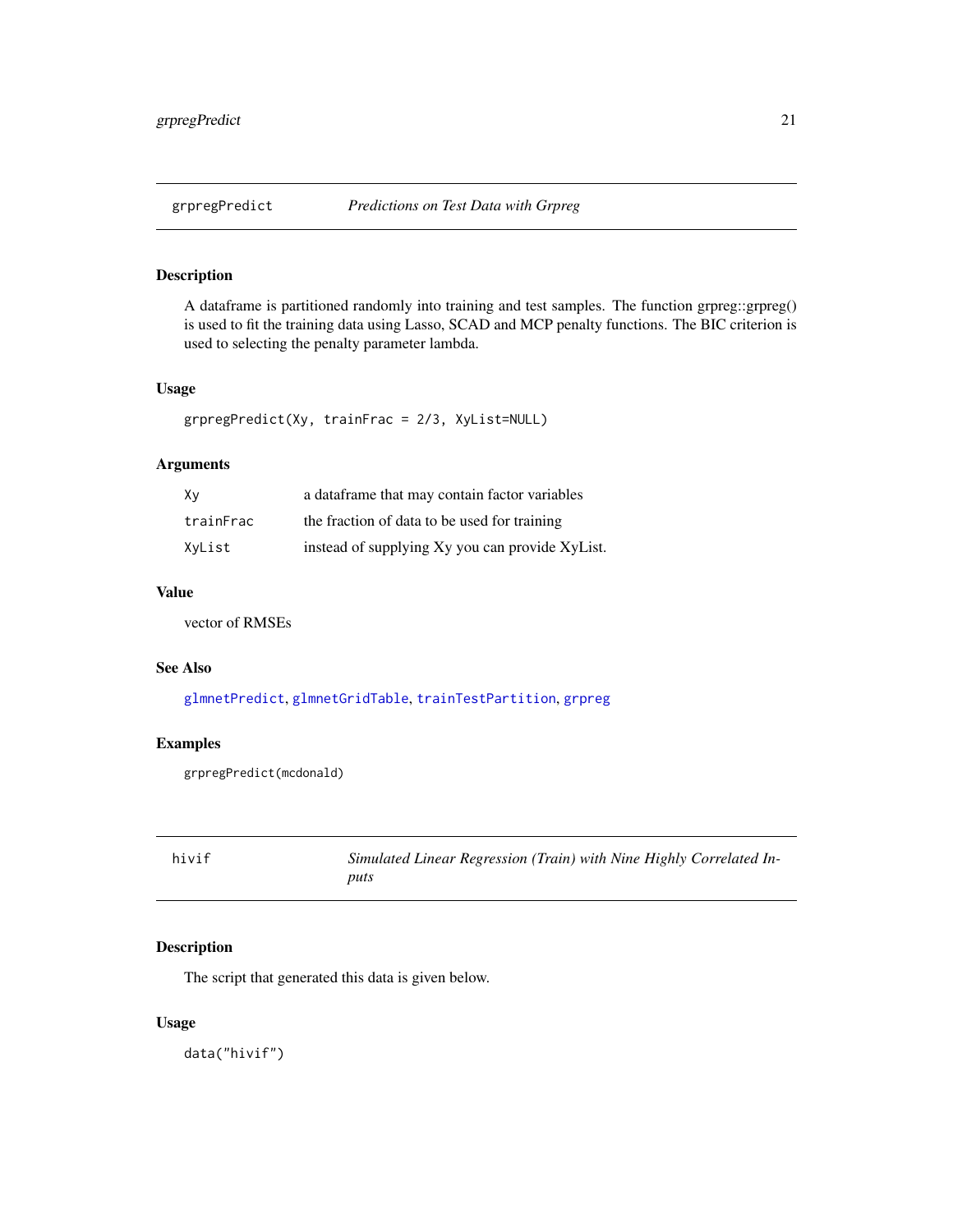# Format

A data frame with 1000 observations on the following 10 variables.

- x1 a numeric vector
- x2 a numeric vector
- x3 a numeric vector
- x4 a numeric vector
- x5 a numeric vector
- x6 a numeric vector
- x7 a numeric vector
- x8 a numeric vector
- x9 a numeric vector
- y a numeric vector

#### Examples

```
#Simple example
data(hivif)
lm(y \sim ., data=hivif)#
#This example shows how the original data was simulated and
#how additional test data may be simulated.
## Not run:
 set.seed(778851) #needed for original training data
 n < -100p <- 9 #9 covariates plus intercept
 sig \leftarrow toplitz(0.9^(0:(p-1)))X <- MASS::mvrnorm(n=n, rep(0, p), Sigma=sig)
 colnames(X) <- paste0("x", 1:p)
 b \leftarrow c(\emptyset, -\emptyset.3, \emptyset, \emptyset, -\emptyset.3, \emptyset, \emptyset, \emptyset.3, \emptyset.3)#
 names(b) \leq paste0("x", 1:p)
 y \le -1 + XXy \leftarrow \text{cbind}(as.data-frame.matrix(X), y=y) #=hivif#Test data
 nTe <- 10^3
 XTe <- MASS::mvrnorm(n=nTe, rep(0, p), Sigma=sig)
 colnames(XTe) <- paste0("x", 1:p)
 yTe <- 1 + XTe
 XyTe <- cbind(as.data.frame.matrix(XTe), y=yTe) #test data
 ans <- lm(y ~ ., data=Xy) #fit training data
 mean((XyTe$y - predict(ans, newdata=XyTe))^2) #MSE on test data
```
## End(Not run)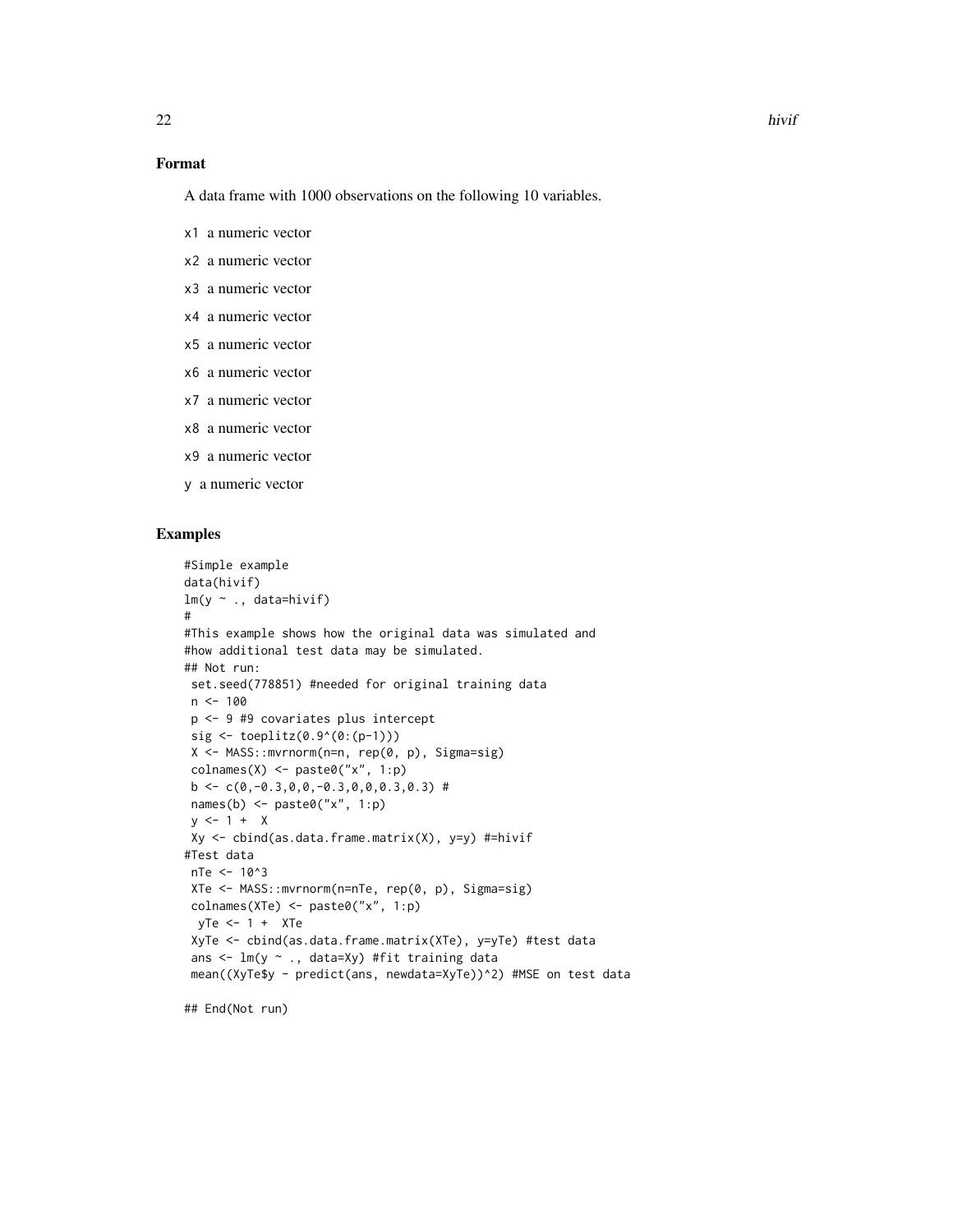<span id="page-22-0"></span>

Dataset on poverty and academic performance.

#### Usage

data("Iowa")

# Format

A data frame with 133 observations on the following 3 variables.

City a factor with 6 levels Cedar Rapids Davenport Des Moines Iowa City Sioux City Waterloo

Poverty percentage subsidized

Test achievement test score

# Details

There are n=133 average test scores for schools in the K=6 largest cities. The test score offers a standardized measure of academic achievement. The purpose of the study is to investigate if there is a relationship between academic achievement, as measured by the test, and poverty. It is expected that students from economically disadvantaged backgrounds will do less well. Data on the average income in the school district was not available so a proxy variable for poverty was used. The percentage of students who received subsidized meals was available so this was used as the "Poverty" variable.

# Source

Abraham and Ledholter, Introduction to Regression, Wiley.

```
data(Iowa)
table(Iowa$City)
```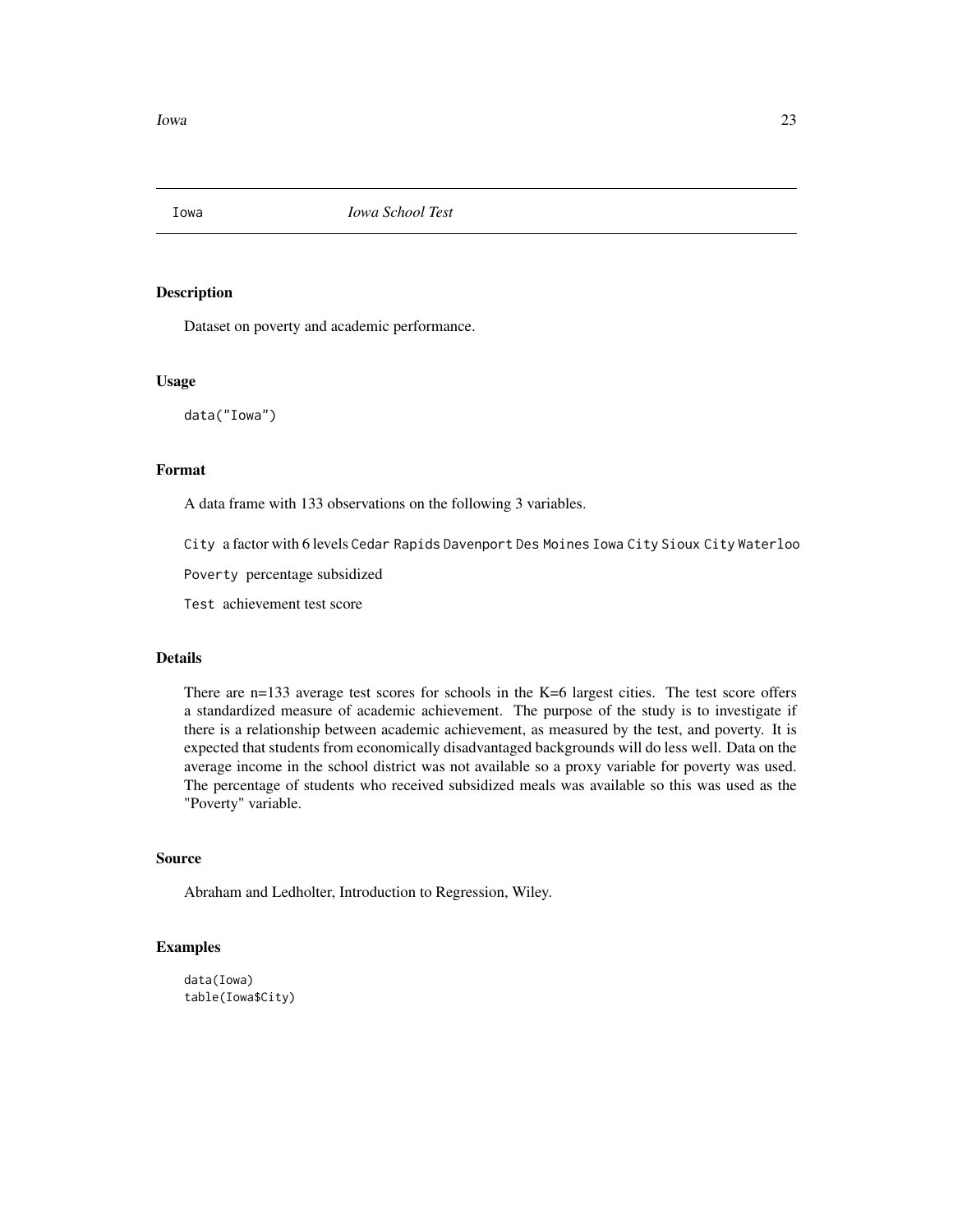<span id="page-23-1"></span><span id="page-23-0"></span>

An observation is removed and the model is fit the the remaining data and this fit used to predict the value of the deleted observation. This is repeated, n times, for each of the n observations and the mean square error is computed.

#### Usage

 $LOOCV(X, y)$ 

# Arguments

|    | training inputs |
|----|-----------------|
| -V | training output |

# Details

LOOCV for linear regression is exactly equivalent to the PRESS method suggested by Allen (1971) who also provided an efficient algorithm.

#### Value

Vector of two components comprising the cross-validation MSE and its sd based on the MSE in each validation sample.

# Author(s)

A.I. McLeod and C. Xu

#### References

Hastie, T., Tibshirani, R. and Friedman, J. (2009). The Elements of Statistical Learning. 2nd Ed.

Allen, D.M. (1971). Mean Square Error of Prediction as a Criterion for Selecting Variables. Technometrics, 13, 469 -475.

# See Also

[bestglm](#page-5-1), [CVd](#page-9-1), [CVDH](#page-10-1), [CVHTF](#page-12-1)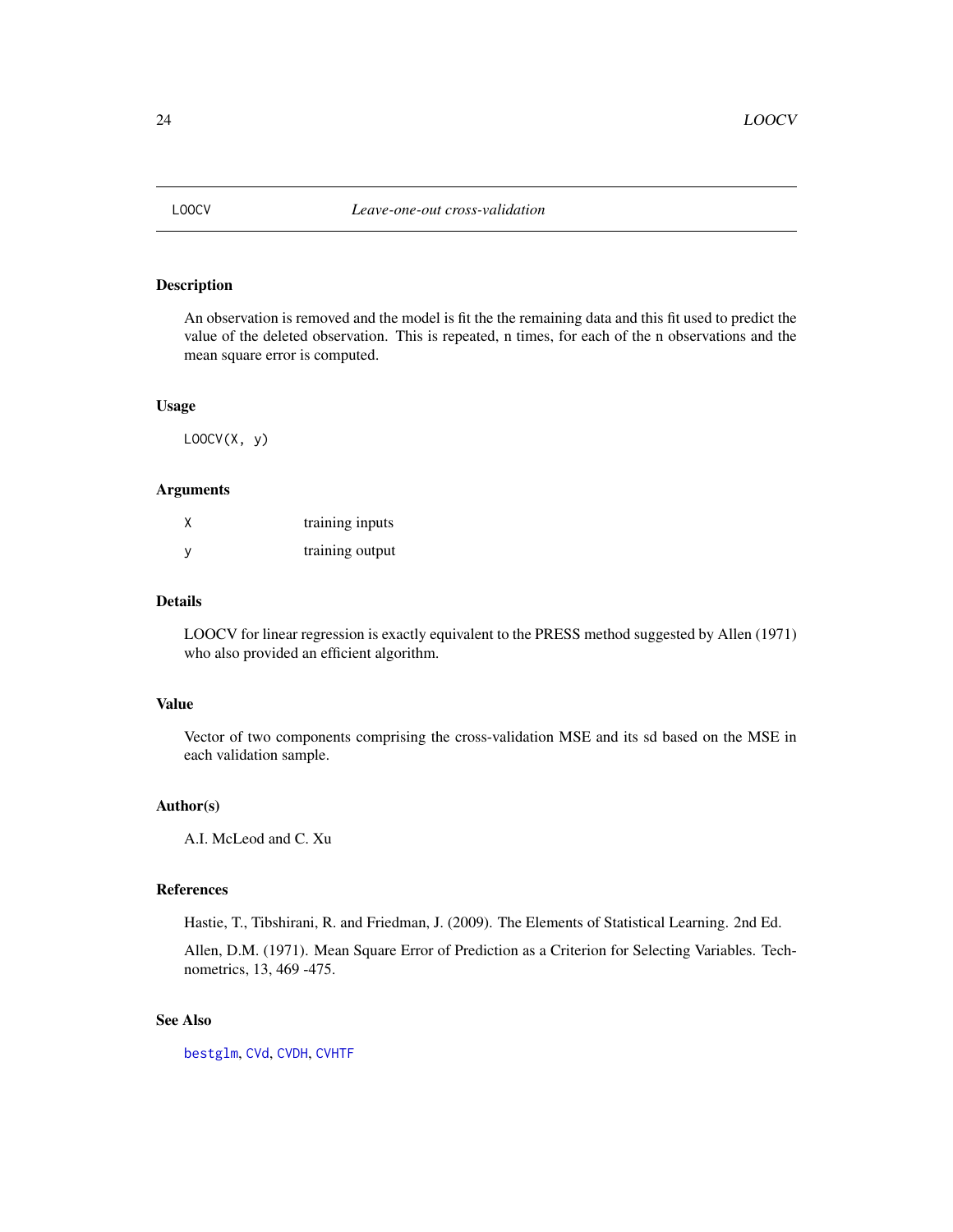#### <span id="page-24-0"></span>manpower 25

#### Examples

```
#Example. Compare LOO CV with K-fold CV.
#Find CV MSE's for LOOCV and compare with K=5, 10, 20, 40, 50, 60
#Takes about 30 sec
## Not run:
data(zprostate)
train<-(zprostate[zprostate[,10],])[,-10]
X<-train[,1:2]
y<-train[,9]
CVLOO<-LOOCV(X,y)
KS<-c(5,10,20,40,50,60)
nKS<-length(KS)
cvs<-numeric(nKS)
set.seed(1233211231)
 for (iK in 1:nKS)
   cvs[iK]<-CVDH(X,y,K=KS[iK],REP=10)[1]
boxplot(cvs)
 abline(h=CVLOO, lwd=3, col="red")
 title(sub="Boxplot of CV's with K=5,10,20,40,50,60 and LOO CV in red")
```
## End(Not run)

manpower *Hospital manpower data*

#### Description

The goal of this study is to predict the manpower requirement as given in the output variable Hours given the five other input variables. Data is from Table 3.8 of Myers (1990). See also Examples 3.8, 4.5, 8.8.

#### Usage

data(manpower)

#### Format

A data frame with 17 observations. The output variable is Hours and the inputs are Load, Xray, BedDays, AreaPop and Stay. The site 1 through 17 is indicated by the row name.

Load a numeric vector

Xray a numeric vector

BedDays a numeric vector

AreaPop a numeric vector

Stay a numeric vector

Hours a numeric vector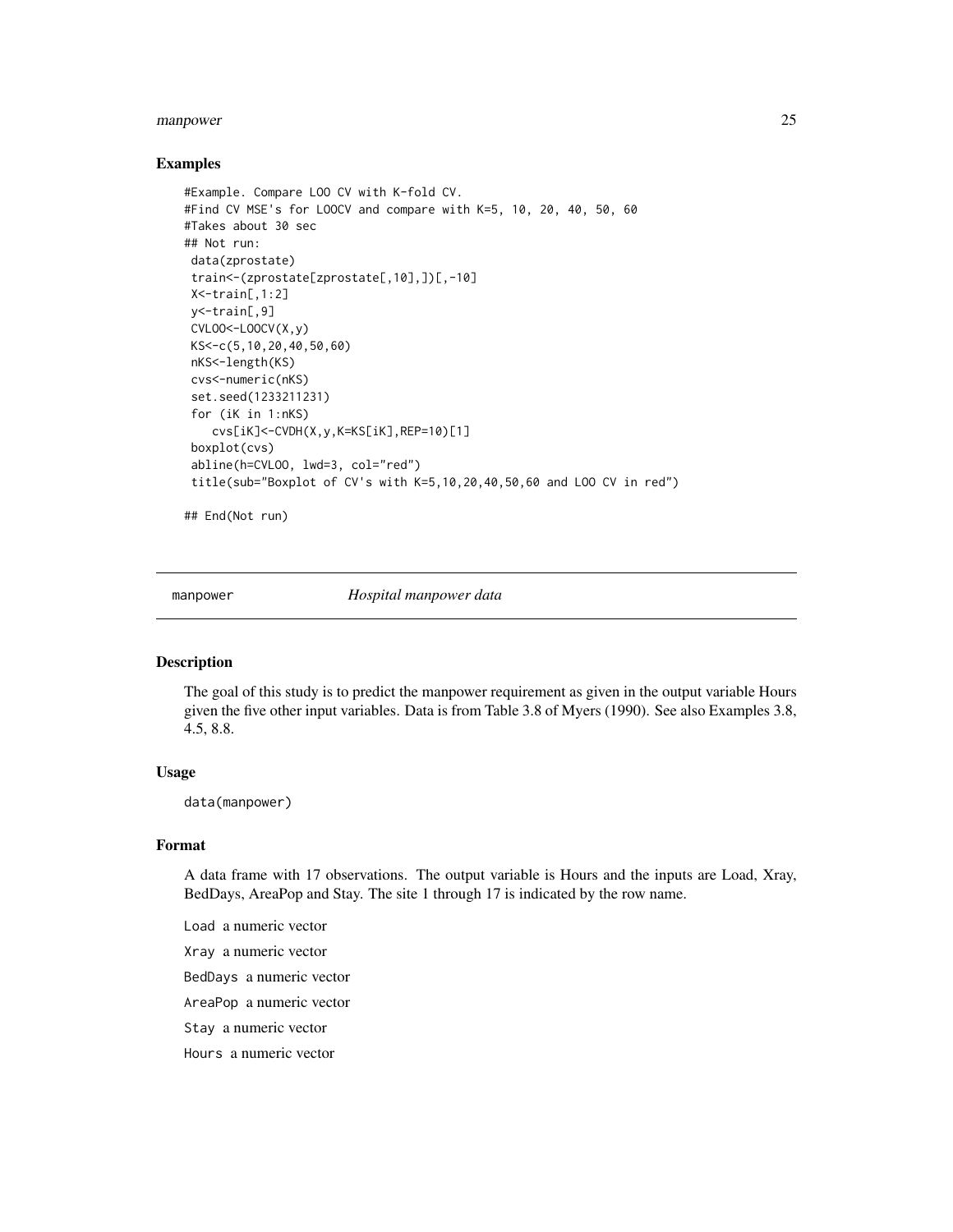#### <span id="page-25-0"></span>Details

This data illustrates the multicollinearity problem and the use of VIF to identify it. It provides an illustrative example for ridge regression and more modern methods such as lasso and lars.

#### Source

Myers (1990) indicates the source was "Procedures and Analysis for Staffing Standards Development: Data/Regression Analysis Handbook", Navy Manpower and Material Analysis Center, San Diego, 1979.

#### References

Myers, R. (1990). Classical and Modern Regression with Applications. The Duxbury Advanced Series in Statistics and Decision Sciences. Boston: PWS-KENT Publishing Company.

#### Examples

data(manpower)

mcdonald *Pollution dataset from McDonald and Schwing (1973)*

#### **Description**

Regression data used to illustrate ridge regression

#### Usage

data("mcdonald")

#### Format

A data frame with 60 observations on the following 16 variables.

PREC Average annual precipitation in inches

JANT Average January temperature in degrees F

JULT Same for July

OVR65 Percent of 1960 SMSA population aged 65 or older

POPN Average household size

EDUC Median school years completed by those over 22

HOUS Percent of housing units which are sound  $&$  with all facilities

DENS Population per sq. mile in urbanized areas, 1960

NONW Percent non-white population in urbanized areas, 1960

WWDRK Percent employed in white collar occupations

POOR Percent of families with income < \$3000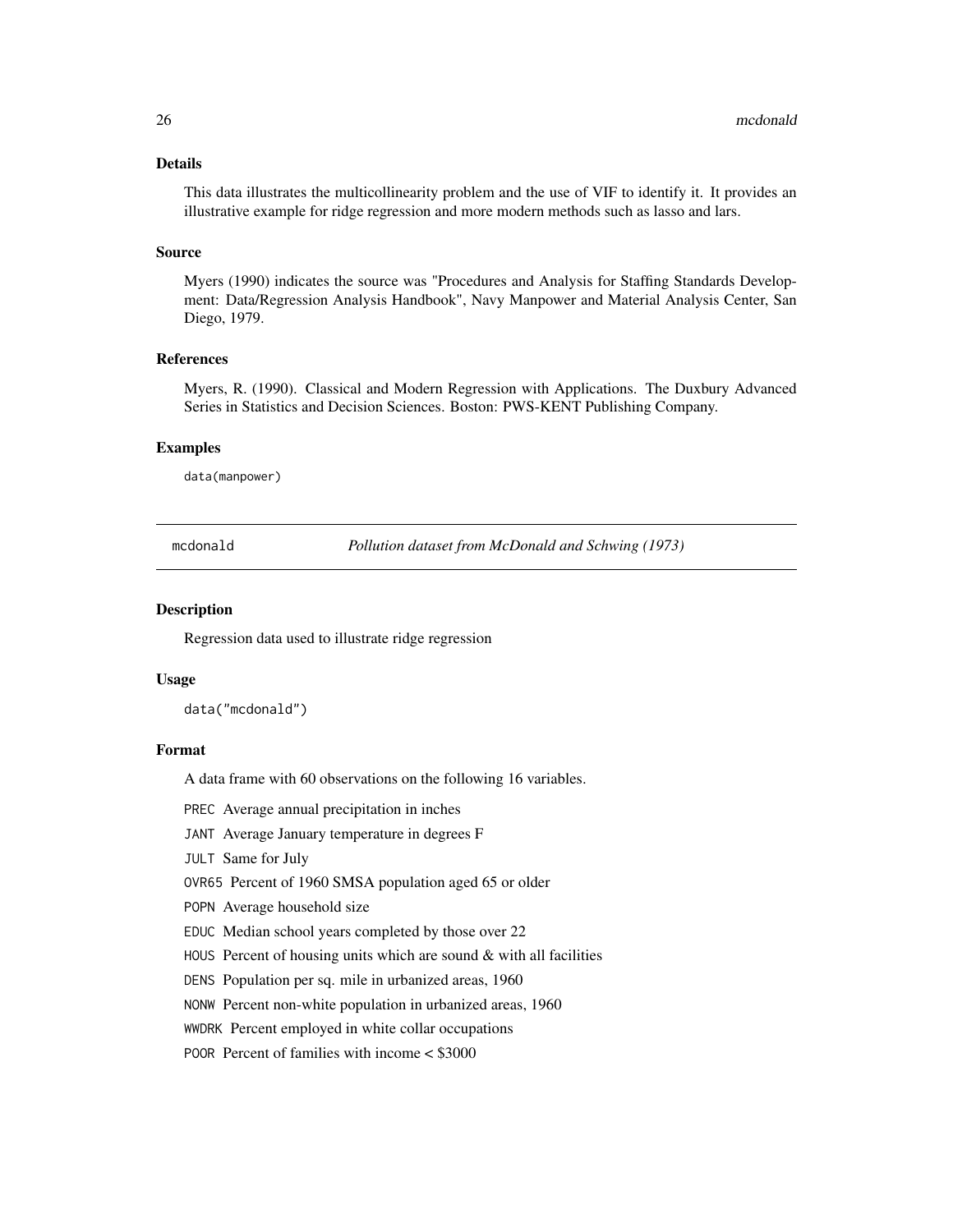# <span id="page-26-0"></span>MontesinhoFires 27

HC Relative hydrocarbon pollution potential

NOX Same for nitric oxides

SOx Same for sulphur dioxide

HUMID Annual average percent relative humidity at 1pm

MORT Total age-adjusted mortality rate per 100,000

#### Details

Ridge regression example

#### Source

Gary C. McDonald and Richard C. Schwing (1973), Instabilities of Regression Estimates Relating Air Pollution to Mortality, Technometrics 15/3, 463-481.

#### Examples

data(mcdonald) vifx(mcdonald[, -ncol(mcdonald)])

<span id="page-26-1"></span>MontesinhoFires *Forest fires in Montesinho natural park*

#### Description

The forest fire data were collected during January 2000 to December 2003 for fires in the Montesinho natural park located in the northeast region of Portugal. The response variable of interest was area burned in ha. When the area burned as less than one-tenth of a hectare, the response variable as set to zero. In all there were 517 fires and 247 of them recorded as zero. The region was divided into a 10-by-10 grid with coordinates X and Y running from 1 to 9.

#### Usage

data(MontesinhoFires)

#### Format

A data frame with 517 observations on the following 13 variables.

X X coordinate for region, 0-10

Y X coordinate for region, 0-10

month an ordered factor with 12 levels

day an ordered factor with 7 levels

FFMC fine fuel moisture code

DMC Duff moisture code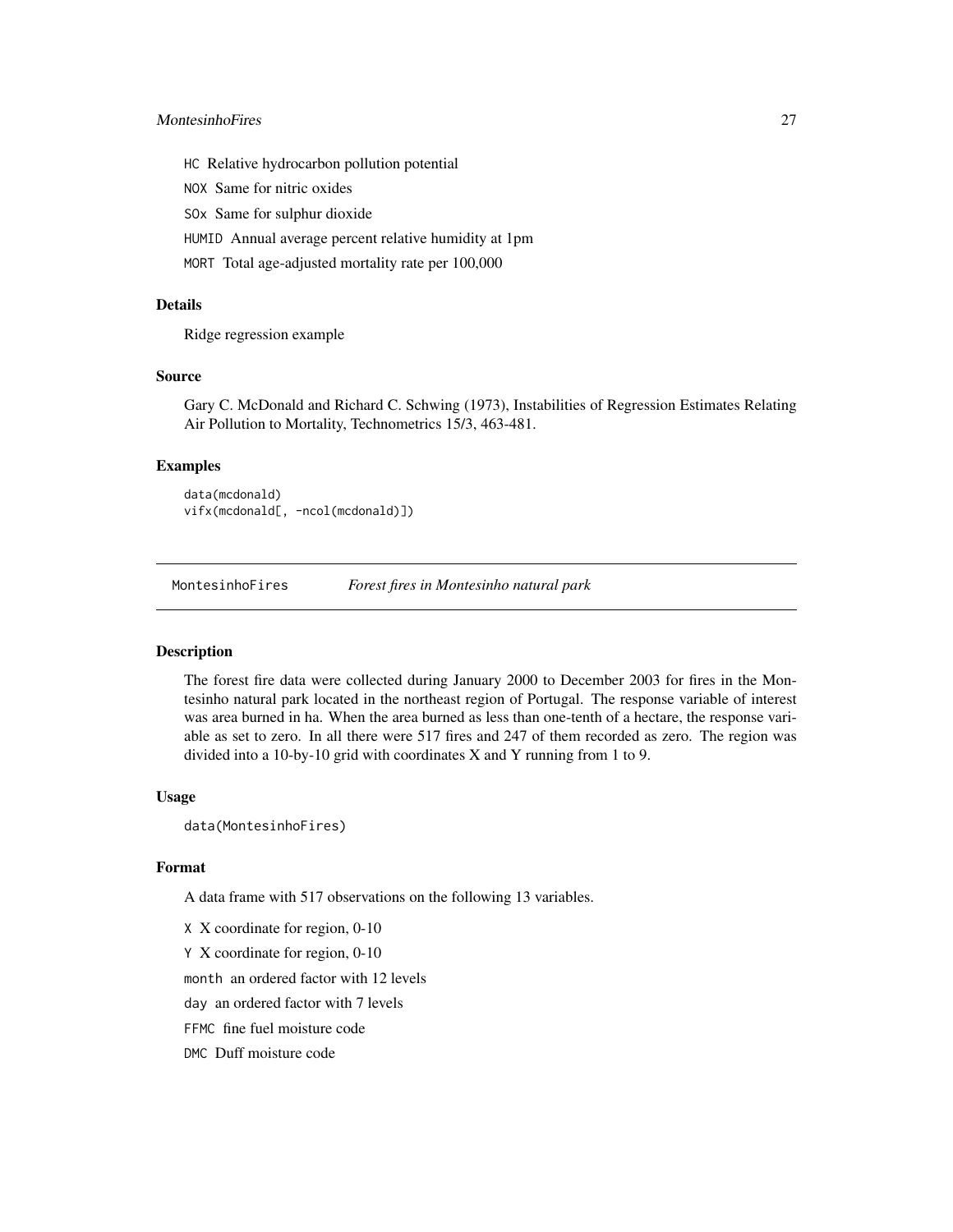#### 28 NNPredict 2018 and 2018 and 2018 and 2018 and 2018 and 2018 and 2018 and 2018 and 2018 and 2018 and 2018 and 2018 and 2018 and 2018 and 2018 and 2018 and 2018 and 2018 and 2018 and 2018 and 2018 and 2018 and 2018 and 20

DC drought code ISI initial spread index temp average ambient temperature RH a numeric vector wind wind speed rain rainfall burned area burned in hectares

# Details

This is the original data taken from the website below.

#### Source

<http://archive.ics.uci.edu/ml/datasets/Forest+Fires>

#### References

P. Cortez and A. Morais, 2007. A Data Mining Approach to Predict Forest Fires using Meteorological Data. In J. Neves, M. F. Santos and J. Machado Eds., New Trends in Artificial Intelligence, Proceedings of the 13th EPIA 2007 - Portuguese Conference on Artificial Intelligence, December, Guimaraes, Portugal, pp. 512-523, 2007.

#### See Also

[Fires](#page-16-1)

#### Examples

```
data(MontesinhoFires)
names(MontesinhoFires)
data(Fires)
names(Fires)
#Anova for month
summary(aov(burned~month, data=MontesinhoFires))
```
<span id="page-27-1"></span>NNPredict *Nearest Neighbour Regression Prediction*

#### Description

Given training/test data in the predictions on the test data computed. L1, L2 and correlation distances may be used. The data is sphered prior to making the NN predictions.

#### Usage

```
NNPredict(XyList, dist = c("L2", "COR", "L1"))
```
<span id="page-27-0"></span>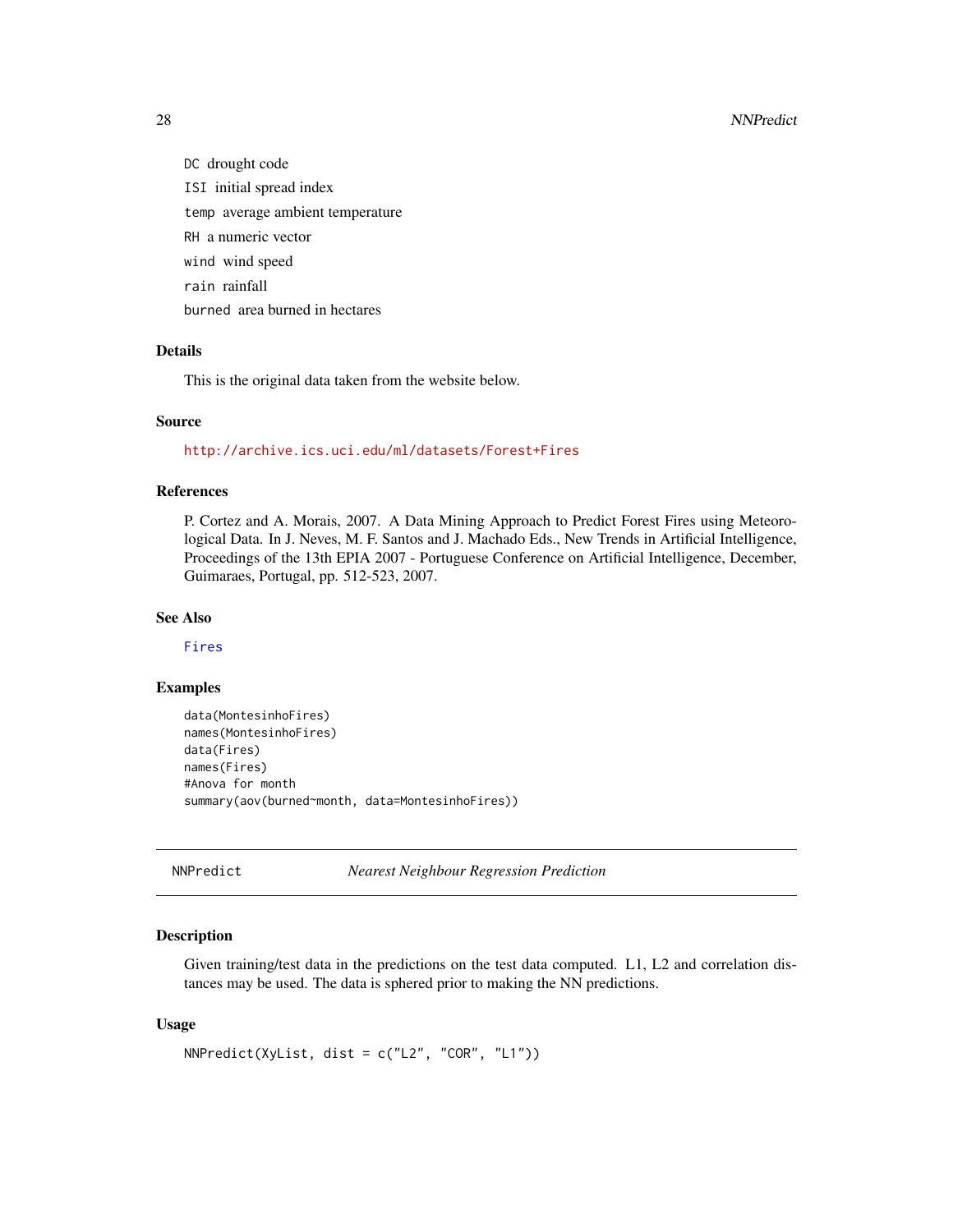#### <span id="page-28-0"></span>oneSDRule 29

#### Arguments

| XyList | list with six elements |
|--------|------------------------|
| dist   | distance used          |

#### Value

vector of predictions

#### Author(s)

A. I. McLeod

# See Also

[sphereX](#page-38-1)

# Examples

```
AQ <- airquality[complete.cases(airquality),c(2,3,4,1)]
XyList <- trainTestPartition(AQ)
NNPredict(XyList)
```
<span id="page-28-1"></span>oneSDRule *Utility function. Implements the 1-sd rule.*

# Description

The CV and its standard devation are provided for a range of models ordered by the number of parameters estimated.

#### Usage

```
oneSDRule(CVout)
```
## Arguments

CVout A matrix with two columns. First column is the CV and second, its sd. Row ordering is from fewest parameter to most.

# Value

The row corresponding to the best model.

#### Author(s)

A.I. McLeod and C. Xu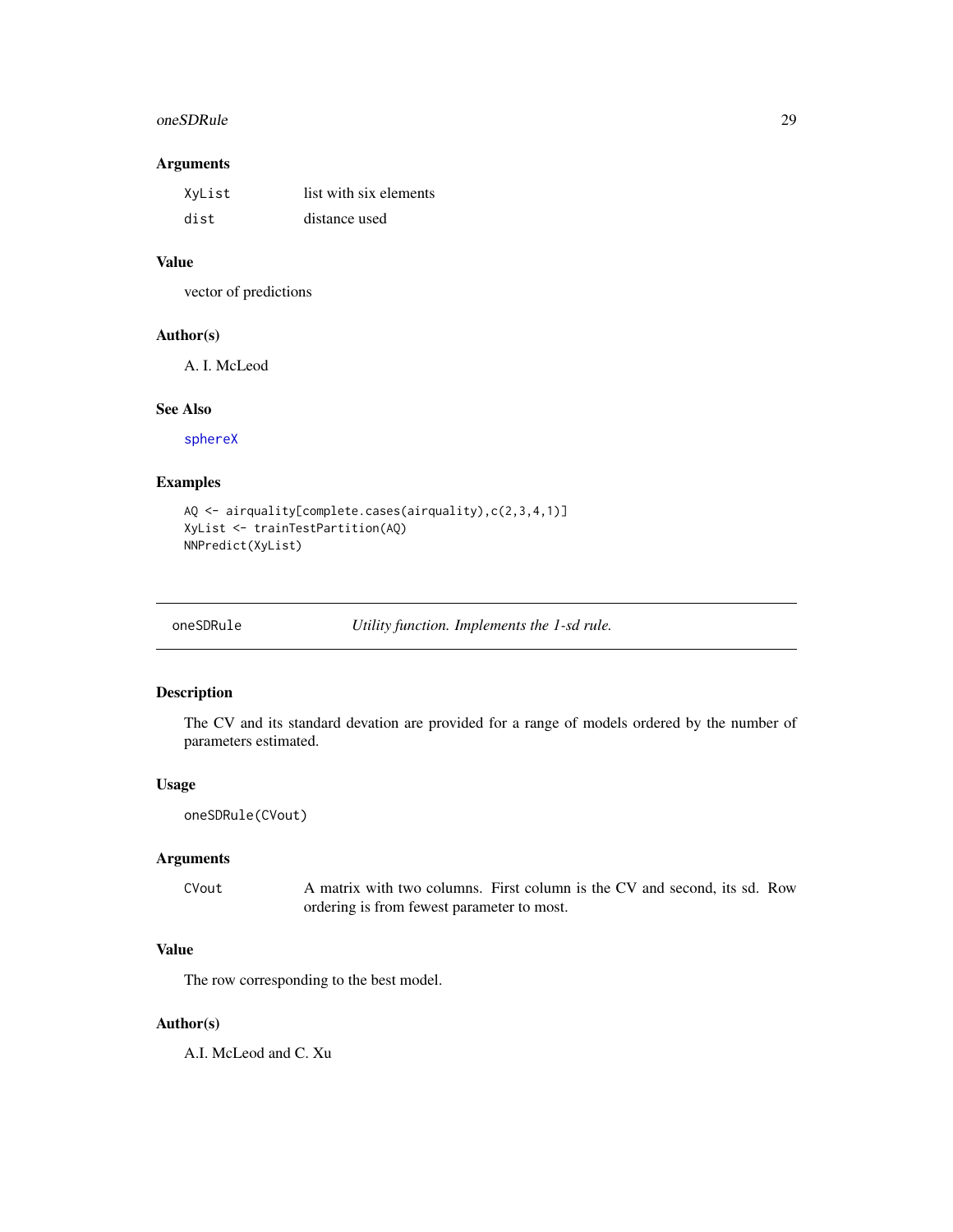# <span id="page-29-0"></span>References

Hastie, T., Tibshirani, R. and Friedman, J. (2009). The Elements of Statistical Learning. 2nd Ed. Springer-Verlag.

#### Examples

```
CV<-c(1.4637799,0.7036285,0.6242480,0.6069406,0.6006877,0.6005472,0.5707958,
     0.5907897,0.5895489)
CVsd<-c(0.24878992,0.14160499,0.08714908,0.11376041,0.08522291,
0.11897327,0.07960879,0.09235052,0.12860983)
CVout <- matrix(c(CV,CVsd), ncol=2)
oneSDRule(CVout)
```
<span id="page-29-1"></span>pcreg *Principal Component and Partial Least Squares Regression*

# Description

Regression using the principal components or latent variables as inputs. The best model is selected using components 1, 2, ..., r, where r, the number of components to use is determined by the AIC or BIC.

#### Usage

```
pereg(Xy, scale = TRUE, method = c("PC", "LV"), ic = c("BIC", "AIC"))
```
# Arguments

| Xν     | data frame with variable names in columns                                          |
|--------|------------------------------------------------------------------------------------|
| scale  | Whether or not to scale. Default is TRUE.                                          |
| method | either principal components, "PC", or partial least squares latent variables, "LV" |
| iс     | "BIC" or "AIC"                                                                     |

# Value

An S3 class list "pcreg" with components

| lmfit  | lm model                                        |
|--------|-------------------------------------------------|
| PLSFit | column sd                                       |
|        | matrix of principal components or latent vector |
| method | 'pcr' or 'pls'                                  |

#### Author(s)

A. I. McLeod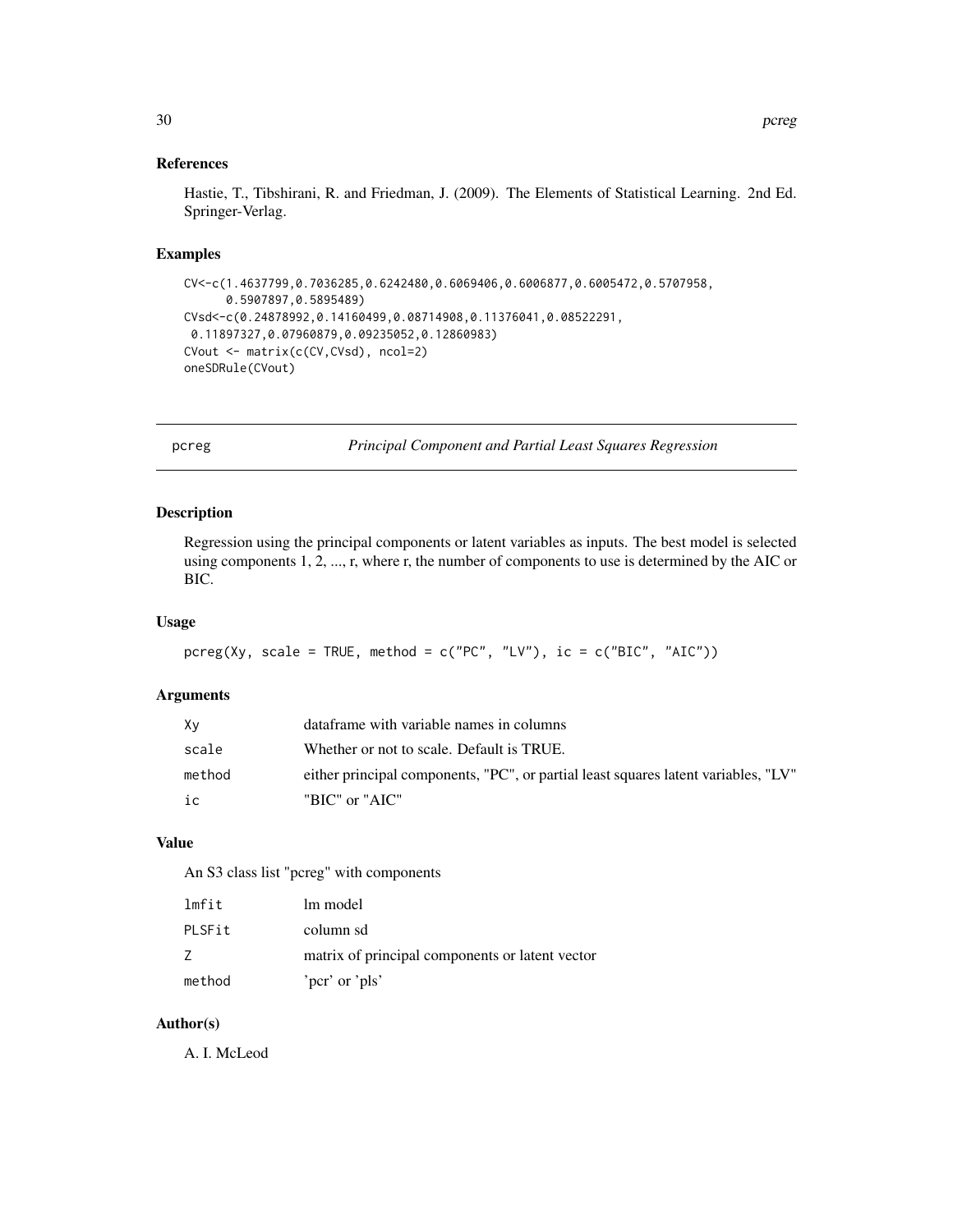#### <span id="page-30-0"></span>plot.pcreg 31

# See Also

[predict.pcreg](#page-32-1), [summary.pcreg](#page-40-1), [plot.pcreg](#page-30-1), [fitted.pcreg](#page-17-1), [residuals.pcreg](#page-34-1)

# Examples

```
pcreg(mcdonald, scale=TRUE, method="PC")
pcreg(mcdonald, scale=TRUE, method="LV")
```
<span id="page-30-1"></span>plot.pcreg *Diagnostic plots for PCR and PLS*

# Description

Diagnostic plots available with lm-objects are provided.

#### Usage

## S3 method for class 'pcreg'  $plot(x, \ldots)$ 

# Arguments

| $\boldsymbol{\mathsf{x}}$ | x output from pcreg(). It has S3 class 'pcreg'. |
|---------------------------|-------------------------------------------------|
| $\cdots$                  | additional parameters                           |

# Details

See plot method for S3 class 'lm'.

# Value

Nothing. The plot is produced.

#### Author(s)

A. I. McLeod

# See Also

[pcreg](#page-29-1), [fitted.pcreg](#page-17-1), [residuals.pcreg](#page-34-1)

# Examples

ans <- pcreg(mcdonald, scale=TRUE) plot(ans)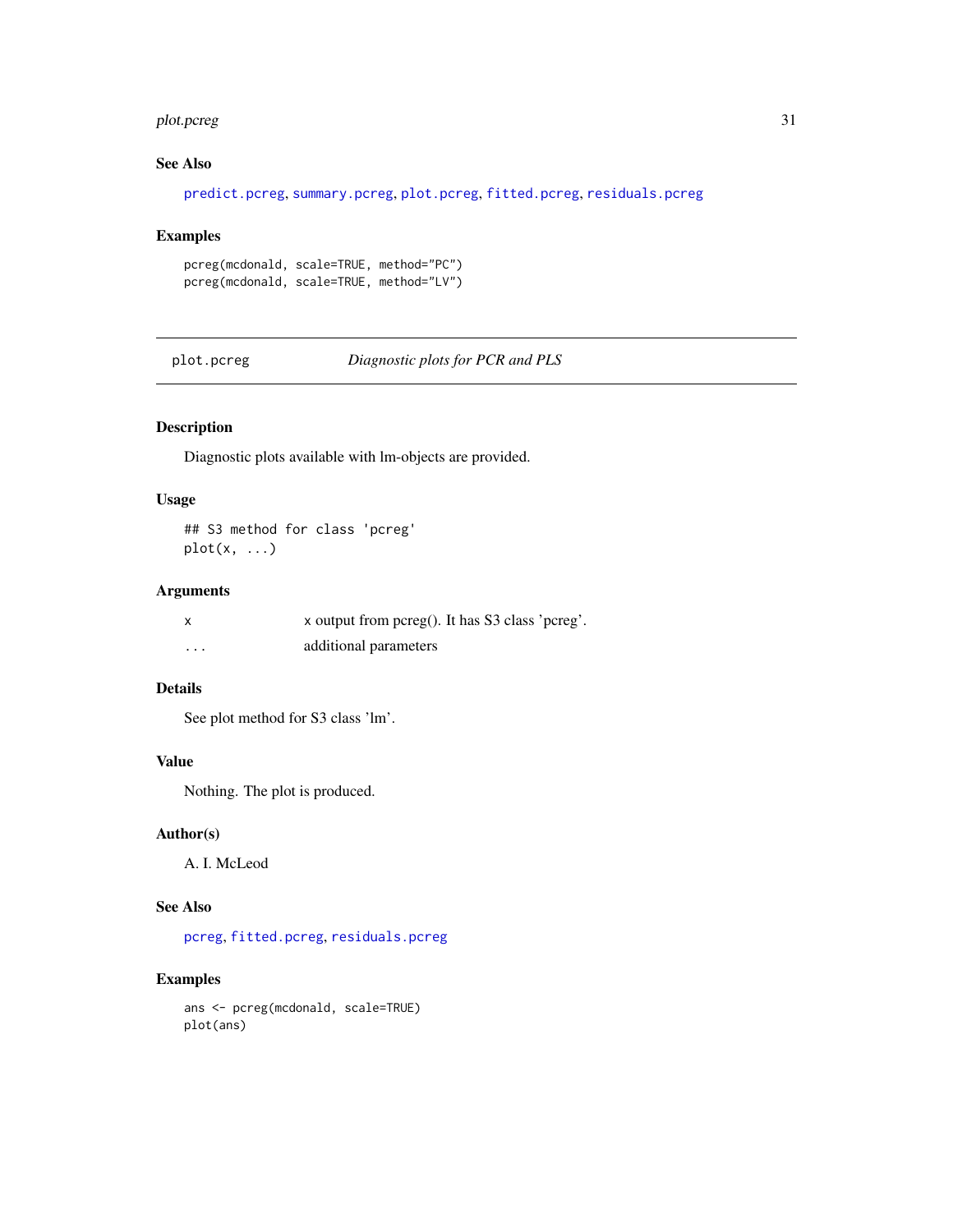<span id="page-31-0"></span>

Takes input either matrix with 2 columns or output from caret::train() and produces a plot showing the best model selected using the 1 SD rule.

#### Usage

```
plot1SDRule(ans, main = "", sub = "", xlab = "df", ylab = "EPE")
```
# Arguments

| ans  | matrix or output from train |
|------|-----------------------------|
| main | optional plot title         |
| sub  | optional plot subtitle      |
| xlab | optional x-axis label       |
| ylab | optional y-axis label       |

# Value

tuning parameter value for best model

# Author(s)

A. I. McLeod

### References

Hastie, Tibsharani and Friedman, "Elements of Statistical Learning".

# See Also

[oneSDRule](#page-28-1)

```
CV<-c(1.4637799,0.7036285,0.6242480,0.6069406,0.6006877,0.6005472,0.5707958,
      0.5907897,0.5895489)
CVsd<-c(0.24878992,0.14160499,0.08714908,0.11376041,0.08522291,
0.11897327,0.07960879,0.09235052,0.12860983)
CVout <- matrix(c(CV,CVsd), ncol=2)
oneSDRule(CVout)
```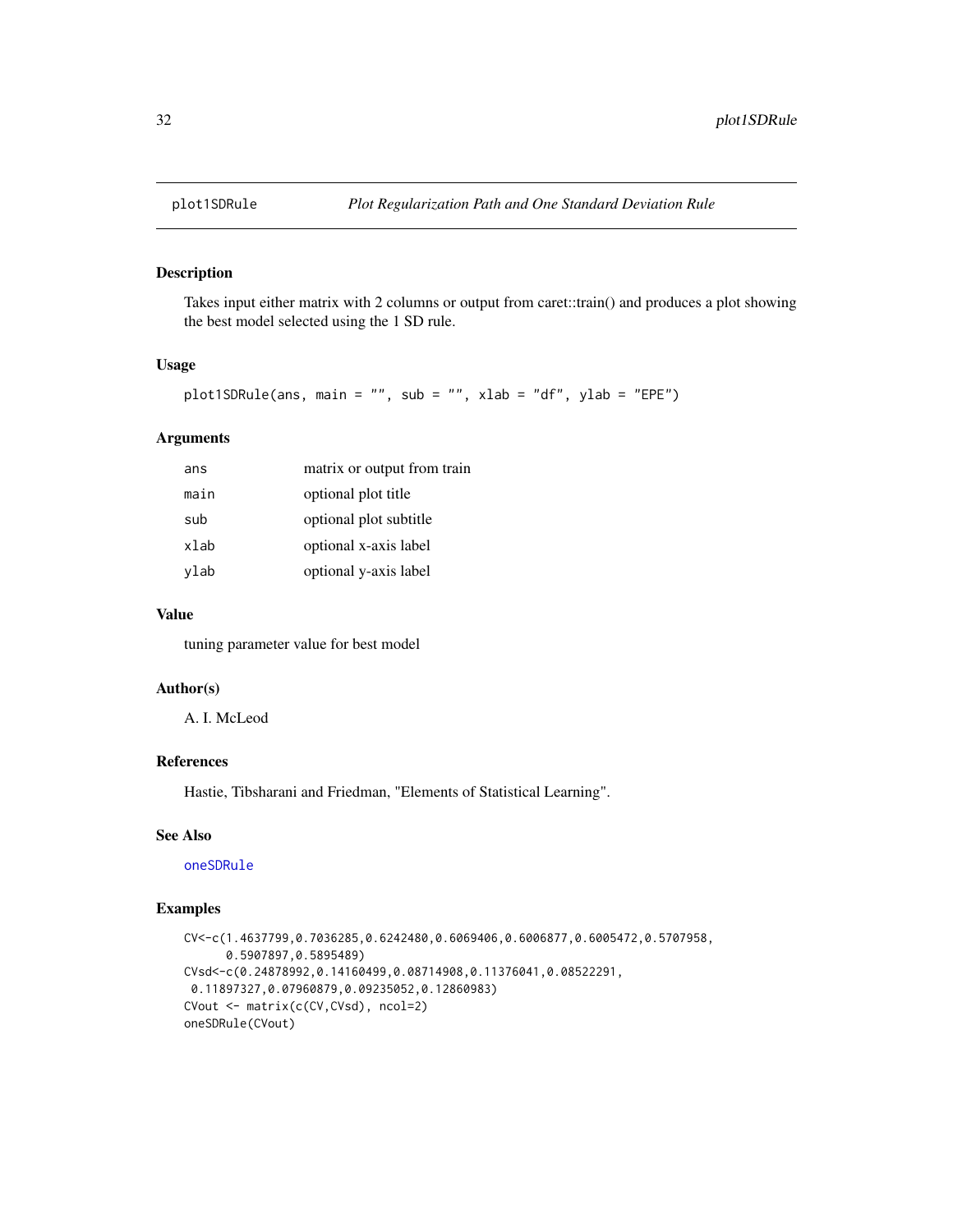<span id="page-32-1"></span><span id="page-32-0"></span>

Prediction for models fit using pcreg().

# Usage

## S3 method for class 'pcreg' predict(object, newdata, ...)

#### Arguments

| object    | the S3 class object produced as output from the function $perpe($ )                               |
|-----------|---------------------------------------------------------------------------------------------------|
| newdata   | data frame with new data and with same column names as used in the original<br>argument to pcreg. |
| $\ddotsc$ | additional arguments                                                                              |

#### Details

The prediction method,  $predict.mvr()$ , which is available in the pls package is used. We take advantage of this since it avoids fussing with scaling issues since it is automatically handled for us by predict.mvr()

# Value

the predicted values

# Author(s)

A. I. McLeod

# See Also

[predict.pcreg](#page-32-1), [summary.pcreg](#page-40-1), [plot.pcreg](#page-30-1), [fitted.pcreg](#page-17-1), [residuals.pcreg](#page-34-1)

```
XyList <- trainTestPartition(mcdonald)
XyTr <- XyList$XyTr
XyTe <- XyList$XyTe
ans <- pcreg(XyTr, scale=TRUE)
predict(ans, newdata=XyTe)
```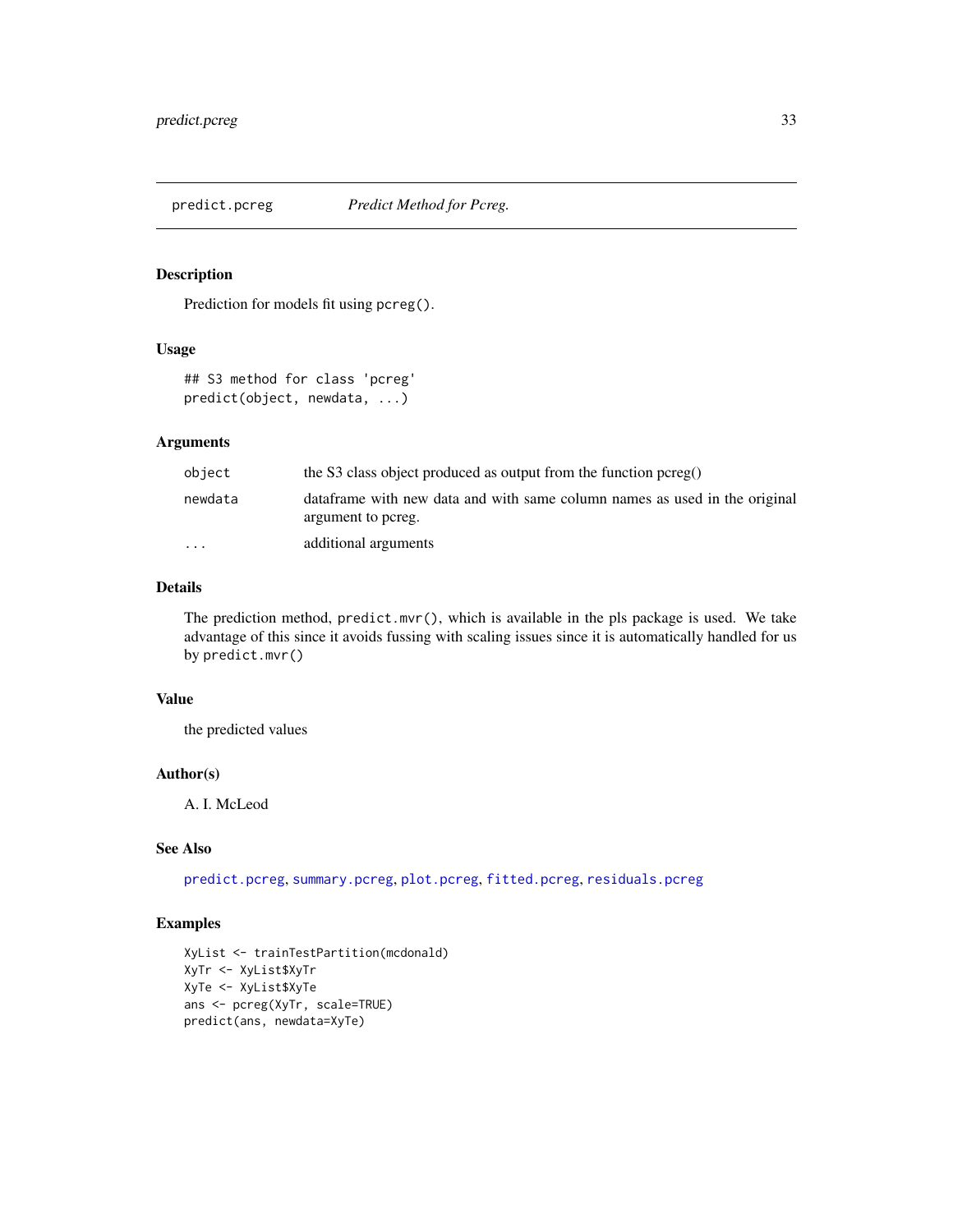<span id="page-33-1"></span><span id="page-33-0"></span>

A brief description of the best fit is given.

# Usage

## S3 method for class 'bestglm'  $print(x, \ldots)$ 

# Arguments

| x        | Output from the bestglm function |
|----------|----------------------------------|
| $\cdots$ | optional arguments               |

# Value

No value. Output to terminal only.

# Author(s)

A.I. McLeod and C. Xu

# See Also

[bestglm](#page-5-1), [summary.bestglm](#page-39-1)

# Examples

```
data(znuclear)
bestglm(znuclear)
```
print.pcreg *Print method for 'pcreg' object*

# Description

A brief description of the best fit is given.

#### Usage

```
## S3 method for class 'pcreg'
print(x, \ldots)
```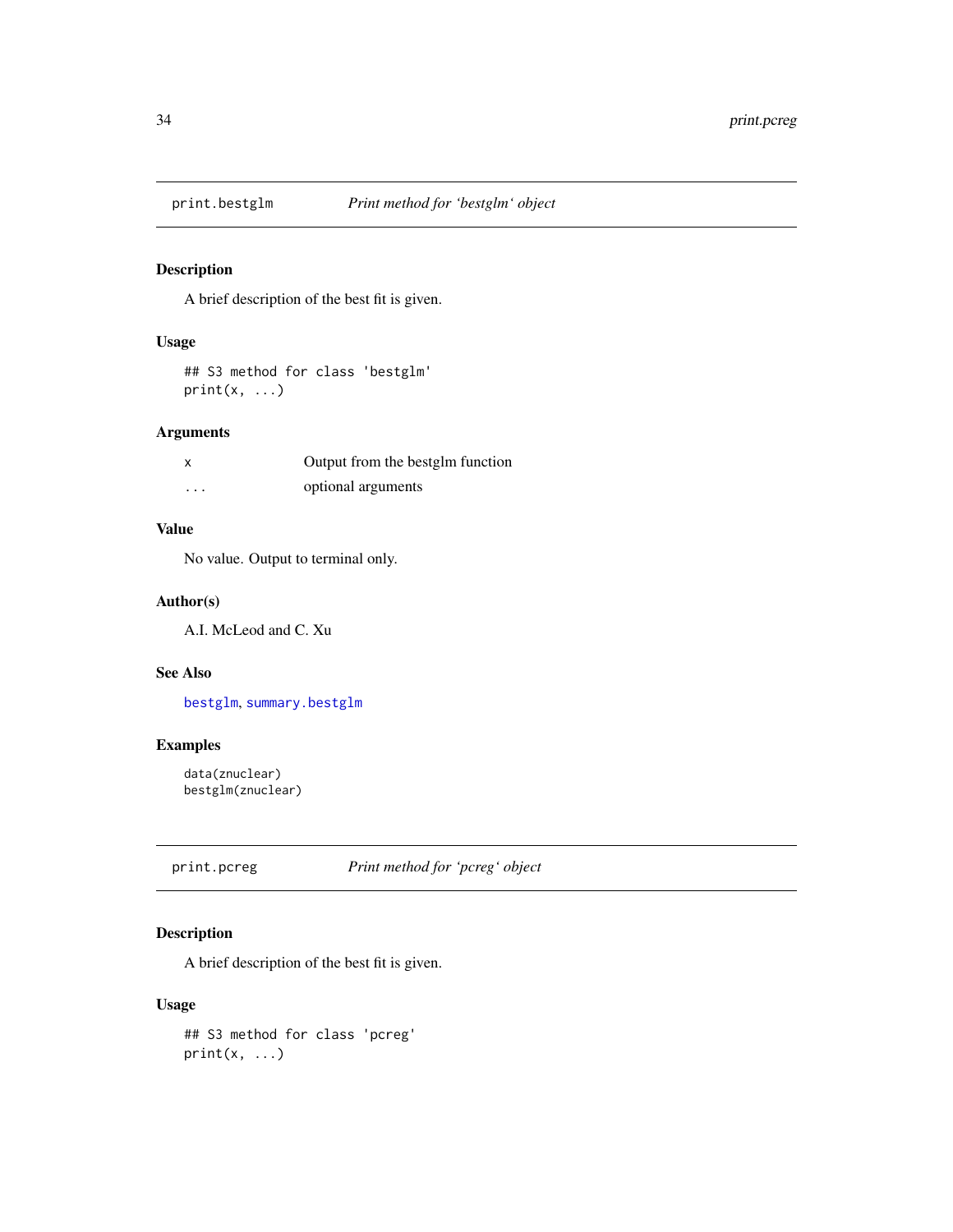# <span id="page-34-0"></span>residuals.pcreg 35

# Arguments

|          | Output from the pcreg function |
|----------|--------------------------------|
| $\cdots$ | optional arguments             |

#### Value

No value. Output to terminal only.

#### Author(s)

A.I. McLeod and C. Xu

#### See Also

[pcreg](#page-29-1), [summary.pcreg](#page-40-1)

#### Examples

pcreg(znuclear, scale=TRUE)

<span id="page-34-1"></span>residuals.pcreg *Residuals Fitted PCR or PLS*

# Description

The residuals from a model fitted using pcreg are returned.

# Usage

```
## S3 method for class 'pcreg'
residuals(object, ...)
```
#### Arguments

| object   | object output         |
|----------|-----------------------|
| $\cdots$ | additional parameters |

# Details

Method function for pcreg.

# Value

residuals

# Author(s)

A. I. McLeod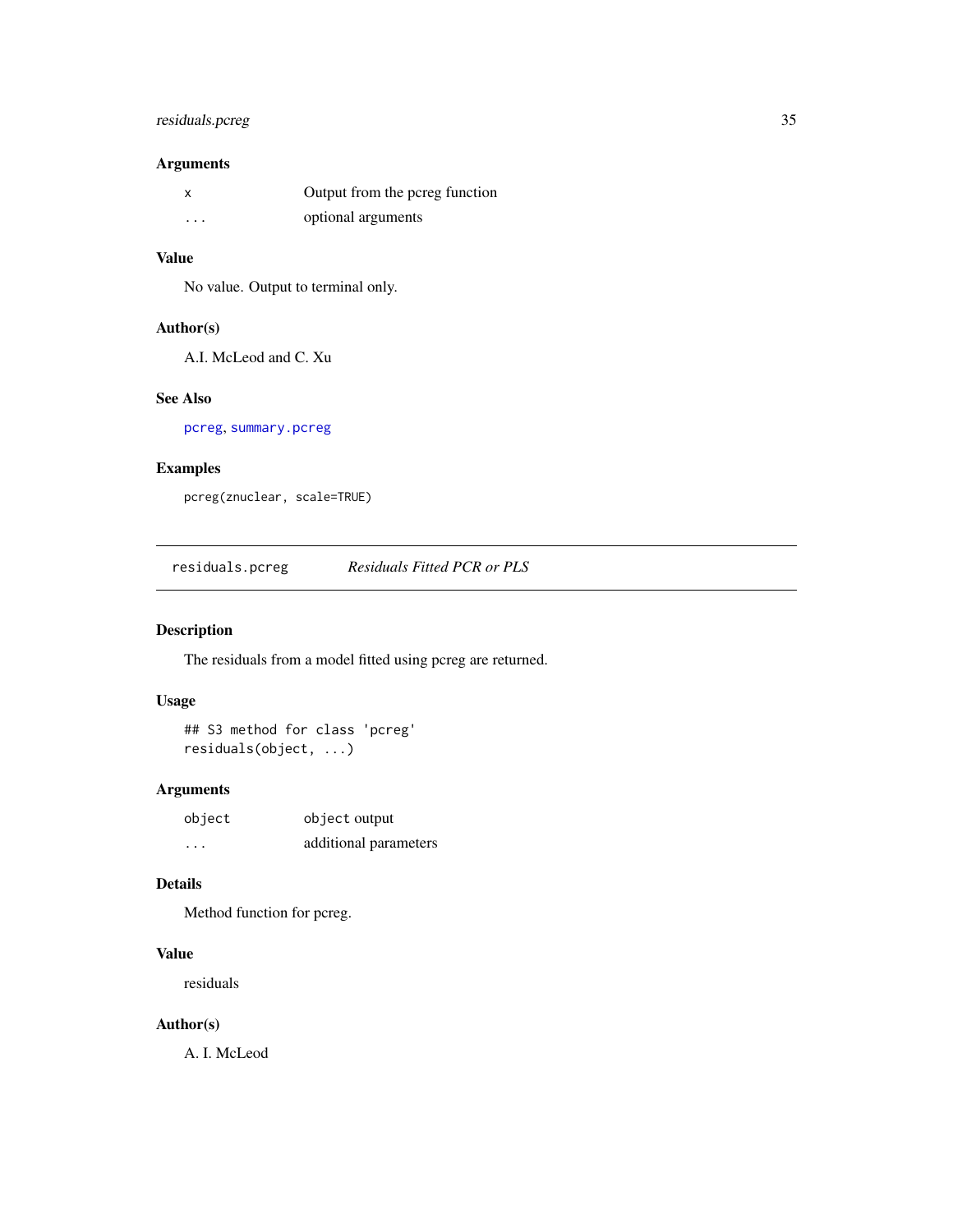#### See Also

[pcreg](#page-29-1), [fitted](#page-0-0), [plot](#page-0-0)

#### Examples

resid(pcreg(mcdonald, scale=TRUE))

rubber *Abrasion loss for various hardness and tensile strength*

#### Description

The data come from an experiment to investigate how the resistance of rubber to abrasion is affected by the hardness of the rubber and its tensile strength.

#### Usage

data(rubber)

#### Format

A data frame with 30 observations on the following 3 variables.

hardness hardness in degree Shore

tensile.strength tensile strength in kg per square meter

abrasion.loss abrasion loss in gram per hour

ts.low tensile strength minus the breakpoint 180 km/m^2

ts.high tensile strength minus the breakpoint 180 km/m^2

#### Source

Hand, D.J., Daly, F., Lunn, A.D., McConway, K.J. and Ostrowski, E. (1993). A Handbook of Small Datasets. Chapman and Hall.

#### References

Cleveland, W. S. (1993). Visualizing data. Hobart Press, Summit: New Jersey.

Davies, O.L. and Goldsmith, P.L.(1972) Statistical methods in Research and Production.

```
data(rubber)
ans <- lm(abrasion.loss~hardness+tensile.strength, data=rubber)
```
<span id="page-35-0"></span>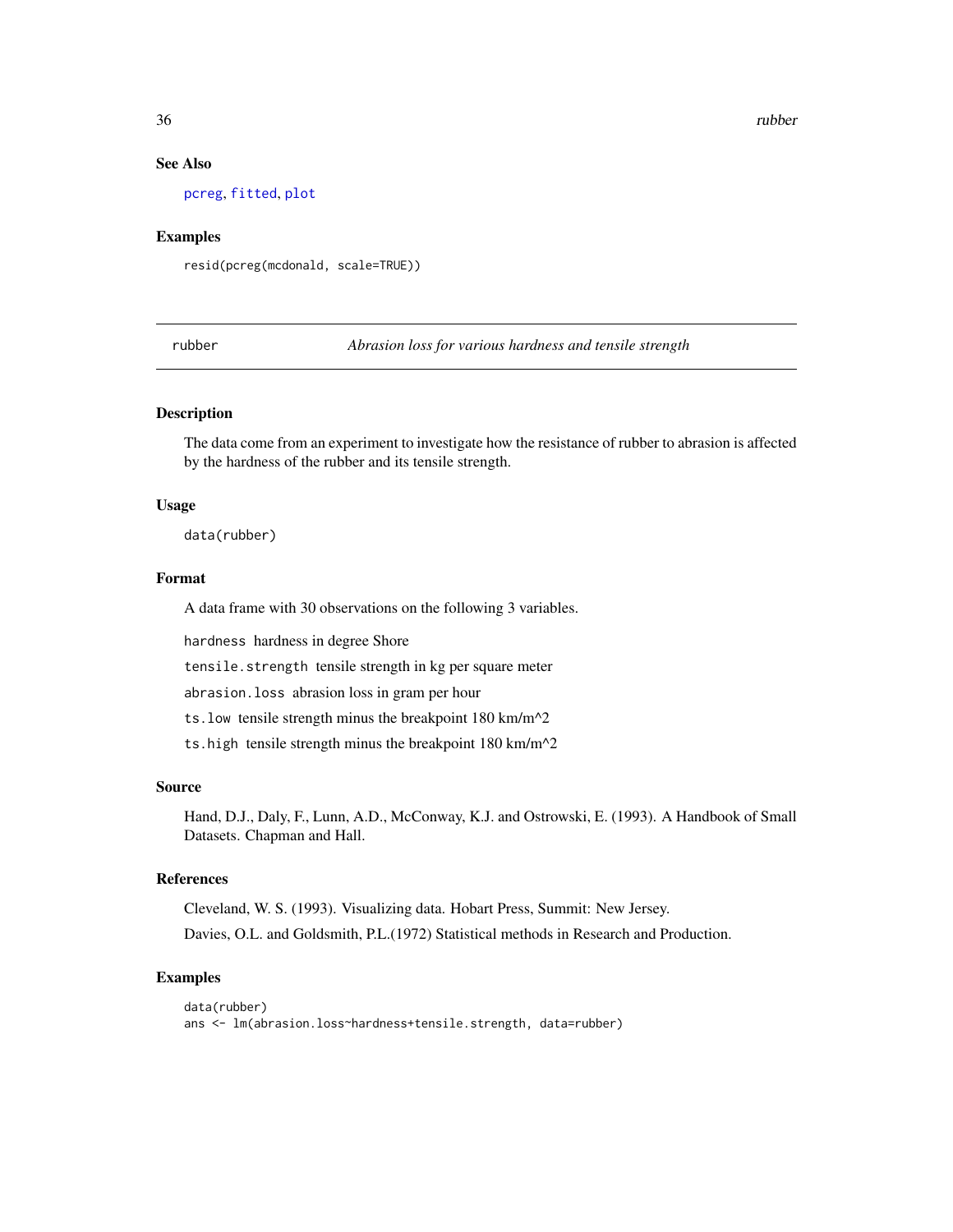<span id="page-36-0"></span>

A retrospective sample of males in a heart-disease high-risk region of the Western Cape, South Africa.

#### Usage

data(SAheart)

#### Format

A data frame with 462 observations on the following 10 variables.

sbp systolic blood pressure tobacco cumulative tobacco (kg) ldl low density lipoprotein cholesterol adiposity a numeric vector famhist family history of heart disease, a factor with levels Absent Present typea type-A behavior obesity a numeric vector alcohol current alcohol consumption age age at onset chd response, coronary heart disease

#### Details

A retrospective sample of males in a heart-disease high-risk region of the Western Cape, South Africa. There are roughly two controls per case of CHD. Many of the CHD positive men have undergone blood pressure reduction treatment and other programs to reduce their risk factors after their CHD event. In some cases the measurements were made after these treatments. These data are taken from a larger dataset, described in Rousseauw et al, 1983, South African Medical Journal.

#### Source

Rousseauw, J., du Plessis, J., Benade, A., Jordaan, P., Kotze, J. and Ferreira, J. (1983). Coronary risk factor screening in three rural communities, South African Medical Journal 64: 430–436.

```
data(SAheart)
str(SAheart)
summary(SAheart)
```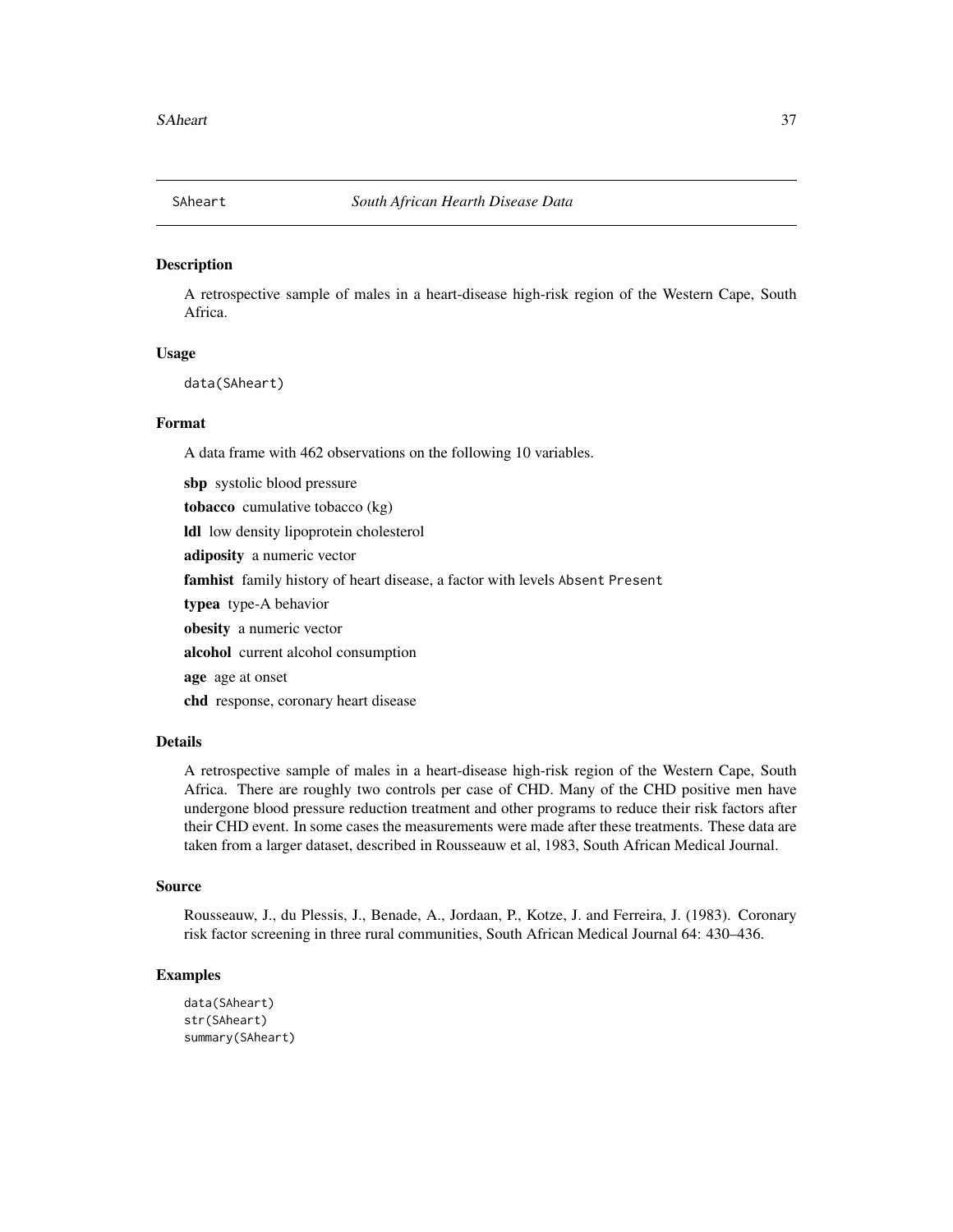<span id="page-37-0"></span>Data a simulation study reported by Shao (1993, Table 1). The linear regression model Shao (1993, Table 2) reported 4 simulation experiments using 4 different values for the regression coefficients:

$$
y = 2 + \beta_2 x_2 + \beta_3 x_3 + \beta_4 x_4 + \beta_5 x_5 + e,
$$

where  $e$  is an independent normal error with unit variance.

The four regression coefficients for the four experiments are shown in the table below,

| Experiment | $\beta_2$         | $\beta_3$ | β4 | $\frac{1}{5}$ |
|------------|-------------------|-----------|----|---------------|
|            | $\mathbf{\Omega}$ | ∩         |    |               |
|            | 0                 | 0         |    | 8             |
|            | Q                 | 0         |    |               |
|            | Q                 | h         |    |               |

The table below summarizes the probability of correct model selection in the experiment reported by Shao (1993, Table 2). Three model selection methods are compared: LOOCV (leave-one-out CV), CV(d=25) or the delete-d method with d=25 and APCV which is a very efficient computation CV method but specialized to the case of linear regression.

| Experiment LOOCV |       | $CV(d=25)$ | <b>APCV</b> |
|------------------|-------|------------|-------------|
|                  | 0.484 | 0.934      | 0.501       |
| $2^{\circ}$      | 0.641 | 0.947      | 0.651       |
| $\mathcal{F}$    | 0.801 | 0.965      | 0.818       |
| 4                | 0.985 | 0.948      | 0.999       |

The  $CV(d=25)$  outperforms LOOCV in all cases and it also outforms APCV by a large margin in Experiments 1, 2 and 3 but in case 4 APCV is slightly better.

#### Usage

data(Shao)

#### Format

A data frame with 40 observations on the following 4 inputs.

- x2 a numeric vector
- x3 a numeric vector
- x4 a numeric vector
- x5 a numeric vector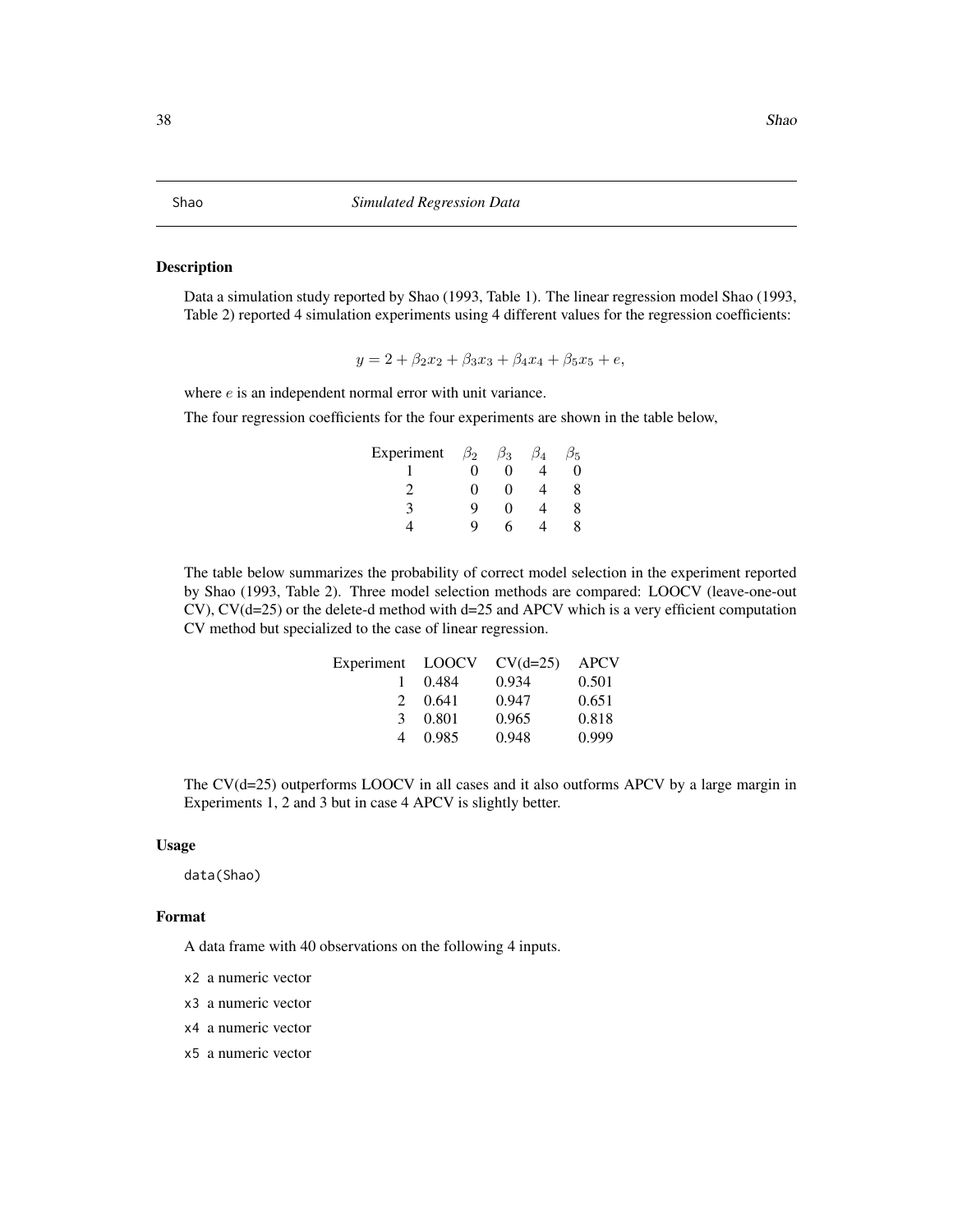#### <span id="page-38-0"></span>sphereX 39

# Source

Shao, Jun (1993). Linear Model Selection by Cross-Validation. Journal of the American Statistical Assocation 88, 486-494.

#### Examples

```
#In this example BICq(q=0.25) selects the correct model but BIC does not
data(Shao)
X<-as.matrix.data.frame(Shao)
b < -c(0, 0, 4, 0)set.seed(123321123)
#Note: matrix multiplication must be escaped in Rd file
y<-X%*%b+rnorm(40)
Xy<-data.frame(Shao, y=y)
bestglm(Xy)
bestglm(Xy, IC="BICq")
```
<span id="page-38-1"></span>sphereX *Sphere Data Matrix*

# **Description**

The data matrix is scaled and sphered so it is orthonormal. The Cholesky decomposition is used.

# Usage

sphereX(X)

# Arguments

X X rectangular data matrix

#### Value

sphered matrix

#### Author(s)

A. I. McLeod

#### See Also

[scale](#page-0-0), [NNPredict](#page-27-1)

```
data(longley)
longley.x <- data.matrix(longley[, 1:6])
sphereX(longley.x)
```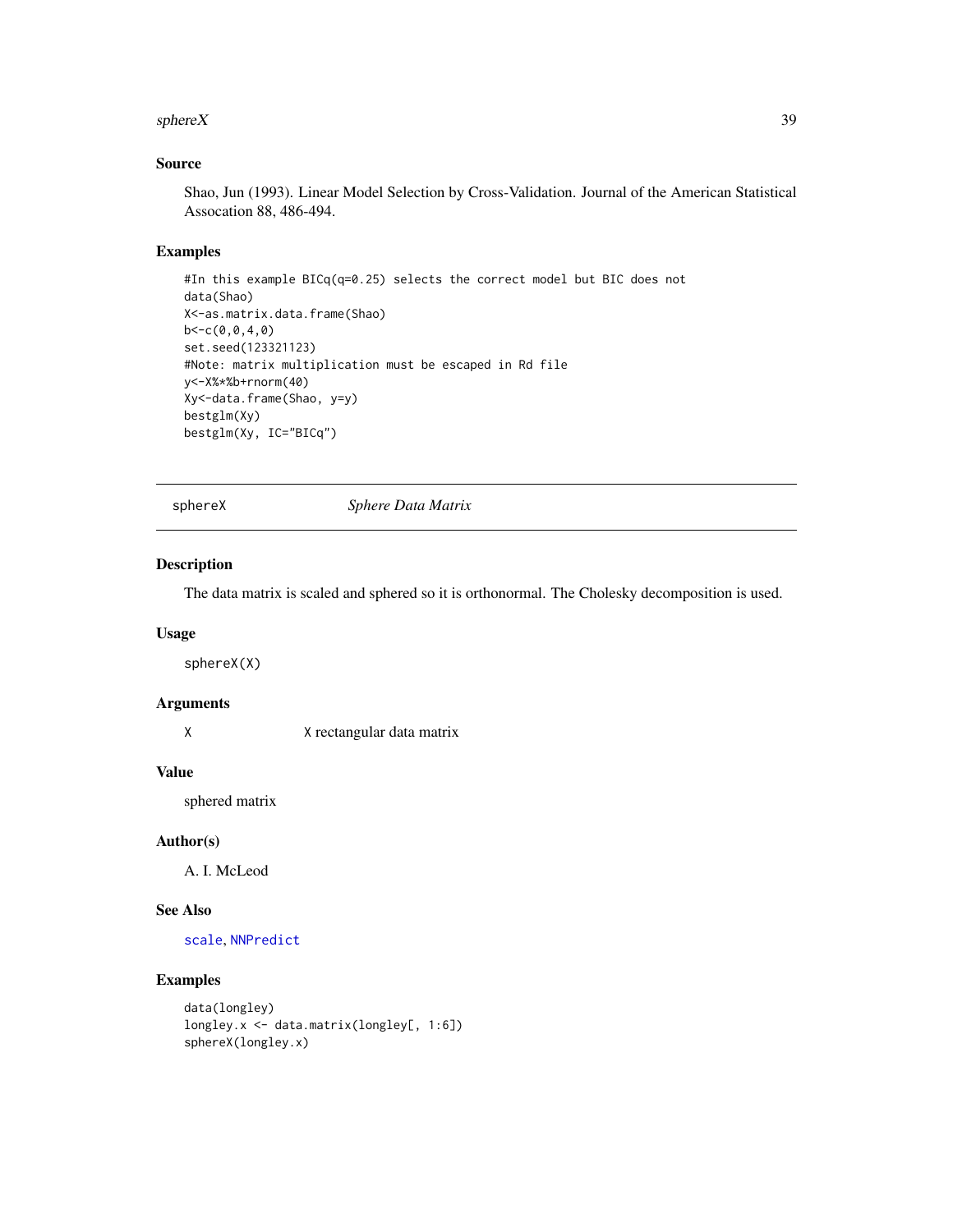<span id="page-39-1"></span><span id="page-39-0"></span>summary.bestglm *summary of 'bestglm' object*

# Description

An analysis of deviance and a likelihood-ratio test with p-value. The p-value is greatly exagerated due to selection.

#### Usage

## S3 method for class 'bestglm' summary(object, SubsetsQ=FALSE, ...)

# Arguments

| object   | Output from the bestglm function |
|----------|----------------------------------|
| Subsets0 | List best subsets of each size   |
|          | optional arguments               |

# Value

No value. Output to terminal only.

# Author(s)

A.I. McLeod and C. Xu

# See Also

[bestglm](#page-5-1), [print.bestglm](#page-33-1)

```
data(znuclear)
summary(bestglm(znuclear))
#
#find statistical signficance of overall regression
data(Fires)
summary(bestglm(Fires, IC="BICq", t=1))
```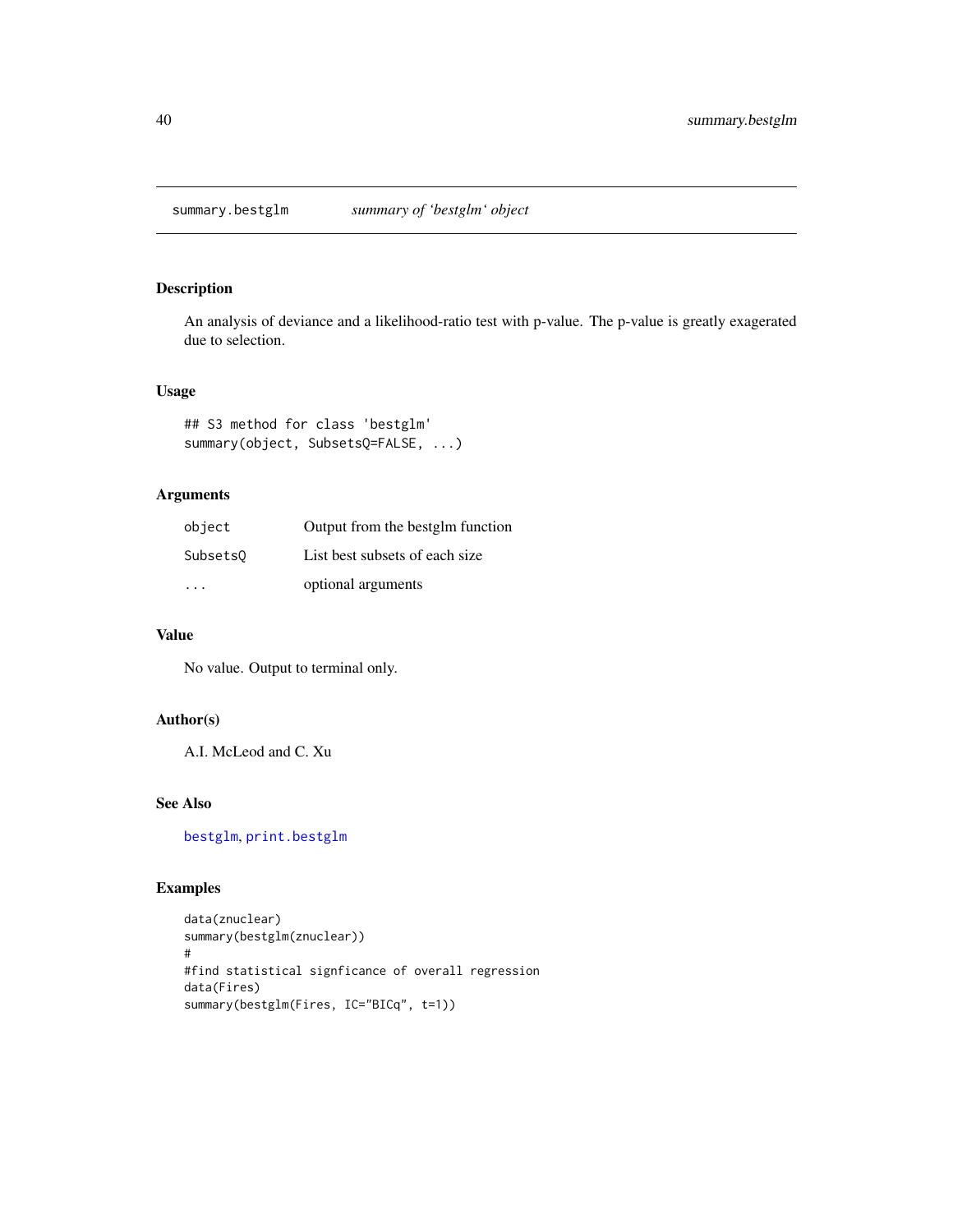<span id="page-40-1"></span><span id="page-40-0"></span>

The summary is based on the summary method for S3 class 'lm'.

# Usage

## S3 method for class 'pcreg' summary(object, ...)

# Arguments

| object | object output         |
|--------|-----------------------|
| .      | additional parameters |

# Details

Method function for pcreg.

# Value

residuals

# Note

The standard errors and p-values are wrong due to selection bias.

# Author(s)

A. I. McLeod

# See Also

[pcreg](#page-29-1), [fitted](#page-0-0), [plot](#page-0-0)

# Examples

resid(pcreg(mcdonald, scale=TRUE))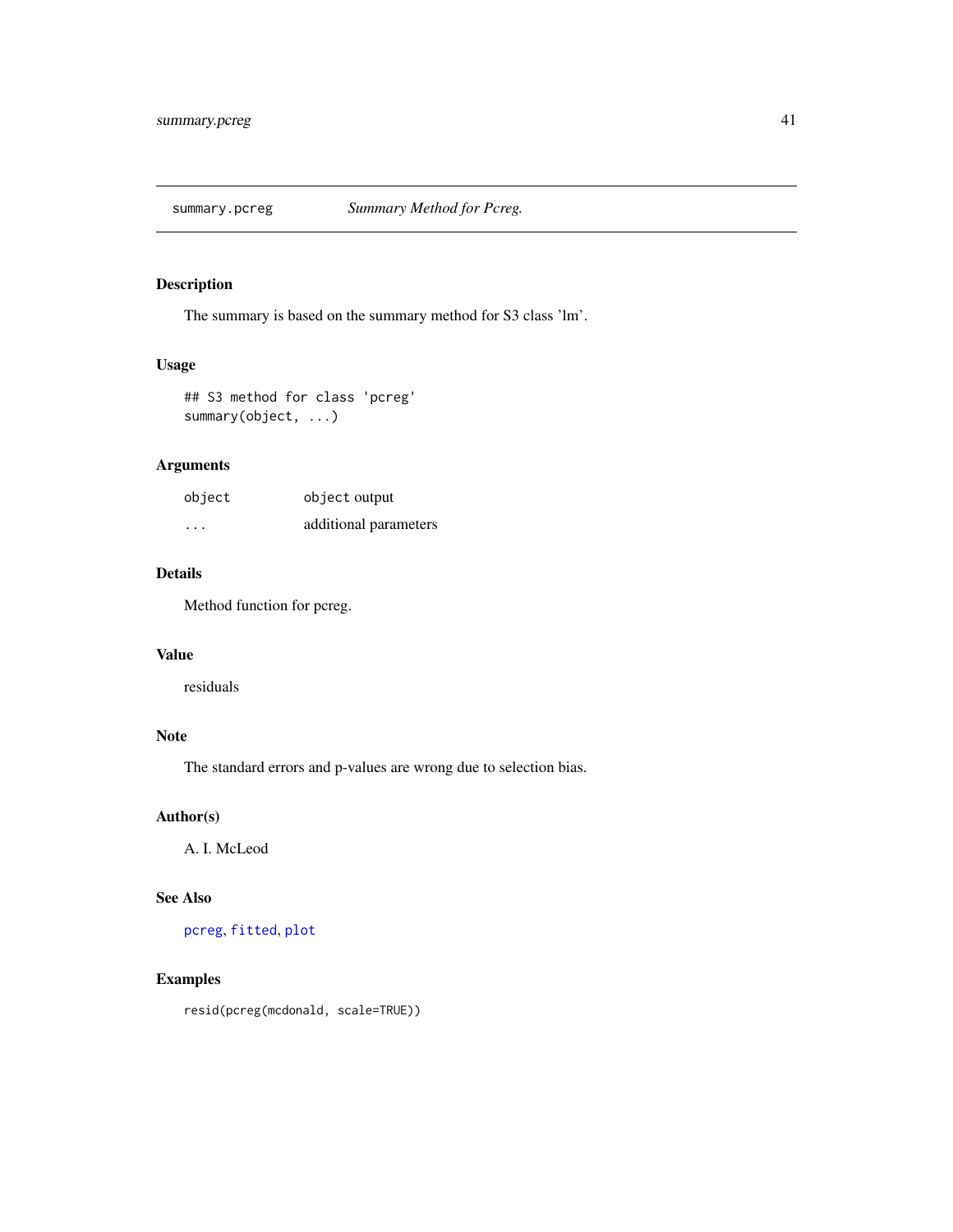<span id="page-41-1"></span><span id="page-41-0"></span>trainTestPartition *Partition Dataframe into Train/Test Samples*

# Description

Dataframe used to create training and test datasets using specified fraction for the training sample. The data matrix must be comprised of continuous variables only (no factors).

#### Usage

```
trainTestPartition(Xy, trainFrac = 2/3)
```
# Arguments

| Χv        | Dataframe with column names, last column is the response variable and oth-   |
|-----------|------------------------------------------------------------------------------|
|           | ers are the regression input variables. The data matrix must be comprised of |
|           | continuous variables only (no factors).                                      |
| trainFrac | Fraction to be used for the training sample.                                 |

#### Value

A list with components

| XyTr | Training dataframe.               |
|------|-----------------------------------|
| XTr  | Matrix, input training variables. |
| vTr  | Vector, output training variable. |
| XvTe | Training dataframe.               |
| XTe  | Matrix, input test variables.     |
| vTe  | Vector, output test variable.     |
| XyTr | Training dataframe.               |
| XyTr | Training dataframe.               |
| XyTr | Training dataframe.               |

# Author(s)

A. I. McLeod

```
set.seed(7733551)
out <- trainTestPartition(mcdonald)
round(glmnetGridTable(out),4)
```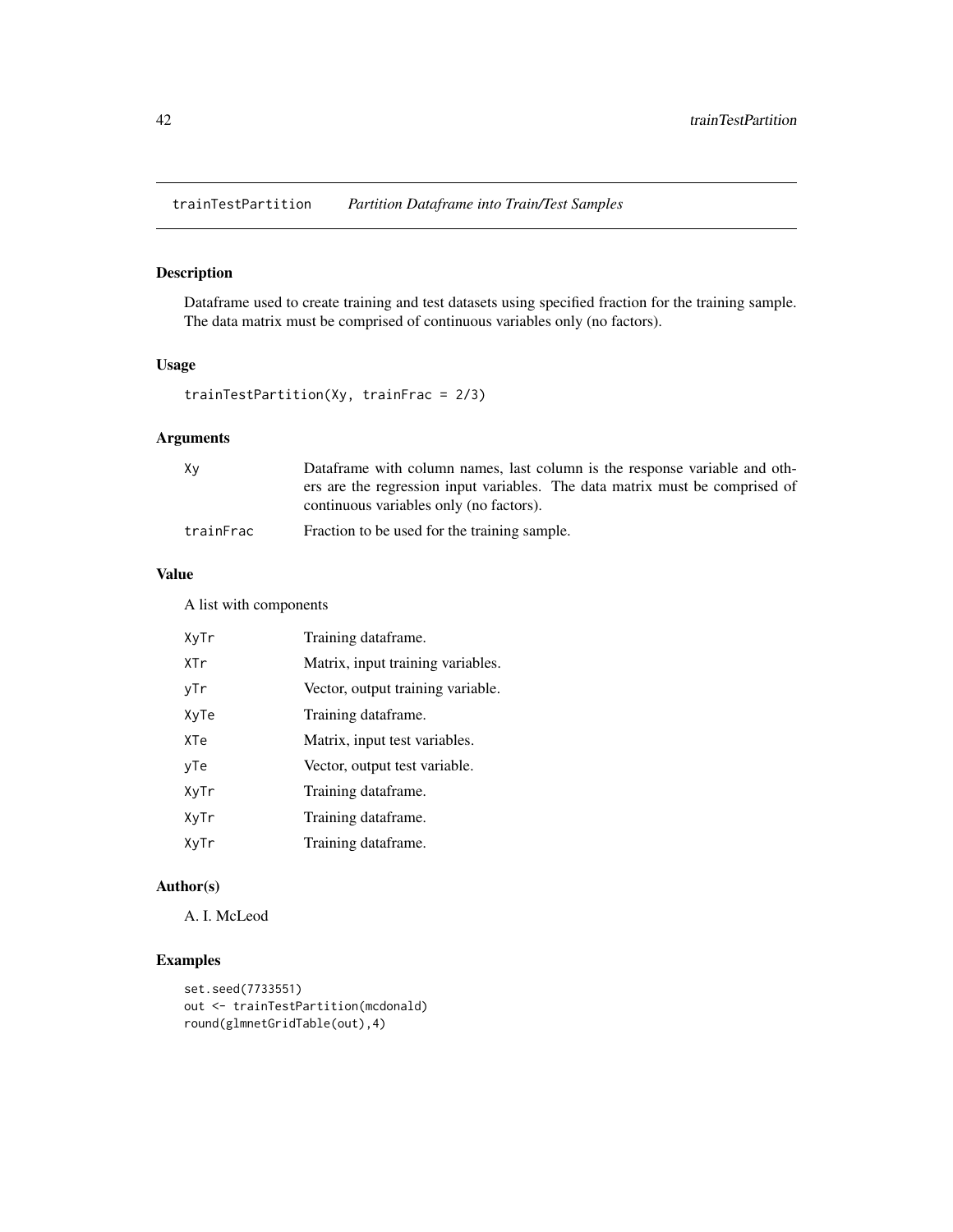<span id="page-42-0"></span>

Barplot of the VIF is produced

#### Usage

vifx(X)

# Arguments

X A design matrix

#### Details

The VIF are the diagonal elements in the inverse  $t(X*)X^*$ , where  $X^*$  is the rescaled design matrix.

#### Value

vector with VIF's

# Author(s)

A. I. McLeod

# References

Marquardt, D. W. (1970). Generalized Inverses, Ridge Regression, Biased Linear Estimation, and Nonlinear Estimation. Technometrics 12(3), 591-612.

```
data(mcdonald)
vifx(mcdonald[, -ncol(mcdonald)])
```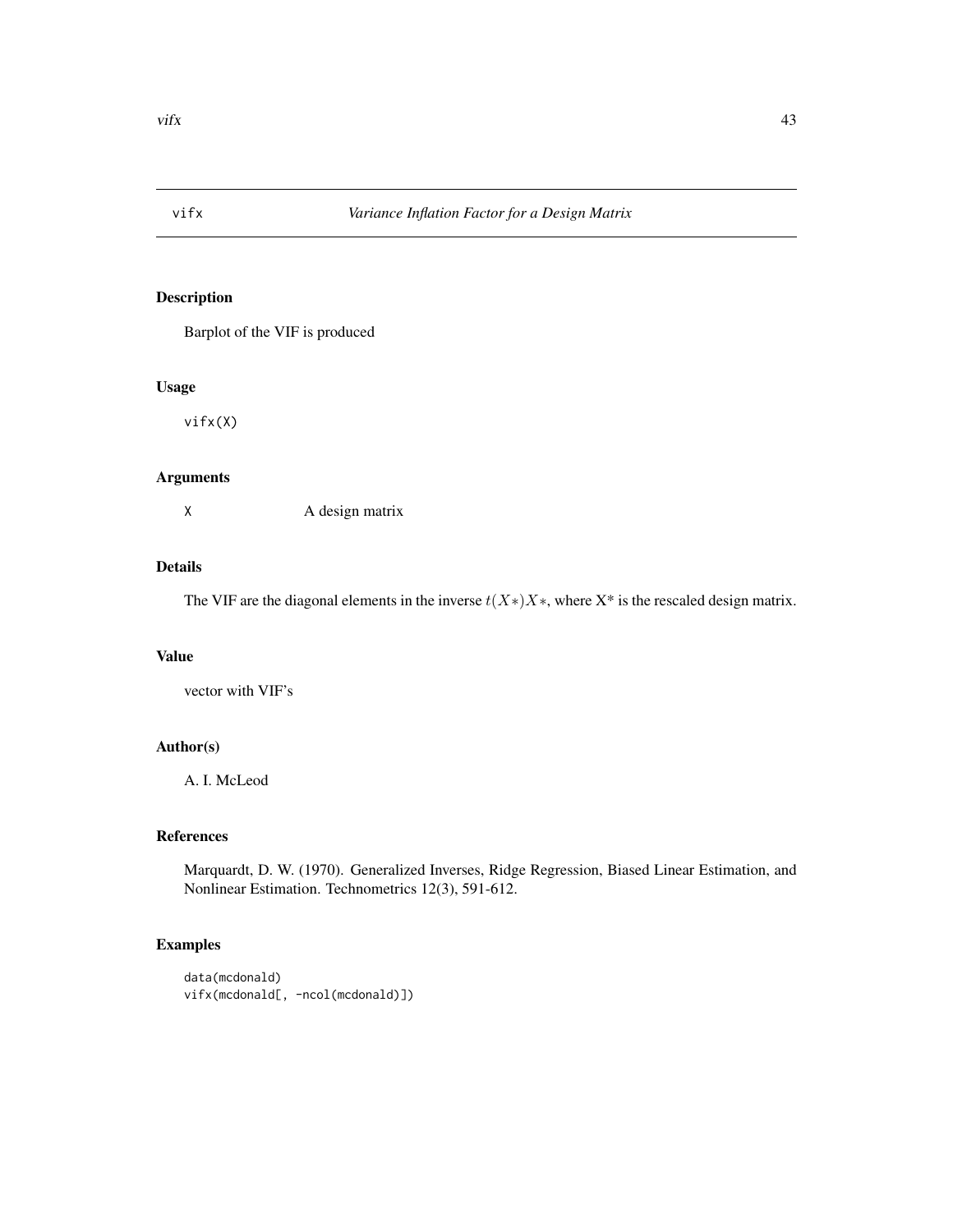<span id="page-43-0"></span>

Data on 32 nuclear power plants. The response variable is cost and there are ten covariates.

#### Usage

data(znuclear)

#### Format

A data frame with 32 observations on the following 12 variables. All quantitative variables, except date, have been logged and standardized to have mean 0 and variance 1.

- date Quantitative covariate. The date on which the construction permit was issued. The data are measured in years since January 1 1990 to the nearest month.
- T1 Quantitative covariate. The time between application for and issue of the construction permit.
- T2 Quantitative covariate. The time between issue of operating license and construction permit.

capacity Quantitative covariate. The net capacity of the power plant (MWe).

- PR Binary covariate. Value 1, indicates the prior existence of a LWR plant at the same site.
- NE Binary covariate, located in North-East USA
- CT Binary covariate, presence of cooling tower
- BW Binary covariate, where 1 indicates that the nuclear steam supply system was manufactured by Babcock-Wilcox.
- N Quantitative covariate. The cumulative number of power plants constructed by each architectengineer.
- PT Binary covariate, partial turnkey guarantee.

cost Outcome. The capital cost of construction in millions of dollars adjusted to 1976 base.

#### Details

Davison (2003) explores fitting models to this data using forward and backward stepwise regression. In this modelling logs of quantiative variablesare used. We have also standardized this data to facilitate comparison with other techniques such as LARS and principal component regression.

Davison and Hinkley (1997, Example 6.8, 6.10, 6.12) use this data in a series of examples. Example 6.8: estimation of prediction error. Example 6.10: prediction error using cross-validation and bootstrapping. Example 6.12: subset model selection using cross-validation.

#### Source

Obtained from the CRAN package boot.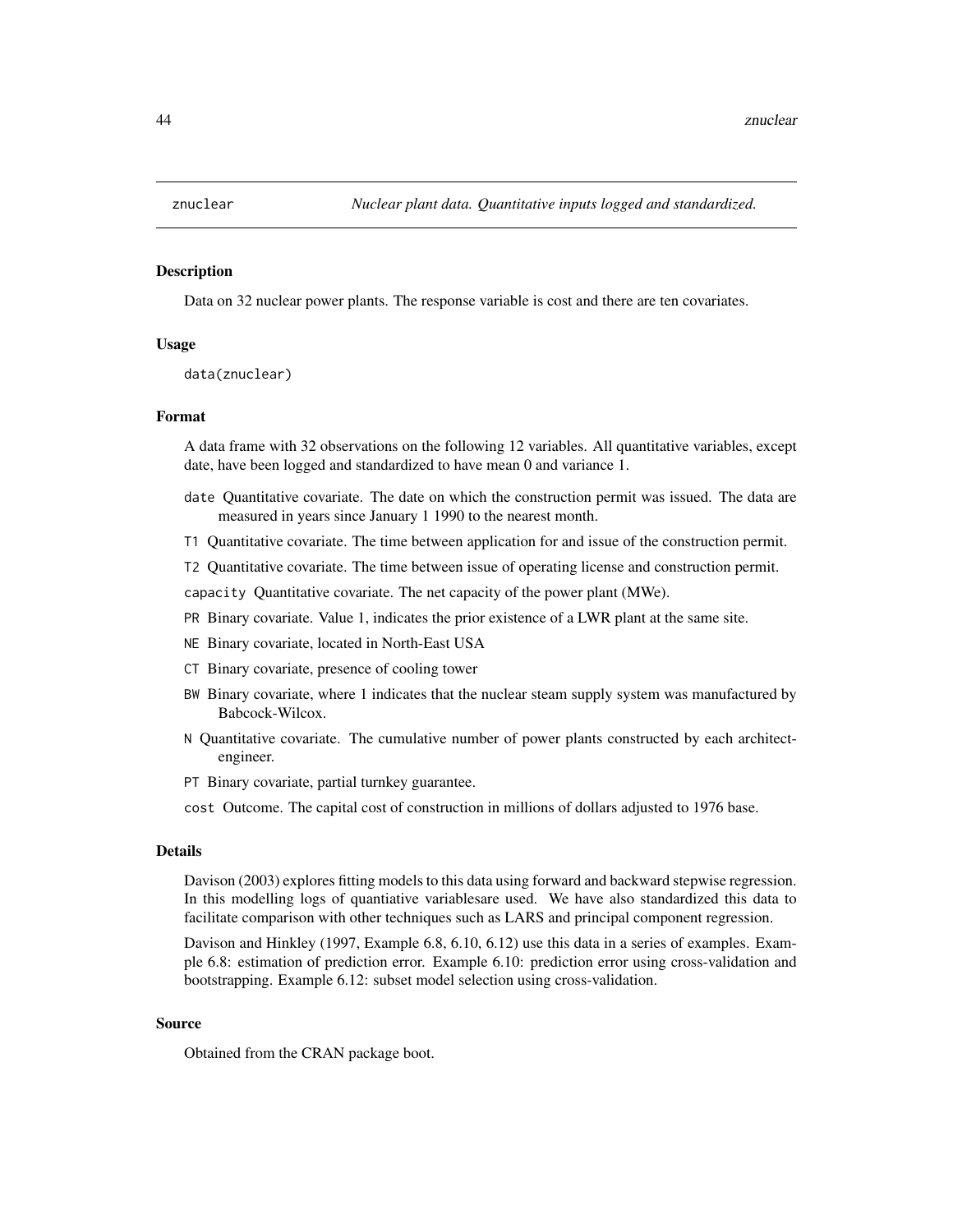#### <span id="page-44-0"></span>zprostate and the set of the set of the set of the set of the set of the set of the set of the set of the set of the set of the set of the set of the set of the set of the set of the set of the set of the set of the set of

#### References

Davison, A. C. (2003). Statistical Models. Cambridge: Cambridge University Press.

Davison, A.C. and Hinkley, D.V. (1997). Bootstrap Methods and their Application. Cambridge University Press.

# Examples

```
data(znuclear)
bestglm(znuclear, IC="BICq")
```
zprostate *Prostate cancer data. Standardized.*

# Description

Data with 8 inputs and one output used to illustrate the prediction problem and regression in the textbook of Hastie, Tibshirani and Freedman (2009).

# Usage

data(zprostate)

# Format

A data frame with 97 observations, 9 inputs and 1 output. All input variables have been standardized.

lcavol log-cancer volume lweight log prostate weight age age in years lbph log benign prostatic hyperplasia svi seminal vesicle invasion lcp log of capsular penetration gleason Gleason score pgg45 percent of Gleascores 4/5 lpsa Outcome. Log of PSA train TRUE or FALSE

# Details

A study of 97 men with prostate cancer examined the correlation between PSA (prostate specific antigen) and a number of clinical measurements: lcavol, lweight, lbph, svi, lcp, gleason, pgg45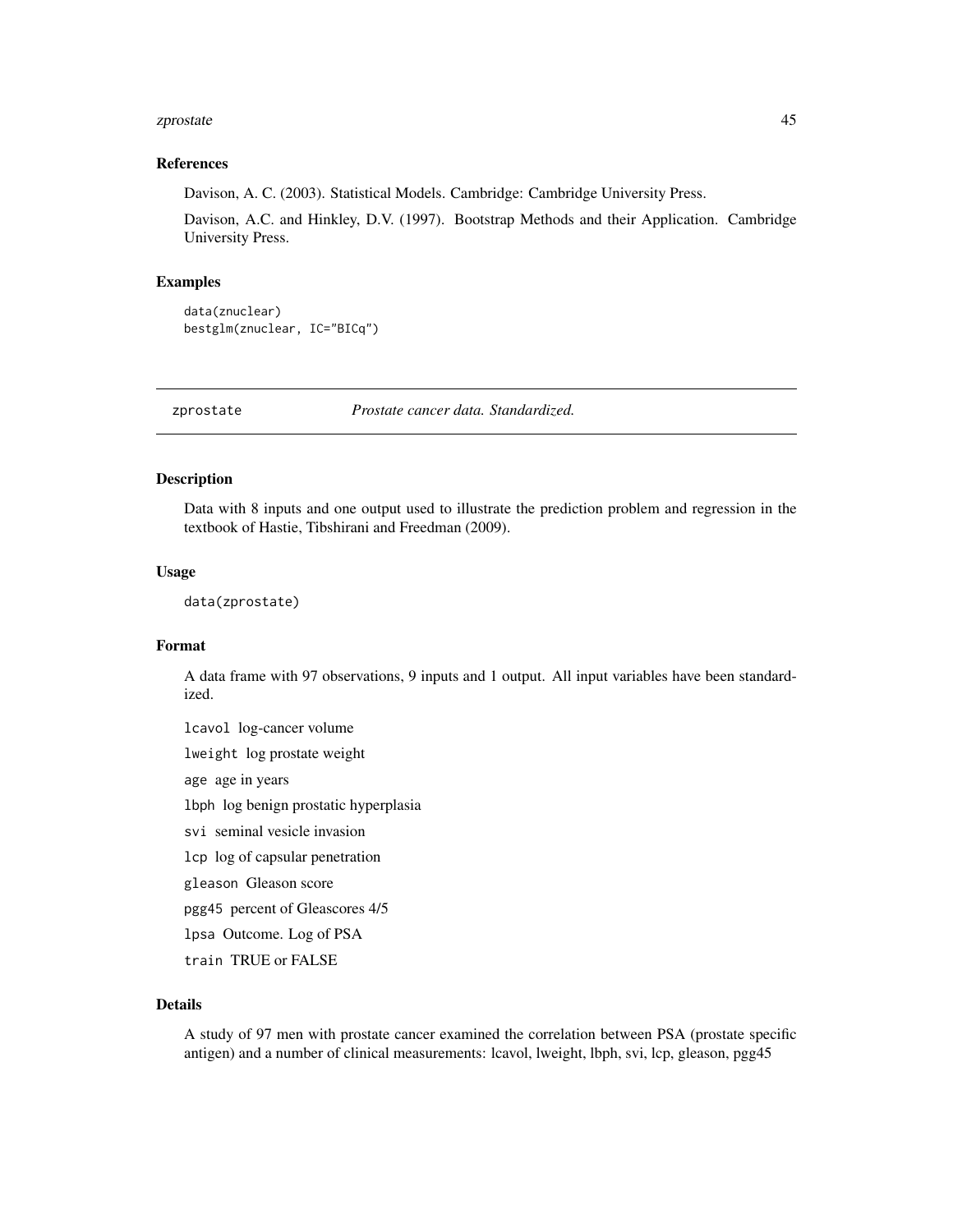# References

Hastie, Tibshirani & Friedman. (2009). The Elements of Statistical Learning: Data Mining, Inference, and Prediction. 2nd Ed. Springer.

```
#Prostate data. Table 3.3 HTF.
data(zprostate)
#full dataset
trainQ<-zprostate[,10]
train <-zprostate[trainQ,-10]
test <-zprostate[!trainQ,-10]
ans<-lm(lpsa~., data=train)
sig<-summary(ans)$sigma
yHat<-predict(ans, newdata=test)
yTest<-zprostate$lpsa[!trainQ]
TE<-mean((yTest-yHat)^2)
#subset
ansSub<-bestglm(train, IC="BICq")$BestModel
sigSub<-summary(ansSub)$sigma
yHatSub<-predict(ansSub, newdata=test)
TESub<-mean((yTest-yHatSub)^2)
m<-matrix(c(TE,sig,TESub,sigSub), ncol=2)
dimnames(m)<-list(c("TestErr","Sd"),c("LS","Best"))
m
```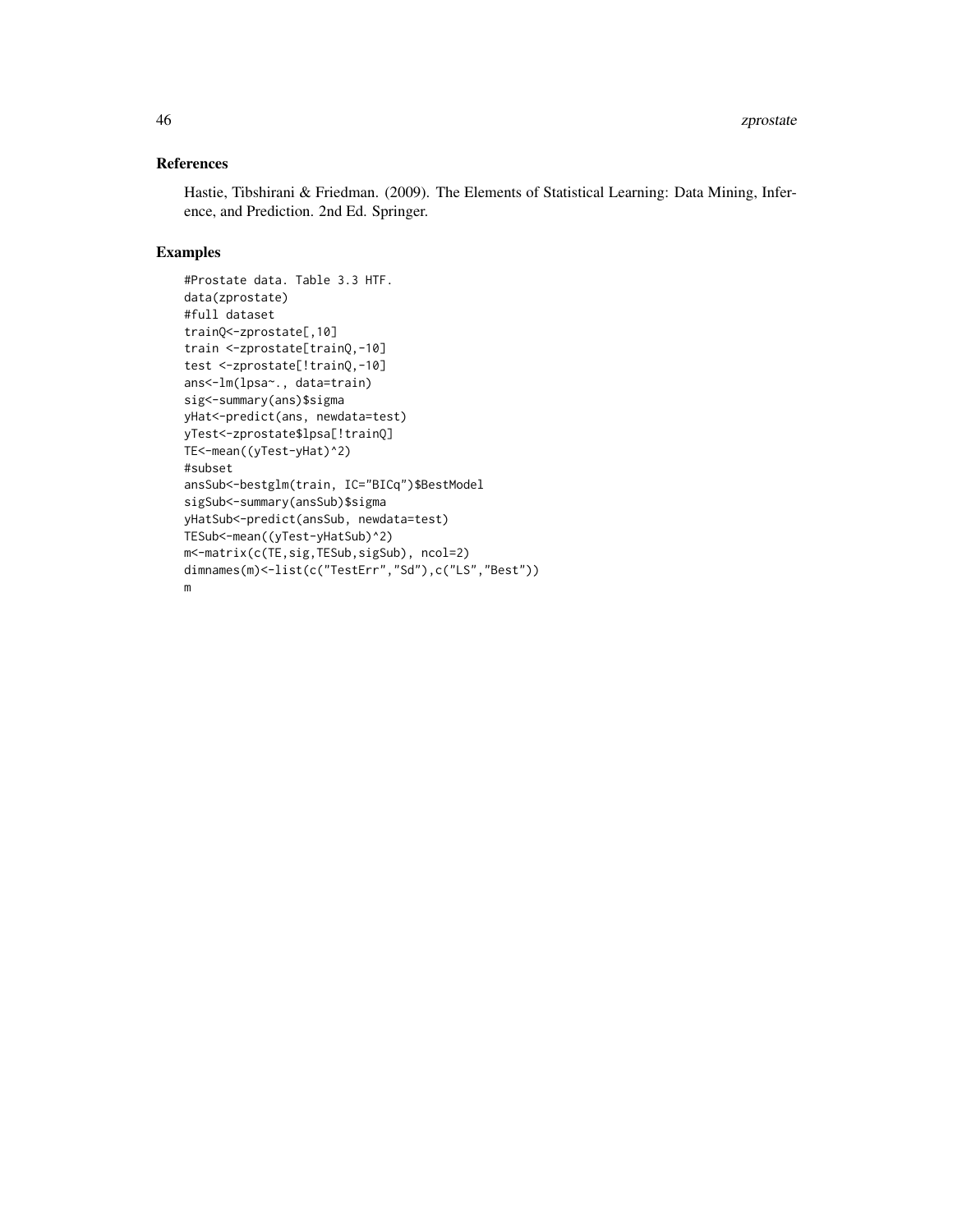# <span id="page-46-0"></span>Index

∗Topic arith asbinary , [5](#page-4-0) ∗Topic datagen trainTestPartition , [42](#page-41-0) ∗Topic datasets AirQuality , [4](#page-3-0) Detroit , [14](#page-13-0) Fires, [17](#page-16-0) hivif , [21](#page-20-0) Iowa , [23](#page-22-0) manpower, [25](#page-24-0) mcdonald, [26](#page-25-0) MontesinhoFires, [27](#page-26-0) rubber , [36](#page-35-0) SAheart, [37](#page-36-0) Shao , [38](#page-37-0) znuclear , [44](#page-43-0) zprostate , [45](#page-44-0) ∗Topic matrix sphereX , [39](#page-38-0) ∗Topic models bestglm, [6](#page-5-0) CVd , [10](#page-9-0) CVDH , [11](#page-10-0) CVHTF, [13](#page-12-0) fitted.pcreg, [18](#page-17-0) glmnetGridTable , [19](#page-18-0) glmnetPredict , [20](#page-19-0) grpregPredict , [21](#page-20-0) LOOCV , [24](#page-23-0) pcreg , [30](#page-29-0) plot.pcreg , [31](#page-30-0) plot1SDRule , [32](#page-31-0) predict.pcreg , [33](#page-32-0) print.bestglm , [34](#page-33-0) print.pcreg , [34](#page-33-0) residuals.pcreg , [35](#page-34-0) summary.bestglm , [40](#page-39-0) summary.pcreg , [41](#page-40-0)

∗Topic package bestglm-package , [2](#page-1-0) ∗Topic prediction NNPredict , [28](#page-27-0) ∗Topic regression bestglm, [6](#page-5-0) CVd , [10](#page-9-0) CVDH , [11](#page-10-0) CVHTF, [13](#page-12-0) fitted.pcreg, [18](#page-17-0) glmnetGridTable , [19](#page-18-0) glmnetPredict , [20](#page-19-0) grpregPredict , [21](#page-20-0) LOOCV , [24](#page-23-0) pcreg , [30](#page-29-0) plot.pcreg , [31](#page-30-0) predict.pcreg , [33](#page-32-0) print.bestglm , [34](#page-33-0) print.pcreg , [34](#page-33-0) residuals.pcreg , [35](#page-34-0) summary.bestglm, [40](#page-39-0) summary.pcreg, [41](#page-40-0) ∗Topic ts dgrid, [16](#page-15-0) vifx , [43](#page-42-0) AirQuality , [4](#page-3-0) airquality , *[4](#page-3-0)* asbinary , [5](#page-4-0) bestglm , [6](#page-5-0) , *[11](#page-10-0) , [12](#page-11-0)* , *[14](#page-13-0)* , *[24](#page-23-0)* , *[34](#page-33-0)* , *[40](#page-39-0)* bestglm-package , [2](#page-1-0) cv.glmnet , *[19](#page-18-0) , [20](#page-19-0)* CVd , *[7,](#page-6-0) [8](#page-7-0)* , [10](#page-9-0) , *[12](#page-11-0)* , *[14](#page-13-0)* , *[24](#page-23-0)* CVDH , *[8](#page-7-0)* , *[11](#page-10-0)* , [11](#page-10-0) , *[14](#page-13-0)* , *[24](#page-23-0)* CVHTF , *[8](#page-7-0)* , *[11](#page-10-0) , [12](#page-11-0)* , [13](#page-12-0) , *[24](#page-23-0)* Detroit , [14](#page-13-0) dgrid , [16](#page-15-0)